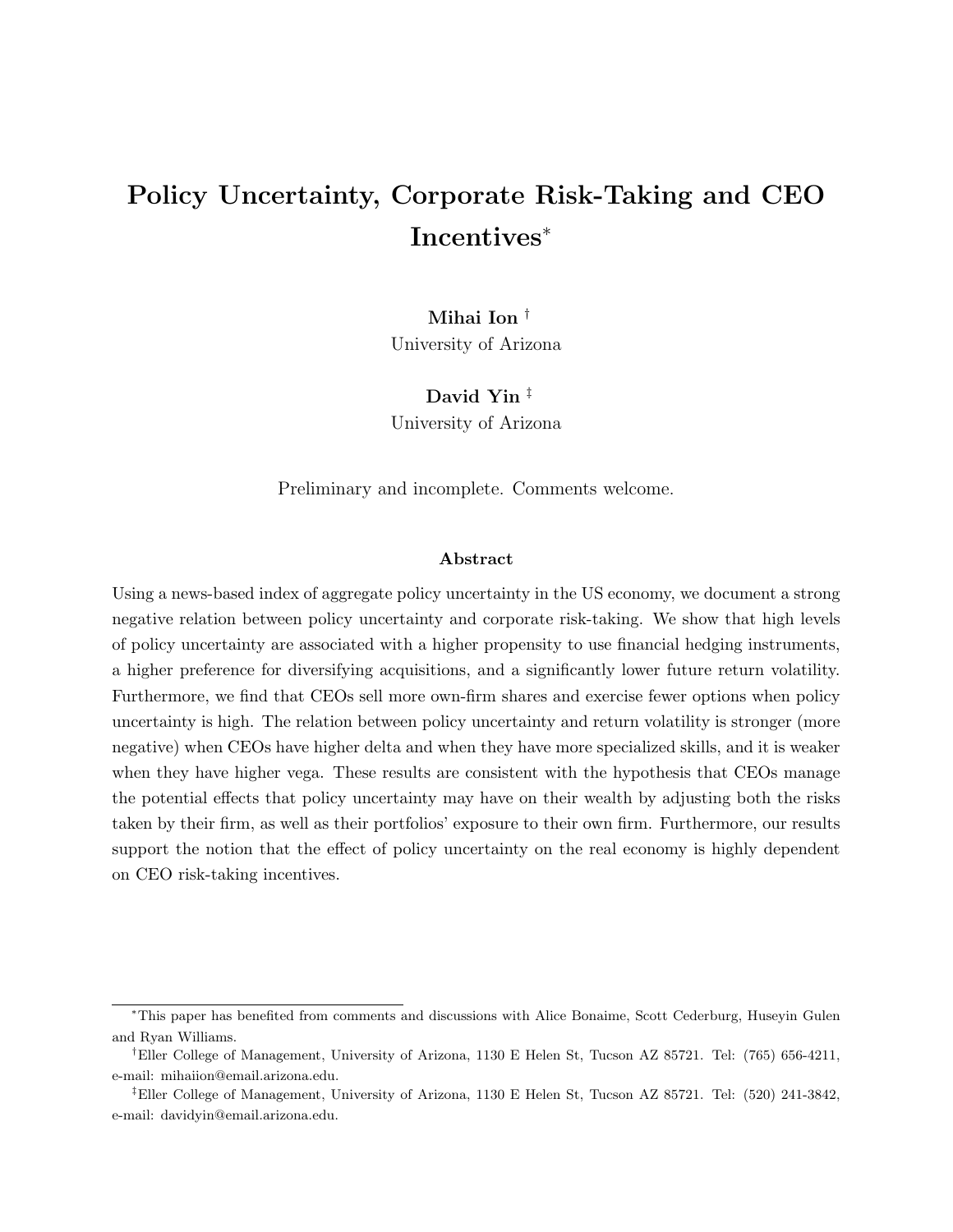#### 1. Introduction

The 2016 United States presidential election and the United Kingdom referendum on leaving the European Union are only some of the more recent and prominent examples that political and regulatory systems can generate a substantial amount of economic uncertainty for individuals and corporations. In this paper, we investigate if managers take steps to reduce firm-level risk when faced with high levels of policy uncertainty. We are particularly interested in how CEOs' risk-taking incentives affect the manner in which firms respond to policy uncertainty. Our main premise is that CEOs who have a significant proportion of their financial and human capital invested in their own firm will be particularly exposed to the effects of policy uncertainty and should therefore have a stronger incentive to mitigate these effects by either reducing the riskiness of their firm or by reducing their equity position in their own firm. We find evidence consistent with both of these predictions.

A growing literature in economics and finance attempts to understand the impact of policy uncertainty on the real economy. Generally, studies have found that high levels of policy uncertainty are associated with lower investment activity (e.g. [Julio and Yook](#page-31-0) [\(2012\)](#page-31-0), [Gulen and Ion](#page-30-0) [\(2016\)](#page-30-0), [Bonaime, Gulen, and Ion](#page-29-0) [\(2017\)](#page-29-0)) and higher costs of external financing (e.g. [Pastor and Veronesi](#page-31-1) [\(2012,](#page-31-1) [2013\)](#page-31-2), [Gilchrist, Sim, and Zakrajek](#page-30-1) [\(2014\)](#page-30-1), [Arellano, Bai, and Kehoe](#page-29-1) [\(2010\)](#page-29-1)). We contribute to this literature by providing evidence that CEOs play a crucial role in how policy uncertainty affects corporations. We argue that, due to CEOs' prominent roles in corporate decision making, the effect of policy uncertainty on corporate behavior must be, at least in part, a function of its effect on CEOs' wealth portfolios.

CEO compensation has received a great deal of scrutiny from both academics and the popular press. While much of the attention has gone to the significant surge in the level of compensation over the years, the changing composition of CEO compensation packages has also been of significant interest.<sup>[1](#page-0-0)</sup> Notably, over the past three decades, equity-based compensation in the form of restricted shares and stock options has come to dominate all other sources of income for CEOs. While equity compensation may be designed to better align the interests of the CEO with those of the

<sup>1</sup>See, for example, [Core, Guay, and Larcker](#page-30-2) [\(2003\)](#page-30-2), [Frydman and Jenter](#page-30-3) [\(2010\)](#page-30-3), [Edmans and Gabaix](#page-30-4) [\(2011\)](#page-30-4), and [Murphy](#page-31-3) [\(2013\)](#page-31-3).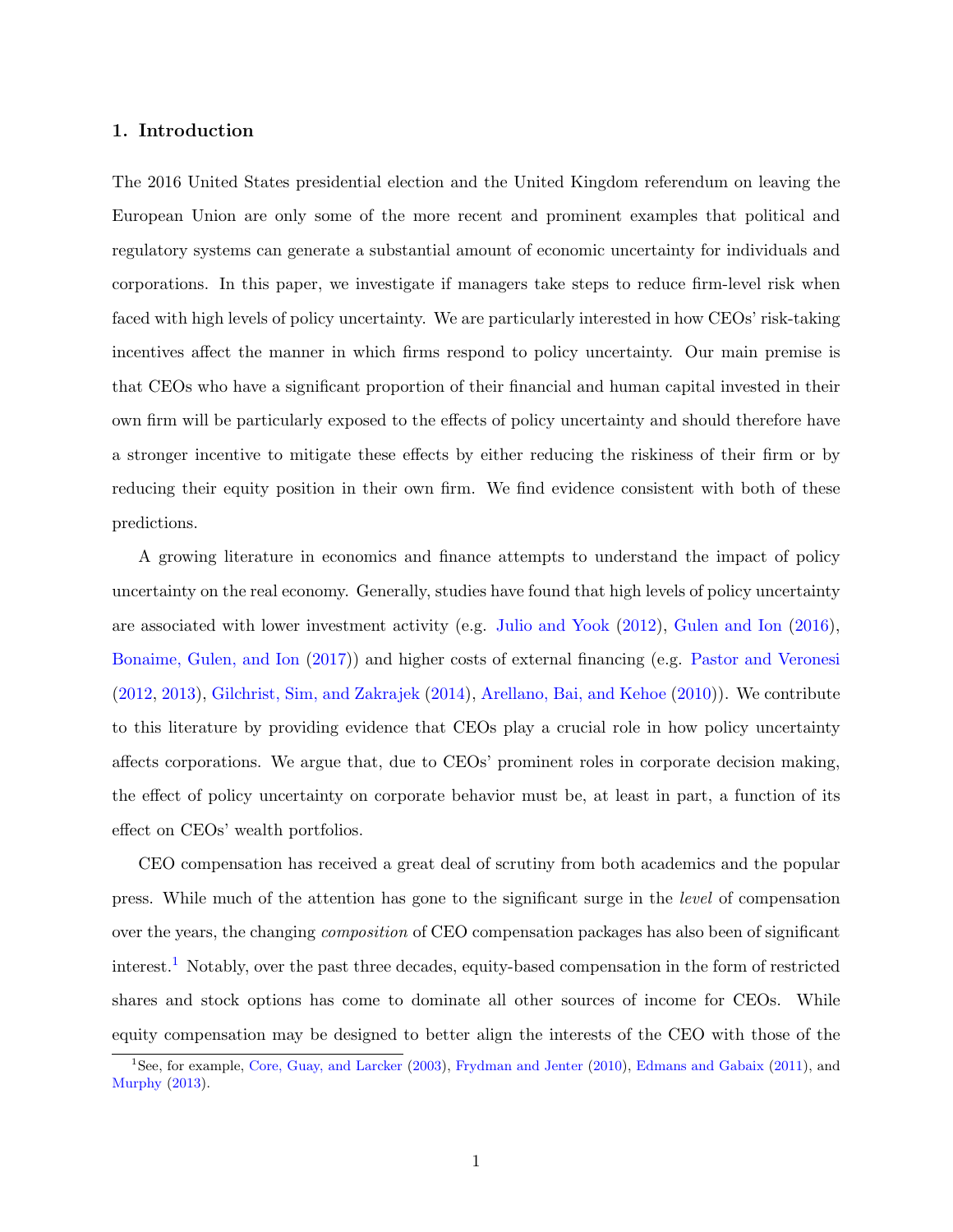shareholders, it also exposes the CEO to firm-specific risk that cannot be easily diversified due, for example, to vesting restrictions and blackout periods. This gives rise to the possibility that, by changing the risk characteristics of their firm, policy uncertainty significantly impacts the risk of CEOs' wealth portfolios, which in turn may shift their preference for risk taking in the future. In addition to having a large proportion of their *financial* capital invested in their firm, CEOs may also possess highly specialized human capital, which can also tie their wealth to the performance of their firm. This provides another reason why CEOs would be motivated to mitigate the effects of policy uncertainty by implementing risk-reducing corporate policies.

Throughout our empirical analysis, we measure the level of uncertainty surrounding the political and regulatory system in the United States using the index constructed by Baker, Bloom, and Davis (2016, henceforth BBD). The main component of this index is a measure of overall policy uncertainty in the economy, constructed using automated newspaper searches of articles containing terms related to macroeconomics, policy, and uncertainty. As we discuss in further detail below, BBD validate this measure using several methods, including an extensive human audit. The remaining components of the BBD index capture uncertainty about tax policy (based on tax code provisions that are set to expire) and uncertainty about fiscal and monetary policy (based on forecaster disagreement about future government spending and inflation).

We begin by investigating the relation between policy uncertainty and several specific actions CEOs can take to affect the riskiness of their firm. First, we use an automated text search of firms' 10-K filings to determine if they used financial instruments to hedge commodity, currency, or interest rate risk that year. We then use logit regressions to show that high levels of policy uncertainty are associated with a significantly higher propensity to use such hedging instruments up to two or three years in the future. Second, we use SDC data on mergers and acquisitions and show that policy uncertainty increases acquirers' preference for cross-industry (versus within-industry) mergers and their preference for cross-border (versus domestic) mergers, both contemporaneously and in the following two years.[2](#page-0-0)

Next, we analyze how policy uncertainty is related to CEOs' trading of own-firm stocks and options. If equity-based compensation causes policy uncertainty to increase the riskiness of CEOs'

<sup>&</sup>lt;sup>2</sup>The latter result on cross-border acquisitions was first documented in [Bonaime, Gulen, and Ion](#page-29-0) [\(2017\)](#page-29-0). Here we extend their analysis to a longer horizon.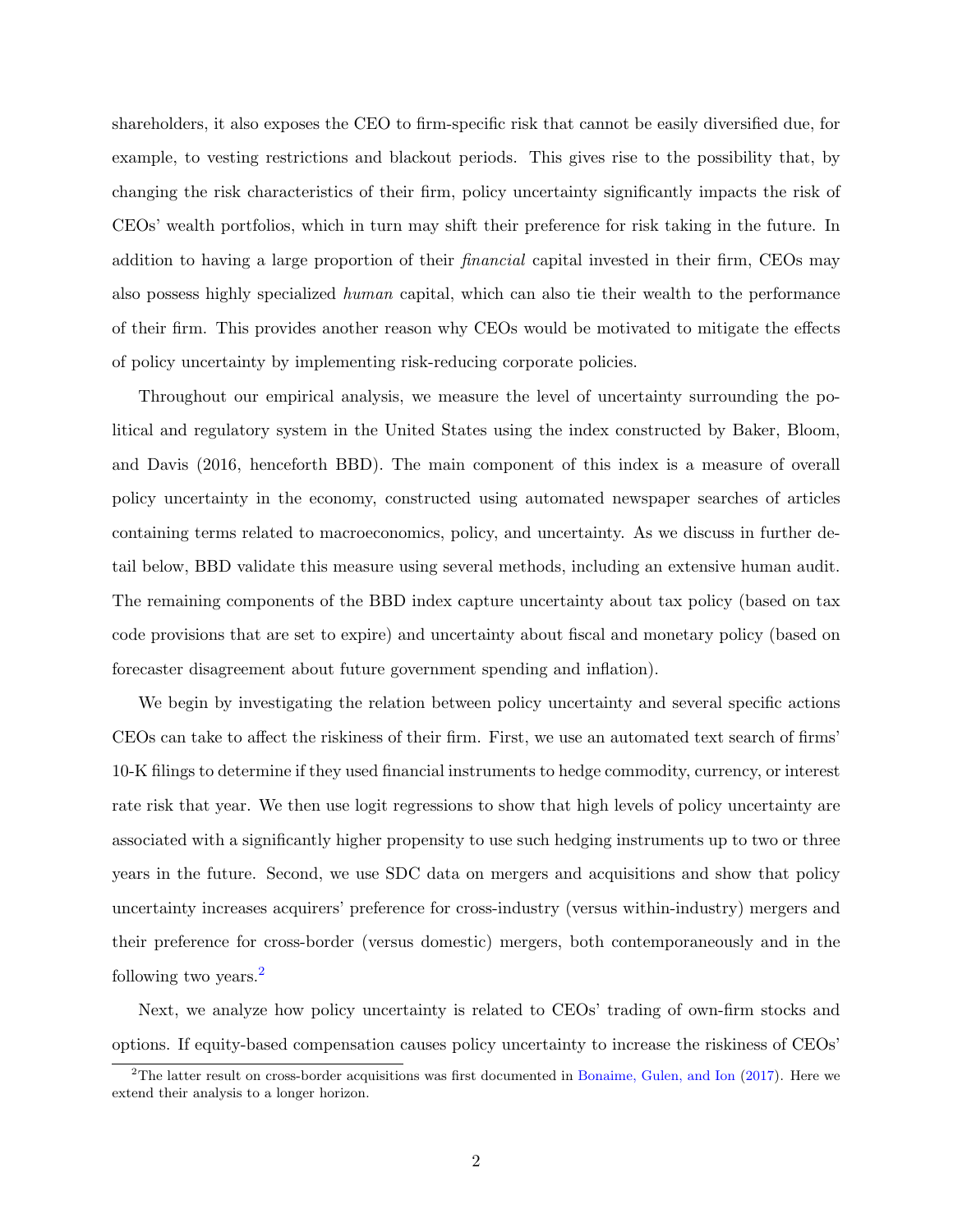wealth portfolios, CEOs can mitigate this effect in two ways. One is by subsequently implementing corporate policies that reduce firm risk (the findings above support this prediction). The second is to simply reduce their portfolio's exposure to their own-firm risk by selling some of their shares. Consistent with this prediction, we find that in times of high policy uncertainty CEOs sell a significantly higher proportion of their own-firm shares. This effect is highly persistent, lasting up to five years in the future. This is consistent with the idea that CEOs cannot easily reduce their exposure to their own firm, and must do so gradually, due to vesting restrictions and blackout periods. We also find a negative relation between policy uncertainty and the percentage of options exercised by the CEO. This is consistent with the notion that the protection against downside risk offered by options is particularly valuable in times of high policy uncertainty.

The use of hedging instruments and diversifying merges are only some of the many actions CEOs can take to affect the riskiness of their firm. To investigate how policy uncertainty affects CEOs' overall risk-taking behavior, we use stock return volatility as an all-encompassing measure of corporate risk taking. We regress current and future (annual) stock return volatility on our measure of policy uncertainty and an extensive set of firm- and macro-level controls.[3](#page-0-0) We find a strong negative relation between policy uncertainty and future total, idiosyncratic, and systematic return volatility. In terms of economic magnitude, our estimates indicate that a one standard deviation increase in policy uncertainty is associated with a fifth of a standard deviation increase in total return volatility the following year. Contemporaneously, we find a strong positive relation between policy uncertainty and systematic risk, which is consistent with the findings in [Boutchkova,](#page-29-2) [Doshi, Durnev, Molchanov](#page-29-2) [\(2011\)](#page-29-2), who show that industry-level return volatility is higher in election years. Overall, these findings support our hypothesis that policy uncertainty can increase the risk of the firm contemporaneously, and CEOs react by subsequently engaging in risk-reducing corporate policies, which results in lower return volatility in the future.

<sup>3</sup>All our regressions include firm fixed effects and standard errors are clustered at the firm and year level. To control for the possibility that policy uncertainty is capturing the effect of poor investment opportunities, we control for (1) a proprietary leading economic indicator from the Conference Board designed to predict GDP growth, (2) the Chicago Fed National Activity Index, (3) the consumer confidence index from the University of Michigan, and (4) the mean forecast of GDP growth from the Philadelphia Fed Survey of Professional Forecasters. To ensure that policy uncertainty is not capturing more general macroeconomic uncertainty, we control for (1) the [Jurado, Ludvigson, and](#page-31-4) [Ng](#page-31-4) [\(2015\)](#page-31-4) index based on the volatility of the unforecastable component in a system of 279 macroeconomic variables, (2) the CBOE VXO index of implied volatility on S&P 500 stocks, (3) the interquartile range of GDP forecasts of future GDP growth from the Philadelphia Fed Survey of Professional Forecasters, (4) the cross-sectional dispersion in firm-level year-on-year sales-growth from Compustat, and (5) the cross-sectional dispersion in firm-level 12 month cumulative returns from CRSP.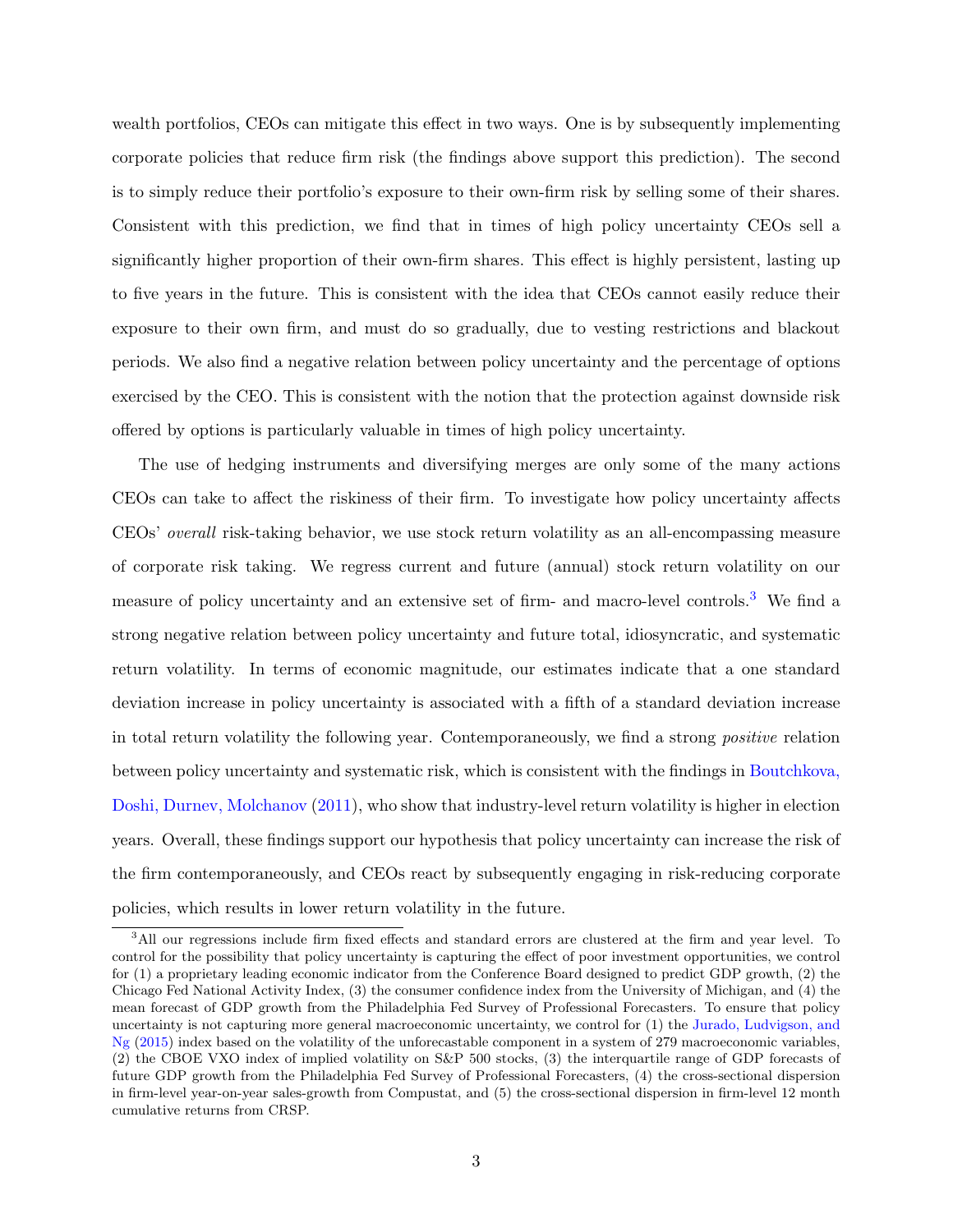To more directly tie the relationship between policy uncertainty and corporate risk to CEO incentives, we investigate how the negative effect on return volatility documented above changes based on how CEOs are compensated. Two characteristics of CEOs' portfolio of own-firm stocks and options are of particular importance to our analysis. First is the sensitivity of the portfolio to changes in the firm's stock price (i.e. "delta") and second is the sensitivity of the portfolio to changes in the firm's stock price volatility (i.e. "vega"). All else equal, a higher delta implies a higher exposure to changes in firm value, which increases the CEO's incentive to reduce firm risk. High vega implies more protection against downside risk, which means the CEO has a lower incentive to reduce risk. The combination of delta and vega will strongly influence the CEO's attitudes towards risk-taking and should therefore act as mediating factors for the manner in which CEOs react to policy uncertainty.

We test this prediction by regressing return volatility on policy uncertainty, interactions between policy uncertainty and CEO delta and vega, and our standard set of firm-level and macro-level controls. We also include CEO age, tenure, and cash compensation to proxy for CEO risk aversion (e.g. [Berger, Ofek, and Yermack](#page-29-3) [\(1997\)](#page-29-3) and [Guay](#page-30-5) [\(1999\)](#page-30-5)). We find that, for CEOs with average delta and vega, policy uncertainty has a strong negative effect on future volatility, and this effect is significantly more negative for CEOs with higher delta and significantly less negative for CEOs with higher vega. In terms of economic magnitude, a one standard deviation increase in CEO delta amplifies the effect of policy uncertainty on return volatility by 11.5% and a one standard deviation increase in CEO vega reduces this effect by 10.4%.

Next, we investigate how the negative relation between policy uncertainty and return volatility depends on the degree to which the CEOs' human capital is firm-specific. The prediction is that CEOs with highly specialized human capital have stronger incentives to manage firm risk-taking because their wealth is more closely tied to their firm (i.e. they have fewer outside options). To test this prediction, we use the general ability index developed by [Custodio, Ferreira, and Matos](#page-30-6) [\(2013\)](#page-30-6) who use CEOs' resumes to measure the extent to which their skills are transferable across firms and industries. We include an interaction between policy uncertainty and this general ability index in our return volatility regressions and find that, consistent with our prediction, the negative relation between policy uncertainty and future volatility is significantly stronger the less transferable the CEO's skills are.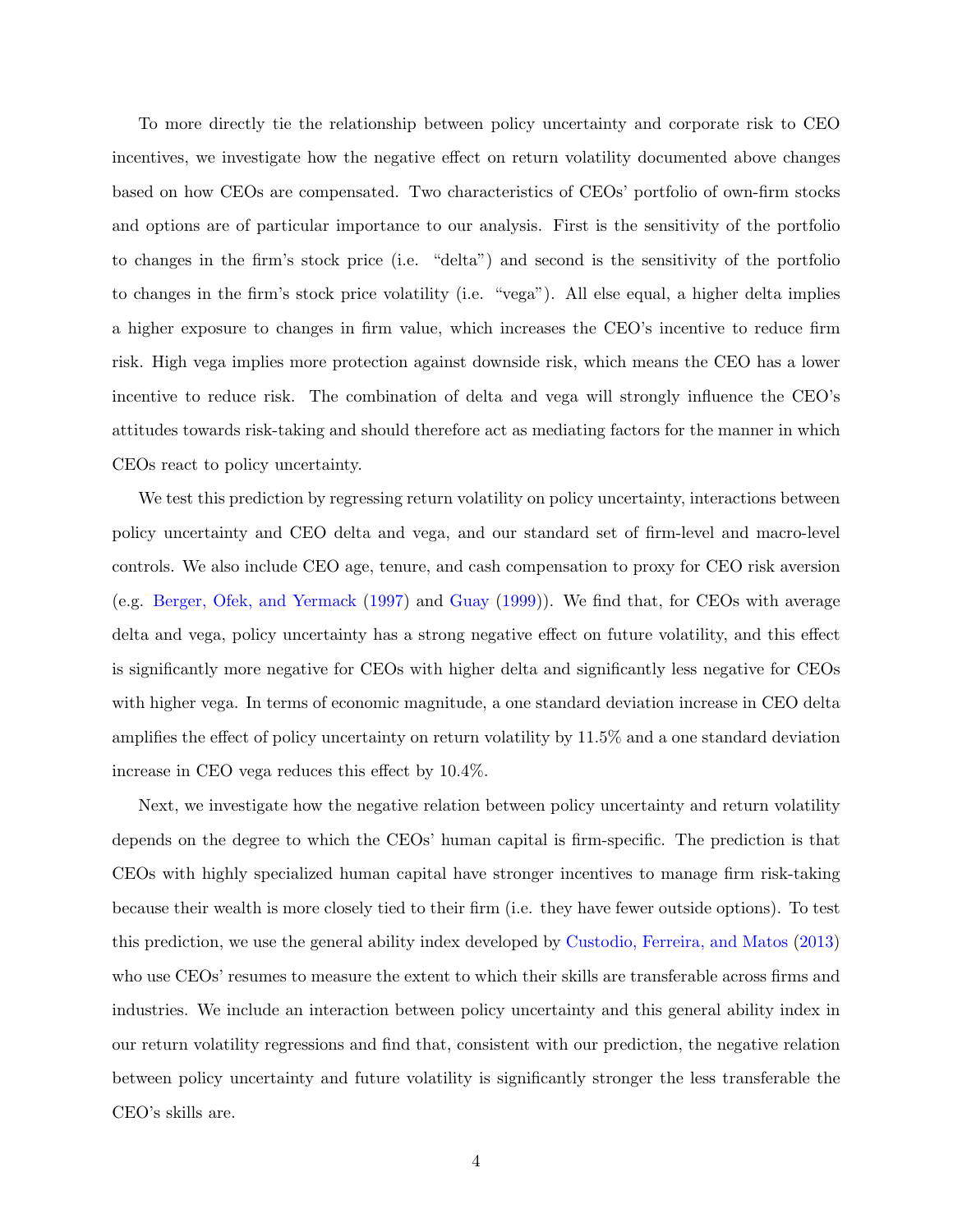Our results support the hypothesis that the risk-management activity of under-diversified CEOs represents a significant mechanism through which policy uncertainty affects the economy. In the last part of our analysis, we perform several tests to ensure that our results are not driven by other channels through which policy uncertainty has been found to affect firms. Two mechanisms in particular have received significant attention in prior studies. First, by increasing the value of the real-option to wait (e.g. [Gulen and Ion](#page-30-0) [\(2016\)](#page-30-0), [Bonaime, Gulen, and Ion](#page-29-0) [\(2017\)](#page-29-0)), policy uncertainty can cause firms to delay investment projects. Second, by increasing firms' cost of external financing (e.g. [Pastor and Veronesi](#page-31-1) [\(2012,](#page-31-1) [2013\)](#page-31-2), [Gilchrist, Sim, and Zakrajek](#page-30-1) [\(2014\)](#page-30-1), [Arellano, Bai, and](#page-29-1) [Kehoe](#page-29-1) [\(2010\)](#page-29-1)), policy uncertainty could result in lower leverage levels or foregone investments. Both of these effects could, in theory, result in lower future return volatility.

For the real-options and financial frictions mechanisms to be responsible for our cross-sectional results, it would have to be the case that CEOs' delta, vega, and skill specialization are capturing the degree to which firms are affected by real options or financial frictions. To address this possibility, we verify that our results are robust to controlling for interactions of policy uncertainty with proxies for firms' sensitivity to real option values and financial frictions. We argue that the real-option effect should be a function of how irreversible the firms' investments are (the option to delay is less important for firms that can easily reverse their investment) and on how competitive their industry is (firms in highly competitive industries are more likely to lose investment opportunities if they postpone them). We also posit that the financial-frictions mechanism should be a function of the firm's default probability (firms with higher default probability are more likely to be credit rationed if the credit market contracts) and the degree to which the firm is financially constrained (more constrained firms are more likely to have to forego projects if the cost of external capital increases). Controlling for interactions of policy uncertainty with various measures of investment irreversibility, industry competition, default probability, and financial constraints, we still find that the negative relationship between policy uncertainty and return volatility depends significantly on CEO incentives and skill specialization. These results cast doubt on the idea that the negative association between policy uncertainty and return volatility is simply a mechanical result of the reduction in investment and leverage induced by policy uncertainty through the real-options and financial frictions channels.

To further strengthen this point, we investigate how the effect of policy uncertainty on corporate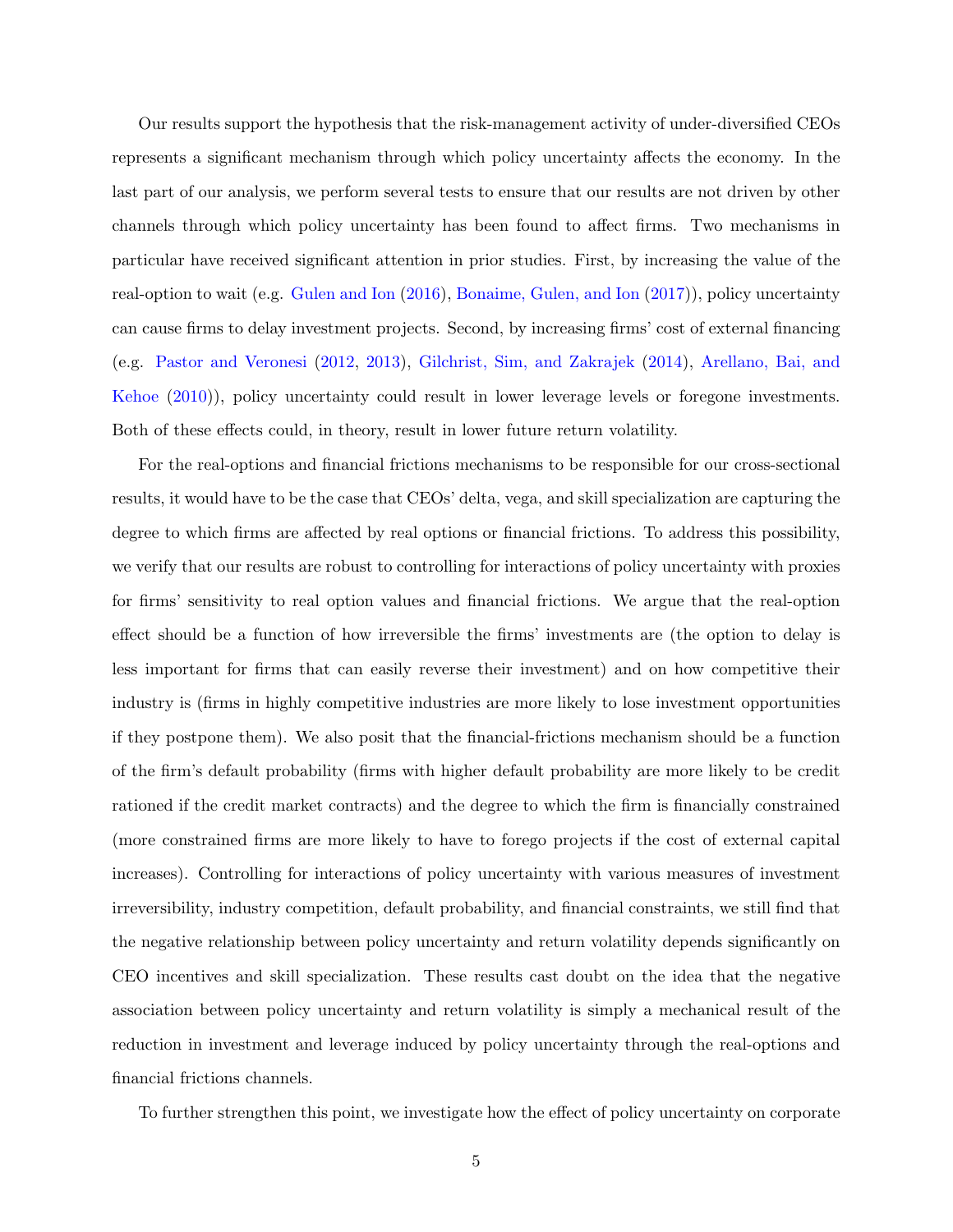investment and leverage depends on CEO incentives and skill specialization. We find that the previously documented negative relation between policy uncertainty and investment is significantly stronger when CEOs have higher delta and weaker when they have higher vega. We also find a negative association between policy uncertainty and book leverage and show that this relation is significantly weaker when CEOs have higher vega. $4$  These results are robust to controlling for interactions between policy uncertainty and our proxies for firm sensitivity to real options and financial frictions.

It is difficult (and not the primary purpose of our study) to quantify the extent to which the negative relation between policy uncertainty and future return volatility is a consequence of delayed investments or reductions in leverage. The effect that policy uncertainty has on investment and leverage through the real-options and financial frictions channels may very well be responsible for some of its negative effect on return volatility. Nevertheless, our results suggest that this negative effect is, at least in part, a consequence of how CEO incentives affect the relation between policy uncertainty and corporate investment and financing.

#### 2. Related Literature and Relative Contribution

Our paper contributes to the literature investigating how the uncertainty generated by the political and regulatory system affects the economy. Most studies have focused on how policy uncertainty affects investment and financing decisions.<sup>[5](#page-0-0)</sup> To the best of our knowledge, we are the first to examine its effects on risk-taking activity as a whole. The closest paper to our study in this regard is [Boutchkova, Doshi, Durnev, Molchanov](#page-29-2) [\(2011\)](#page-29-2), who, in an international setting, show that several measures of political risk are associated with higher contemporaneous return volatility at the industry level.<sup>[6](#page-0-0)</sup> The authors focus on showing that this effect is stronger for firms that are more exposed to different types of policies. However, they do not investigate how firms might react to a high-policy-uncertainty environment so as to reduce their overall risk in the future, which is the focus of our study. Hence, while the findings in [Boutchkova, Doshi, Durnev, Molchanov](#page-29-2) [\(2011\)](#page-29-2)

<sup>&</sup>lt;sup>4</sup>We find no evidence that the relation between policy uncertainty and corporate investment and leverage decisions depends on the CEO's degree of skill specialization.

<sup>&</sup>lt;sup>5</sup>For example, [Julio and Yook](#page-31-0) [\(2012\)](#page-31-0), [Gulen and Ion](#page-30-0) [\(2016\)](#page-30-0), [Bonaime, Gulen, and Ion](#page-29-0) [\(2017\)](#page-29-0), [Gilchrist, Sim, and](#page-30-1) [Zakrajek](#page-30-1) [\(2014\)](#page-30-1), [Arellano, Bai, and Kehoe](#page-29-1) [\(2010\)](#page-29-1), and [Pastor and Veronesi](#page-31-1) [\(2012,](#page-31-1) [2013\)](#page-31-2).

<sup>&</sup>lt;sup>6</sup>This is consistent with our result that policy uncertainty is associated with higher firm-level systematic risk contemporaneously.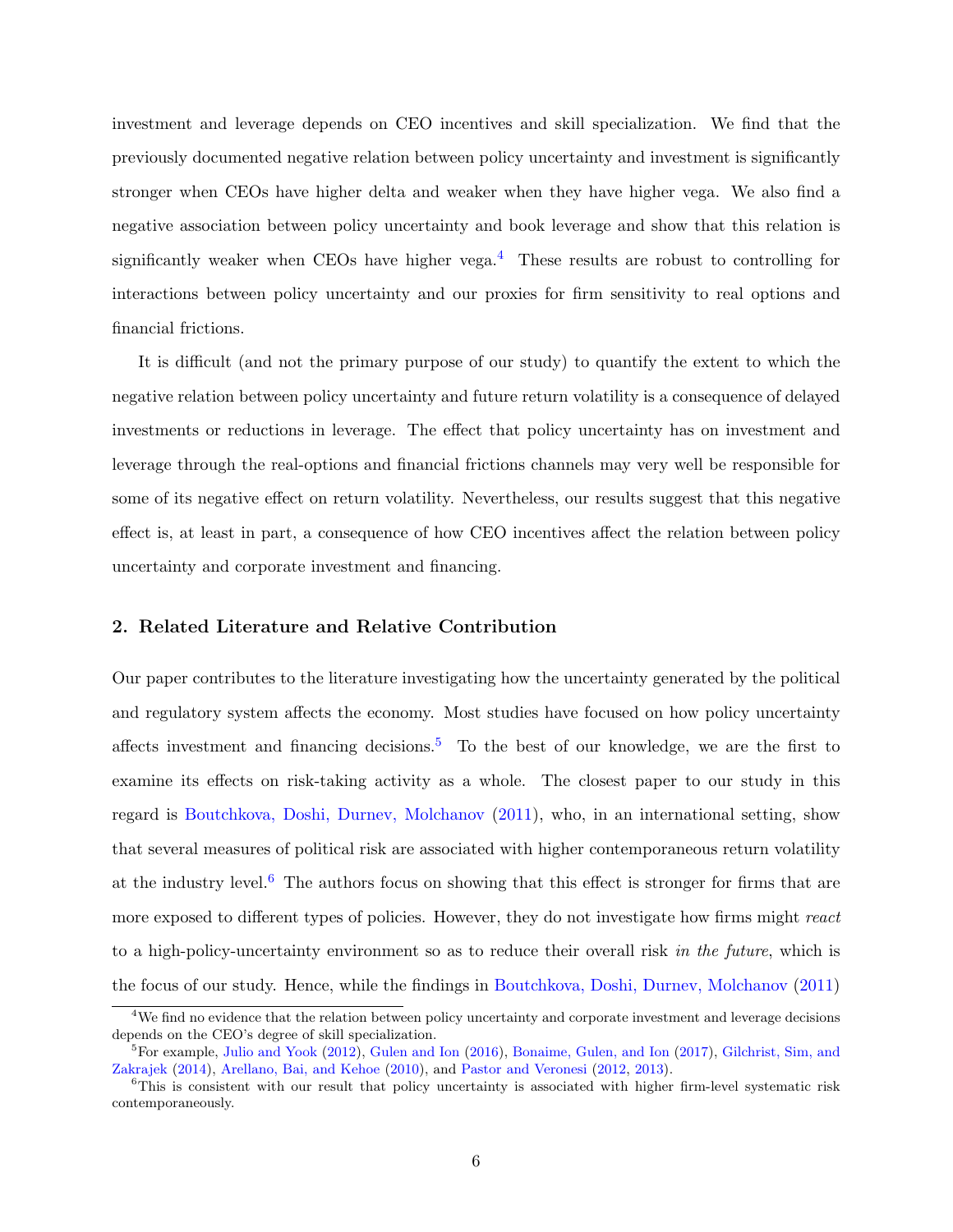show that policy uncertainty may contemporaneously increase the riskiness of the firm, we start from the premise that CEOs have some degree of control over their firm's risk-taking and we study how CEOs' incentives affect their response to policy uncertainty.

Our study is also related to the literature studying how CEO compensation affects firm risktaking. The main challenge in this literature is the possibility that boards may be able to design compensation packages so as to elicit the optimal amount of risk-taking by CEOs. If this is the case, then observing a negative (positive) relation between CEO delta (vega) and firm risk-taking does not necessarily imply suboptimal behavior on the part of the CEO. Several recent studies have addressed this issue by either jointly modeling CEO compensation and firm risk-taking (e.g. [Coles, Daniel,](#page-29-4) [and Naveen](#page-29-4) [\(2006\)](#page-29-4)), [Rajgopal and Shevlin](#page-31-5) [\(2002\)](#page-31-5), [Rogers](#page-31-6) [\(2002\)](#page-31-6)), or by extracting exogenous variation in either compensation or risk taking using instrumental variables (e.g. [Armstrong and](#page-29-5) [Vashishtha](#page-29-5) [\(2012\)](#page-29-5), [Shue and Townsend](#page-31-7) [\(2017\)](#page-31-7)) or natural experiments (e.g. [De Angelis, Grullon,](#page-30-7) [and Michenaud](#page-30-7) [\(2017\)](#page-30-7), [Gormley, Matsa, and Milbourn](#page-30-8) [\(2013\)](#page-30-8), [Hayes, Lemmon, and Qiu](#page-30-9) [\(2012\)](#page-30-9), [Low](#page-31-8)  $(2009)$ ). The general conclusions from these studies are that CEOs do seem to prefer taking less risk than is optimal for shareholders, and that the design of the compensation package can alleviate this problem.

<span id="page-7-0"></span>In the context of our study, the reverse causality concern is that compensation packages (and hence CEO delta and vega) are set optimally so as to elicit the correct risk-taking response to a more uncertain political and regulatory environment. If this is the case, then our finding that policy uncertainty is associated with larger reductions in risk taking for firms with higher CEO delta may simply imply that these are the firms which *should have* reduced risk-taking more in the face of policy uncertainty. An analogous case can be made for our cross-sectional results involving CEO vega and skill specialization. As explained in more detail below, we address this issue by being very explicit about which firm characteristics should capture the optimal risk-reduction response to policy uncertainty and controlling for them and their interaction with policy uncertainty in all our cross-sectional tests. We choose this approach to the alternative solutions listed above because (1) our policy uncertainty measure is the same for all firms at any point in time and therefore natural experiments are not an option and (2) the instrumental-variables and joint-determination approaches proposed by the above studies rely on exclusion restrictions that we do not deem appropriate in the context of our study.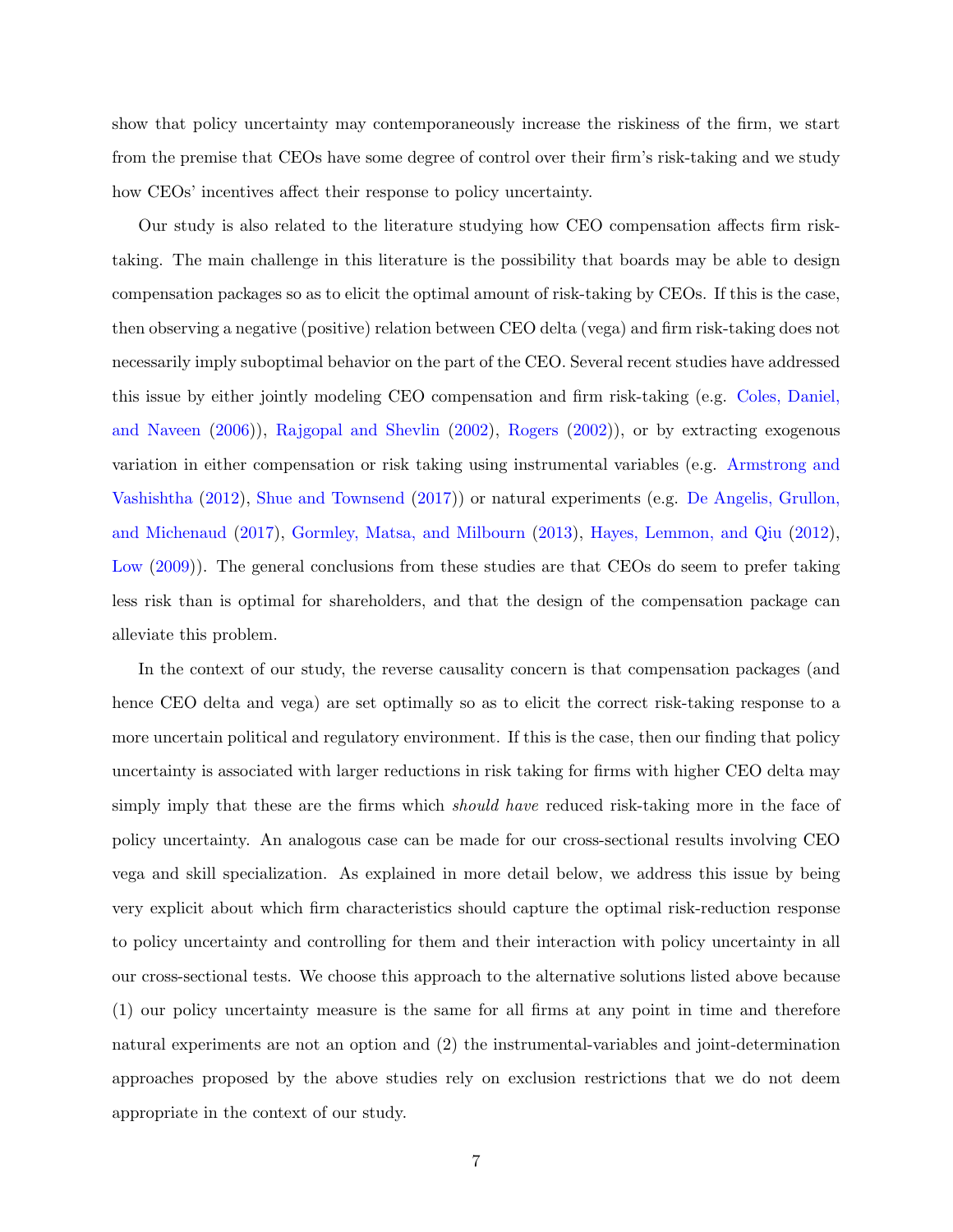#### 3. Data and methodology

In this section, we describe the main variables used in our empirical analysis and the data sources we used to obtain them. We start by describing how we measure the overall level of policy uncertainty in the economy and how it relates to other measures of macroeconomic risk and various estimates of expected economic growth. We end with a discussion of our accounting, stock return, and CEO compensation data. Table [A1](#page-49-0) in the Appendix contains more detailed information on variable construction and data sources.

#### 3.1. Measuring policy uncertainty

Our measure of economic policy uncertainty is based on the [Baker, Bloom, and Davis](#page-29-6) [\(2016\)](#page-29-6) (BBD) index, which is constructed as a weighted average of four different components.<sup>[7](#page-0-0)</sup> The main component is a measure of the general level of policy uncertainty in the economy. It is constructed using automated text searches in ten leading US newspapers, counting the frequency of articles that include key terms related to economics, policy, and uncertainty.<sup>[8](#page-0-0)</sup> The assumption is that periods with a higher frequency of newspaper articles containing these terms are periods in which the economy is experiencing a higher level of policy-related uncertainty. BBD perform a battery of tests to validate their methodology and to ensure that their index does in fact capture policy uncertainty and not some other confounding macroeconomic factors.<sup>[9](#page-0-0)</sup>

The remaining weight in the overall BBD index is equally divided between three variables meant to capture uncertainty about specific policies: a measure of tax-policy uncertainty based on the discounted value of the revenue effects of all tax provisions set to expire in the following ten years,

<sup>7</sup>We thank Scott Baker, Nick Bloom and Steven Davis for making the index and its components available at <http://www.policyuncertainty.com/>.

<sup>&</sup>lt;sup>8</sup>More specifically, the authors record the number of articles that mention at least one of the terms 'uncertainty' or 'uncertain' at least one of the terms 'economic' or 'economy' and at least one of the terms 'congress', 'White House', 'Federal Reserve', 'legislation', 'regulation', or 'deficit'. The newspapers included in the search are: USA Today, Miami Herald, Chicago Tribune, Washington Post, Los Angeles Times, Boston Globe, San Francisco Chronicle, Dallas Morning News, New York Times, and Wall Street Journal.

<sup>&</sup>lt;sup>9</sup>For example, to test if newspaper searches can be used to capture uncertainty, the authors use their methodology (with different keywords) to capture equity-market uncertainty and they find that this yields an index which has a correlation of 0.73 with the CBOE VIX index. Moreover, the authors lead an extensive human audit of newspaper articles to identify the ones that actually discuss increases in policy uncertainty in the economy and use this human audit as a benchmark to obtain the optimal set of keywords in their automated search. Finally, to ensure that the variation in their index is not driven by media slant, the authors use the [Gentzkow and Shapiro](#page-30-10) [\(2010\)](#page-30-10) media slant index to divide the ten newspapers into the five most left-leaning and the five most right-leaning. They then use their methodology separately on the two groups of newspapers and they find that the two policy uncertainty indexes obtained closely track each other.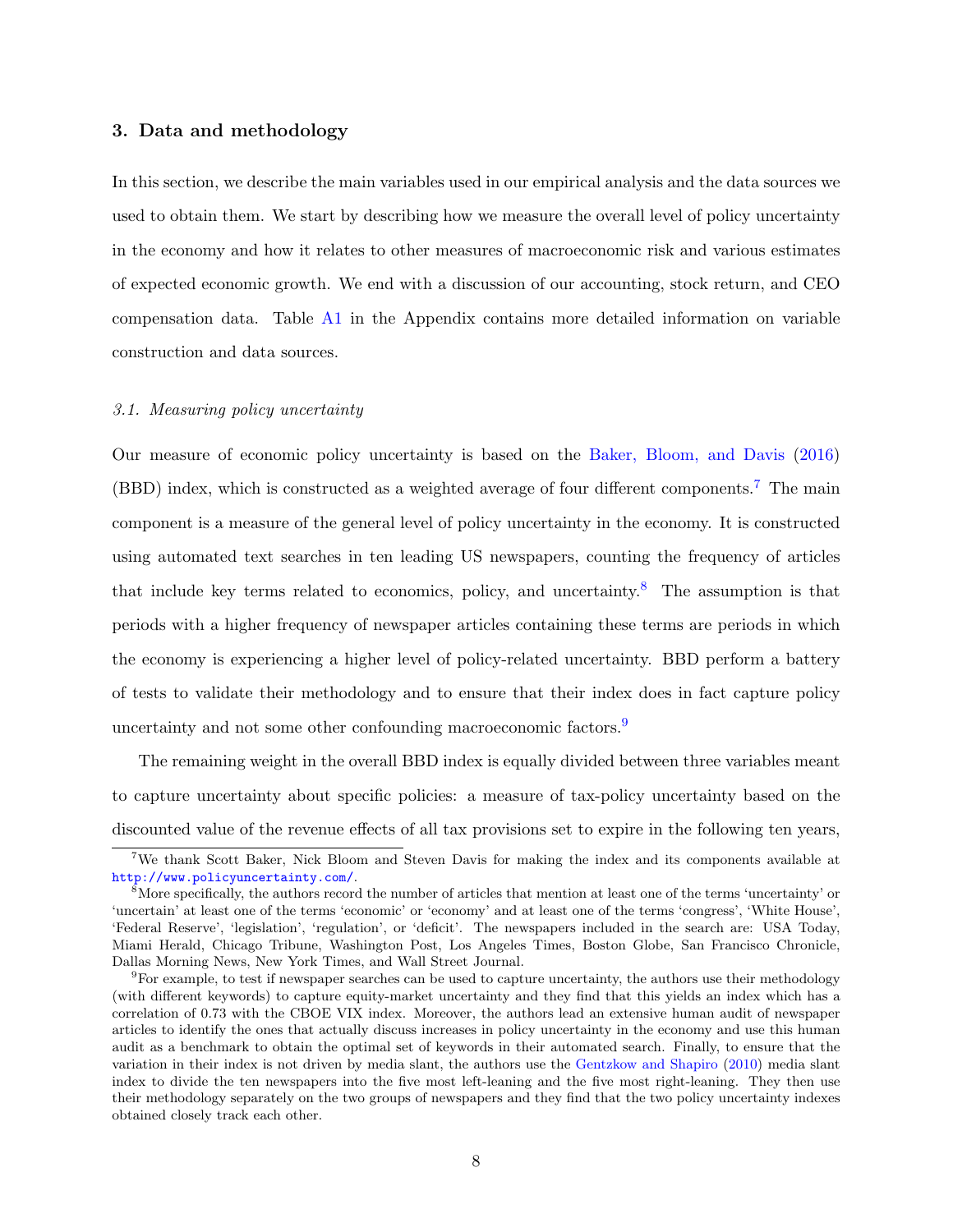a measure of uncertainty about monetary policy using the dispersion in forecasts of the CPI, and a measure of uncertainty about future government spending based on the dispersion in forecasts of purchases of goods and services by federal, state and local governments.<sup>[10](#page-0-0)</sup> The overall BBD index is calculated as follows:

$$
BBD = \frac{1}{2} \text{News-based PU} + \frac{1}{6} \text{Tax PU} + \frac{1}{6} \text{Monetary PU} + \frac{1}{6} \text{Government spending PU} \tag{1}
$$

As shown in Figure [1,](#page-32-0) the index does seem to spike around events that are ex-ante expected to increase policy uncertainty such as elections, wars, the debt ceiling crisis, the recent government shutdown, and the financial crisis. The index also exhibits substantial variation between these significant events. Because the index is measured at a monthly frequency and all our empirical tests are at an annual frequency, we use an annualized version of the index, which, for every firm i in the calendar year  $t$ , equals the average of the monthly values of the index in the firm's fiscal year ending in t.

#### <span id="page-9-0"></span>3.2. Macro-level data

One concern with identifying the effects of policy uncertainty on corporate decisions is that high levels of policy uncertainty may simply be proxying for poor investment opportunities. To account for this possibility, we use four different proxies for expected economic growth. These include: (1) a proprietary leading economic indicator from the Conference Board designed to predict GDP growth,<sup>[11](#page-0-0)</sup> (2) the Chicago Fed National Activity Index, (3) the consumer confidence index from the University of Michigan, and (4) the mean forecast of GDP growth from the Philadelphia Fed Survey of Professional Forecasters. To avoid multicollinearity issues, in all our regressions, we use the first principal component of these four measures, though we verify that our results are robust

<sup>&</sup>lt;sup>10</sup>The data on tax code provisions come from the Congressional Budget Office and the data on forecast dispersion comes from the Survey of Professional Forecasters published by the Federal Reserve Board of Philadelphia.

<sup>&</sup>lt;sup>11</sup>This index is a weighted average of 10 components: (1) average weekly hours, manufacturing, (2) average weekly initial claims for unemployment insurance, (3) manufacturers new orders, consumer goods, and materials, (4) ISM®Index of New Orders, (5) manufacturers' new orders, nondefense capital goods excluding aircraft orders, (6) building permits, new private housing units, (7) stock prices, 500 common stocks, (8) Leading Credit Index<sup>TM</sup>, (9) interest rate spread, 10-year Treasury bonds less federal funds, and (10) average consumer expectations for business conditions. The components of the Leading Credit Index<sup>TM</sup> are: (1) 2-year Swap Spread, (2) LIBOR 3 month less 3 month Treasury-Bill yield spread, (3) Debit balances at margin account at broker dealer, (4) AAII Investors Sentiment Bullish (%) less Bearish (%), (5) Senior Loan Officers C&I loan survey Bank tightening Credit to Large and Medium Firms, (6) Total Finance: Liabilities Security Repurchase.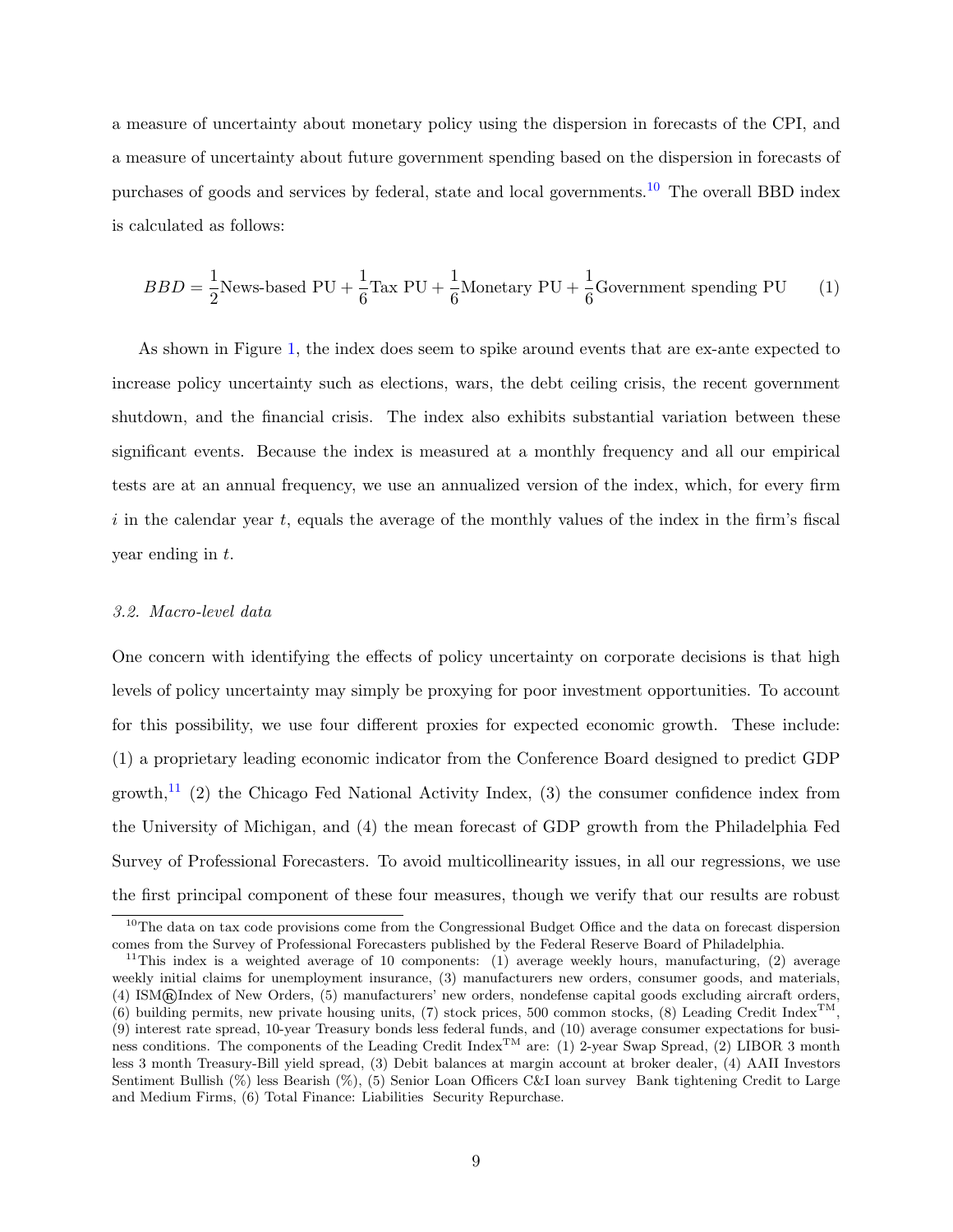to controlling for all of them simultaneously. As shown in Panel A of Table [1,](#page-33-0) policy uncertainty is strongly negatively correlated with all our proxies for growth opportunities and has a significant, −0.32 correlation with their first principal component.

A second concern with the interpretation of our results is that different types of economic uncertainty tend to move together, and our policy uncertainty variable may be picking up the effects of other sources of uncertainty. We address this issue by using five different measures of general macroeconomic uncertainty: (1) the [Jurado, Ludvigson, and Ng](#page-31-4) [\(2015\)](#page-31-4) index based on the volatility of the unforecastable component in a system of 279 macroeconomic variables, (2) the CBOE VXO index of implied volatility on S&P 500 stocks, (3) the interquartile range of GDP forecasts of future GDP growth from the Philadelphia Fed Survey of Professional Forecasters, (4) the cross-sectional dispersion in firm-level year-on-year sales-growth from Compustat, and (5) the cross-sectional dispersion in firm-level 12 month cumulative returns from CRSP. Panel B in Table 1 shows that policy uncertainty is strongly positively correlated with all these measures of macroeconomic uncertainty. Once again, to avoid multicollinearity issues, in all our regressions, we use the first principal component of these five proxies, which has a 0.41 correlation with the policy uncertainty index.

#### <span id="page-10-0"></span>3.3. Firm-level data

We obtain accounting data from the Compustat Annual database and stock return data from CRSP. Our sample runs from 1986 to 2016, though data availability on executive compensation restricts us to the 1992-2016 sample period for regressions involving CEO compensation variables. Our measures of overall risk-taking activity by the firm are based on the volatility of daily stock returns in the 12 months of each fiscal year. Specifically, for each firm, we regress the firm's daily excess returns over the entire fiscal year on the daily excess return on the market portfolio.<sup>[12](#page-0-0)</sup> We measure firm-level idiosyncratic risk as the standard deviation of the regression residuals, systematic risk as the standard deviation of the fitted values, and total risk as the standard deviation of the firm's excess returns.[13](#page-0-0)

CEO compensation data is obtained from the Execucomp database, which covers all S&P 500,

<sup>&</sup>lt;sup>12</sup>Data on the risk-free rate and market portfolio return are from Kenneth French's website: [http://mba.tuck.](http://mba.tuck.dartmouth.edu/pages/faculty/ken.french/data_library.html) [dartmouth.edu/pages/faculty/ken.french/data\\_library.html](http://mba.tuck.dartmouth.edu/pages/faculty/ken.french/data_library.html).

<sup>&</sup>lt;sup>13</sup>All three measures are annualized.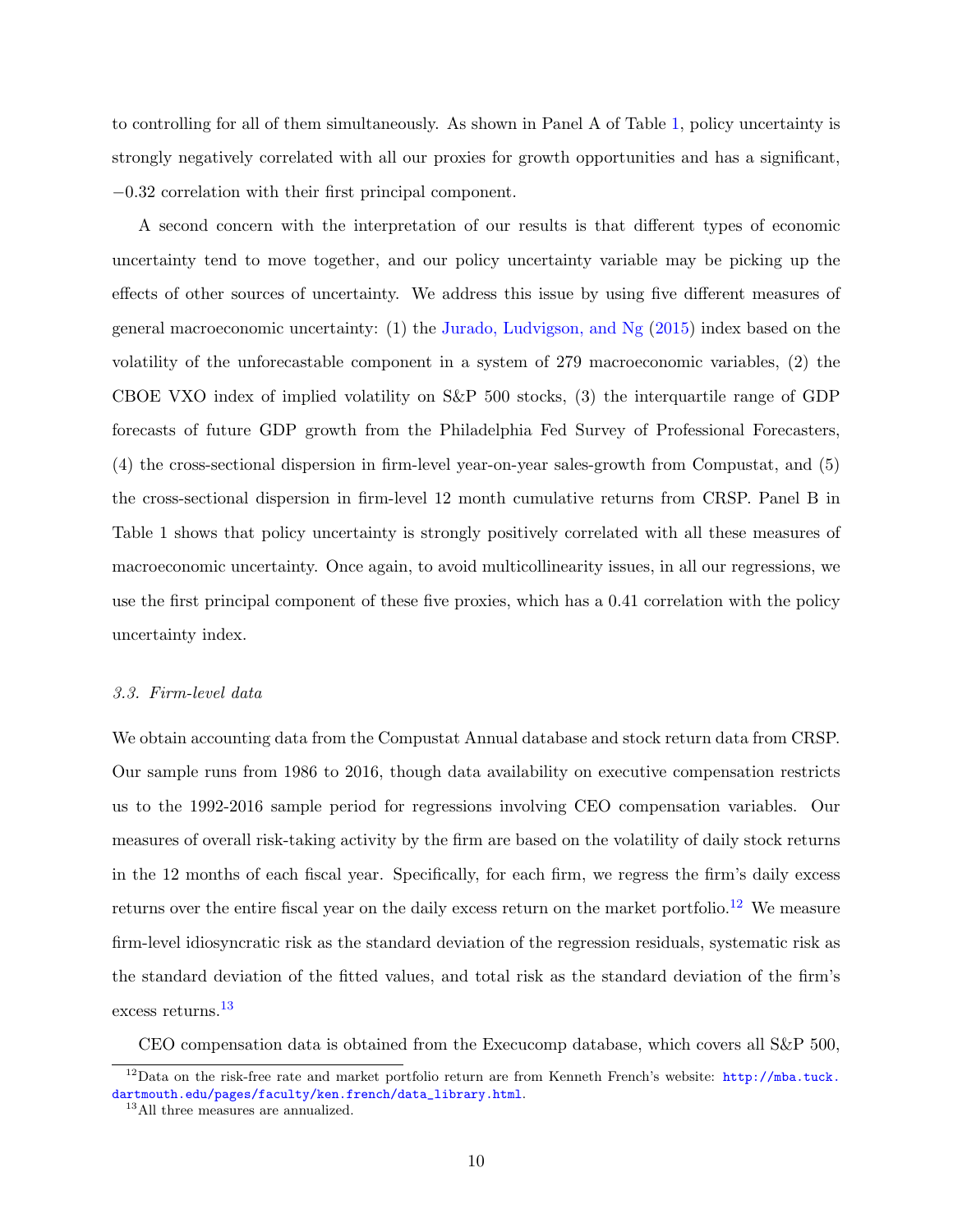S&P Midcap 400, and S&P Smallcap 600 firms starting in 1992. We focus on restricted stock grants and option grants as the main components of compensation affecting CEO risk-taking incentives. In addition to these flow-compensation variables, we also calculate the delta and vega of CEOs' entire portfolio of shares and options, following [Guay](#page-30-5) [\(1999\)](#page-30-5) and [Core and Guay](#page-30-11) [\(2002\)](#page-30-11). Delta (sensitivity to stock price) is calculated as the change in the dollar value of the CEOs wealth associated with a one percentage point change in stock price. Vega (sensitivity to stock price volatility) equals to the change in the dollar value of the CEOs wealth associated with a 0.01 change in the annualized standard deviation of stock returns. See Appendix B for a detailed description of how we calculate delta and vega. All compensation variables are expressed in thousands of 2016 dollars. To minimize the effect of outliers, all firm-level variables are winsorized at the 1% and 99% level.

Table [2](#page-34-0) presents summary statistics for the main variables used in our analysis. Panel A describes our proxies for corporate risk-taking as well as the firm-level controls used in all our tests. Comparing the full sample to the Execucomp sample statistics, we notice that Execucomp firms are on average larger, more profitable, and less risky. While we must restrict our sample to these firms for all tests involving CEO compensation data, it is important to note that Execucomp firms account for 60% of the market capitalization of all publicly traded firms and 56% of total assets. Hence, while some of our tests do not include all publicly traded firms, our results are certainly applicable to a large component of the US economy.

<span id="page-11-0"></span>Panel B reports the mean and median of the main components of CEO compensation, expressed as percentages of total compensation. Over the full sample period (1992-2016), we observe approximately equal split between incentive pay (stock plus options) and fixed pay (bonus plus salary), with salary and option being the largest components. However, when we split the sample to before and after 2005, we observe two significant shifts that have been previously documented in the literature. First, in the latter part of the sample (2006-2016), incentive pay is almost twice as large as fixed pay, which means CEOs' portfolios have become increasingly dependent on ownfirm stock and options. Second, after the 2005 change in reporting requirements for options, stock compensation has outstripped options as the most dominant component of equity pay (and total pay). To ensure that this regulatory change does not affect our results, we verify that all out tests involving CEO compensation variables hold when we control for a post-2005 indicator variable.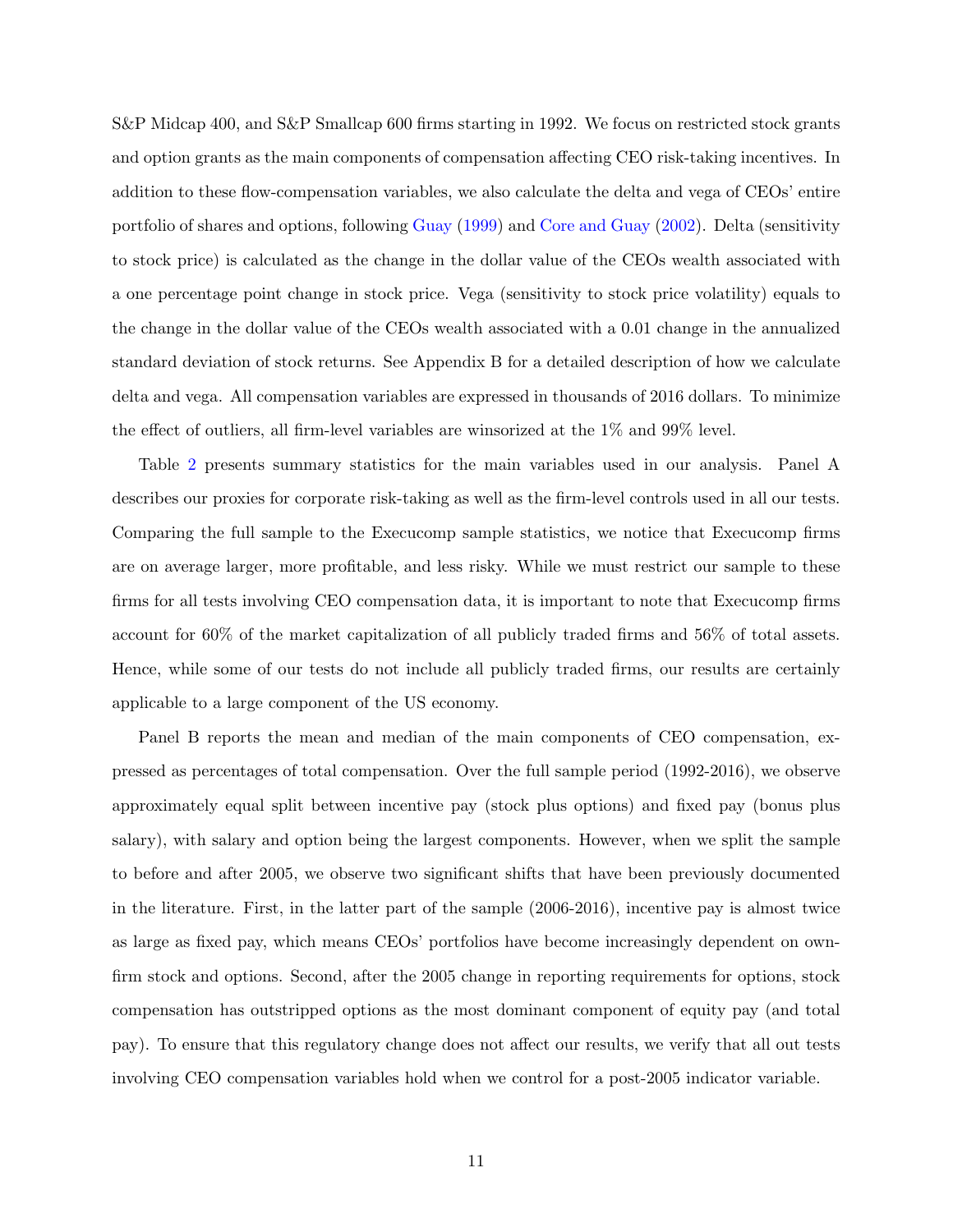#### 3.4. Baseline specification

Our baseline regressions will generally take the following form:

<span id="page-12-0"></span>
$$
DV_{i,t+k} = \alpha_i + \beta_1 PU_t + \gamma F_{i,t} + \delta M_t + \varepsilon_{i,t+k}
$$
\n<sup>(2)</sup>

The dependent variable  $DV_{i,t+k}$  used in each particular test will be measured at the end of the fiscal year ending in calendar year  $t + k$ , where k takes values from 0 to 5. The  $\alpha_i$  is a firm fixed effect. Policy uncertainty  $(PU_t)$  is measured over the fiscal year ending in calendar year t. Since firms have fiscal years ending at different times within the year, the  $PU_t$  variable has some (limited) variation with the year. We suppressed the firm index  $i$  to avoid confusion and to make it clear that this is not a firm-specific variable.

The  $F_{i,t}$  term is a vector of firm-level controls which includes: Tobin's q, operating cash-flows to lagged assets, year-over-year sales growth, the natural logarithm of total assets, ROA, and the cumulative return over the past 12 months. The  $M_t$  term includes the first principal component of our four macroeconomic controls for expected growth opportunities and the first principle component of our five controls for macroeconomic uncertainty, as described in Section [3.2.](#page-9-0) In all tests, standard errors are clustered at the firm and year level.

In all our regressions, we transform all variables by demeaning them and dividing them by their sample standard deviation. This eases the assessment of economic magnitudes of the coefficients. After this transformation, the coefficient on any independent variable  $X$  can be interpreted as the estimated number of standard deviations the dependent variable will move from its mean if the X variable increases by one standard deviation from its mean.

#### 4. Examining specific measures of risk management

In this section, we investigate how policy uncertainty is related to several specific actions CEOs can take to alter the riskiness of their firm. In particular, we analyze how policy uncertainty affects the use of financial hedging instruments and the likelihood of engaging in diversifying mergers. If policy uncertainty induces CEOs to engage in risk-reducing activities, we expect higher levels of policy uncertainty to be associated with an increased propensity of using financial hedging instruments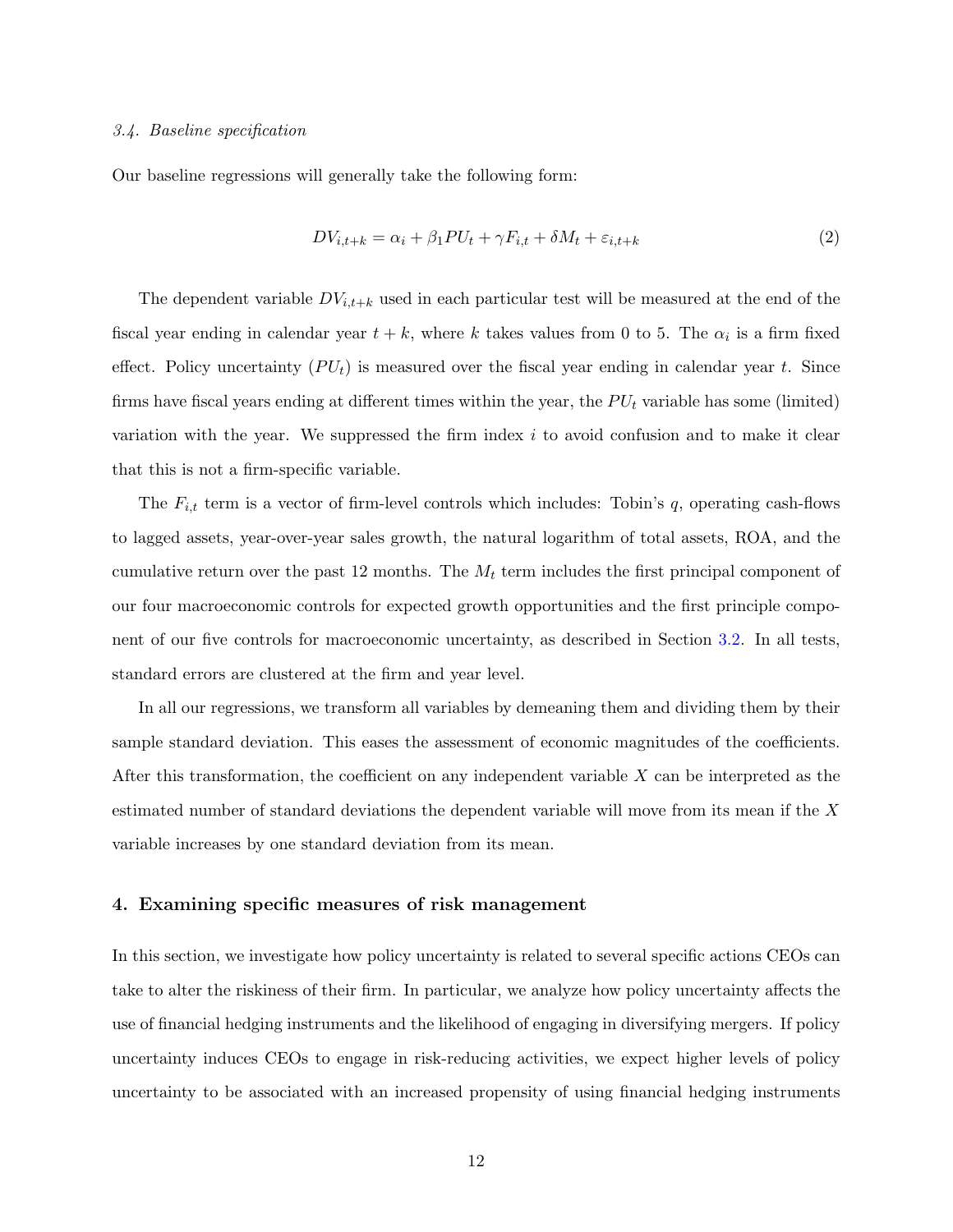and a stronger preference for diversifying (vs. non-diversifying) mergers. We then investigate if policy uncertainty changes the extent to which CEOs manage their exposure to their own firm by selling their shares or exercising their options.

#### <span id="page-13-1"></span>4.1. Effect on financial hedging

We investigate the effect of policy uncertainty on firms' hedging of three different types of risk: commodity, currency, and interest rate risk. To identify if firms are hedging any of these risks, we use automated textual searches of firms' 10K filings. We create three dummy variables, each recording whether the 10K filings mentioned the use of commodity, currency, or interest rate hedging instruments. We use these dummy variables to run three logistic regressions, each taking the following general form:

$$
Hedge_{i,t+k} = \alpha_{ind} + \beta_1 PU_t + \omega Exp_{i,t} + \gamma F_{i,t} + \delta M_t + \varepsilon_{i,t+k}
$$
\n
$$
\tag{3}
$$

<span id="page-13-0"></span>The  $Hedger_{i,t+k}$  term is one of our commodity, currency, or interest-rate hedging dummies, which equals one if firm i used that particular type of hedging in year  $t + k$ , where  $k = 0, ...5$ . The  $F_{i,t}$  and  $M_t$  terms contain the firm-level and macro-level controls described in our baseline specification from Equation [2](#page-12-0) and  $\alpha_{ind}$  is an industry fixed effect based on the Fama and French 48 industry classification. The  $Exp_{i,t}$  term is meant to capture the extent to which the firm is exposed to the type of risk (commodity, currency, interest rate) analyzed in each equation. Following [Alemida, Hankins, and Williams](#page-29-7) [\(2017\)](#page-29-7), we measure exposure to commodity risk by the percentage of the industry's inputs that trade on commodity markets.<sup>[14](#page-0-0)</sup> To proxy for exposure to currency risk, we use a dummy variable for whether the firm has positive foreign taxes and a dummy variable for whether the firm has positive foreign income. Finally, we proxy for exposure to interest rate risk using a dummy variable that equals one if the firm has positive debt.

Table [3](#page-35-0) presents the results of our estimation, using commodity (Panel A), currency (Panel B), and interest rate (Panel C) hedging dummies as dependent variables. For brevity, we present only the coefficients on the policy uncertainty and risk exposure variables (i.e. the  $PU_t$  and  $Exp_{i,t}$ terms in Equation [3\)](#page-13-0). Across the board, as expected, the exposure variables are strongly positively

 $14$ We thank Ryan Williams for generously providing us with this data.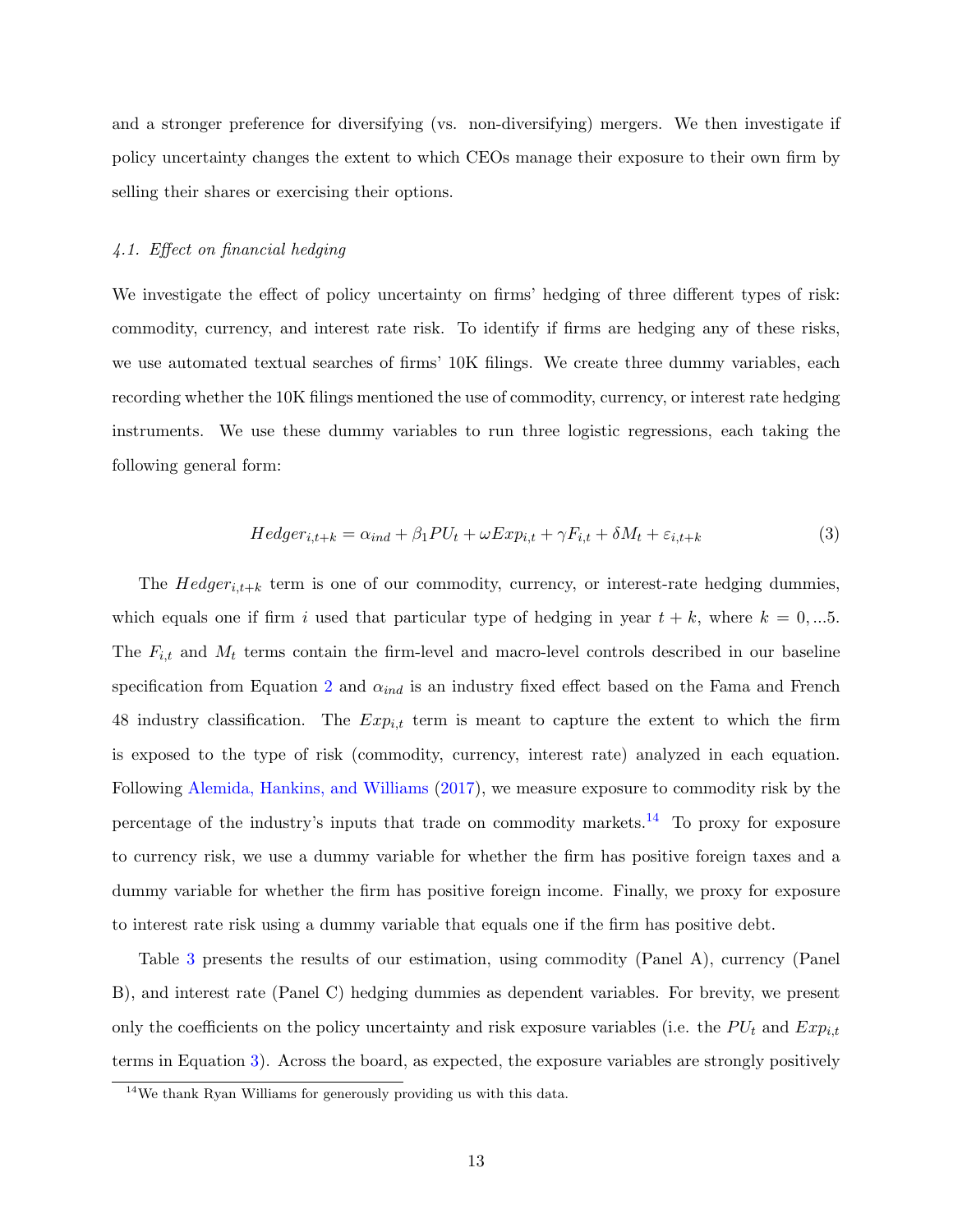related to the likelihood of hedging that particular risk. More importantly, we find that higher levels of policy uncertainty are associated with a significantly higher likelihood of engaging in both commodity, currency, and interest rate hedging. The strongest effects are generally seen in year zero or year one, but they persist up to two or three years in the future.

To get a sense of the economic magnitude of these results, we use our estimates to calculate marginal effects on the likelihood of hedging. We find that a one standard deviation increase in policy uncertainty is associated with reductions in the likelihood of using hedging instruments of 28% for commodity hedging, 22% for currency hedging, and 11% for interest-rate hedging in the same year.<sup>[15](#page-0-0)</sup> These results suggest that policy uncertainty can have a significant impact on the markets for the financial instruments using in commodity, currency and interest rate hedging. To the best of our knowledge, we are the first to point out this effect.

#### <span id="page-14-1"></span>4.2. Effect on diversifying mergers

The extant literature has found that policy uncertainty has a negative impact on corporate investment and M&A activity, and has generally attributed this effect to the fact that policy uncertainty increases the value of the real-option to delay investment decisions (e.g. [Gulen and Ion](#page-30-0) [\(2016\)](#page-30-0), [Bonaime, Gulen, and Ion](#page-29-0) [\(2017\)](#page-29-0)). In this section, we investigate the possibility that CEOs may react to policy uncertainty by changing their preference for diversifying over non-diversifying investments. In particular, we analyze how policy uncertainty affects the likelihood that firms engage in cross-industry and cross-border.<sup>[16](#page-0-0)</sup> To do so, we estimate regressions of the following form:

$$
DMerger_{i,t+k} = \alpha_{ind} + \beta_1 PU_t + \gamma F_{i,t} + \delta M_t + \varepsilon_{i,t+k}
$$
\n
$$
\tag{4}
$$

<span id="page-14-0"></span>Here, the  $DMerger_{i,t+k}$  term is either an indicator variable for whether the firm engages in a cross-border acquisition, or an indicator variable for whether the firm engages in a cross-industry acquisition.<sup>[17](#page-0-0)</sup> The  $\alpha_{ind}$  term stands for an industry fixed effect and  $F_{i,t}$  and  $M_t$  contain the same firm-level and macro-level controls as our baseline specification from Equation [2.](#page-12-0)

<sup>&</sup>lt;sup>15</sup>The analogous marginal effects for Year 1 hedging likelihoods are  $25\%$ ,  $22\%$  and  $9\%$ .

 $16$ [Bonaime, Gulen, and Ion](#page-29-0) [\(2017\)](#page-29-0) were the first to point out that policy uncertainty may affect merger activity through a diversification channel.

<sup>&</sup>lt;sup>17</sup>The cross-industry acquisition indicator equals one if the firm acquires a target in a different four-digit SIC industry. Our results are not changed if we use three-digit SIC industries instead.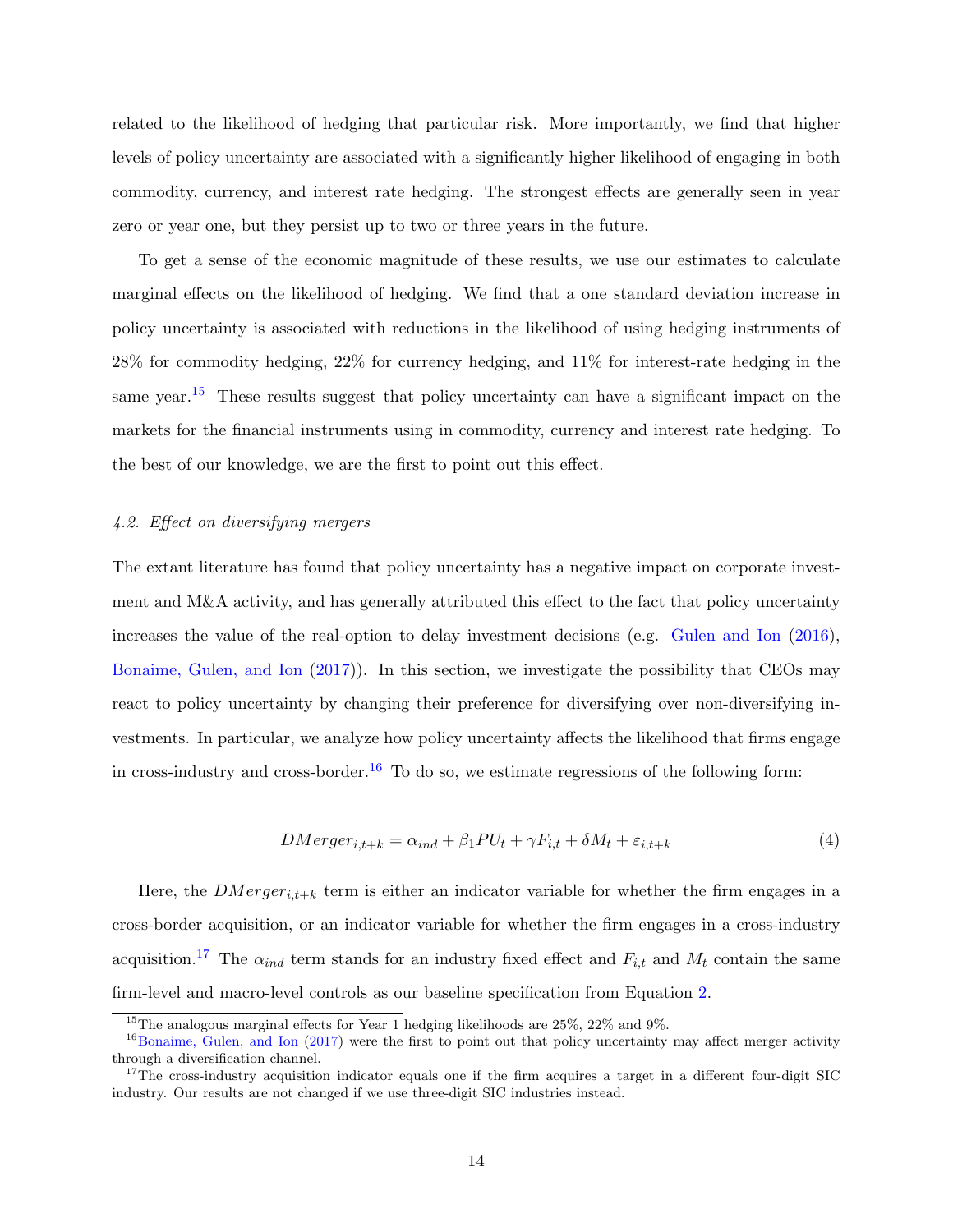Because we only observe the status of the target for firms that actually announce a merger, our estimates may suffer from a selection bias. To guard against this possibility, we use a twostage Heckman probit specification, where in the first stage we model the likelihood of being an acquirer, and in the second stage we model the choice between a diversifying and a non-diversifying merger. For identification purposes, we need a variable that affects the likelihood of announcing a merger, but does not affect the type of target being acquired. For this purpose, we follow the approach in [Bonaime, Gulen, and Ion](#page-29-0) [\(2017\)](#page-29-0) and use the [Edmans, Goldstein, and Jiang](#page-30-12) [\(2012\)](#page-30-12) measure of expected price pressure caused by mutual fund outflows as an instrument. Here we rely on the findings in [Edmans, Goldstein, and Jiang](#page-30-12) [\(2012\)](#page-30-12), who show that investor' unanticipated fund outflows can mechanically affect a firm's valuation and hence its likelihood of announcing a merger. Since these nonfundamental shocks to firm valuation are unlikely to be related to the type of target being acquired, the [Edmans, Goldstein, and Jiang](#page-30-12) [\(2012\)](#page-30-12) measure should satisfy the exclusion restriction in our setting <sup>[18](#page-0-0)</sup>

In Table [4,](#page-36-0) we present the results from the second stage (Equation [4\)](#page-14-0) of our Heckman probit model. The first stage includes all the control variables in the second stage, plus the [Edmans,](#page-30-12) [Goldstein, and Jiang](#page-30-12) [\(2012\)](#page-30-12) instrument described above. Panel A shows that high levels of policy uncertainty are associated with a significantly higher preference for foreign targets (versus domestic targets), both contemporaneously and in the following two years.<sup>[19](#page-0-0)</sup> This finding is consistent with the idea that CEOs' desire to reduce their exposure to domestic political risk increases their preference for foreign targets that may not be as exposed to US policy uncertainty.

The results in Panel B show that policy uncertainty is strongly positively associated with the likelihood of acquiring cross-industry (versus within-industry) targets both contemporaneously and over the next two years. The effect is reversed in years four and five, presumably after the uncertainty has been resolved. The results in Panel B further support the idea that high levels of policy uncertainty can induce firms to adjust their acquisition activity in a manner that reduces risk-taking.

<span id="page-15-0"></span> $18$ Please see Appendix A in [Edmans, Goldstein, and Jiang](#page-30-12) [\(2012\)](#page-30-12) for a detailed description of how this measure is calculated.

<sup>&</sup>lt;sup>19</sup>The result in the "Year 1" column is analogous to the result first reported by [Bonaime, Gulen, and Ion](#page-29-0)  $(2017)$ , that policy uncertainty increases the preference for foreign targets over the next year. Our results in Panel A extend that finding to a longer horizon.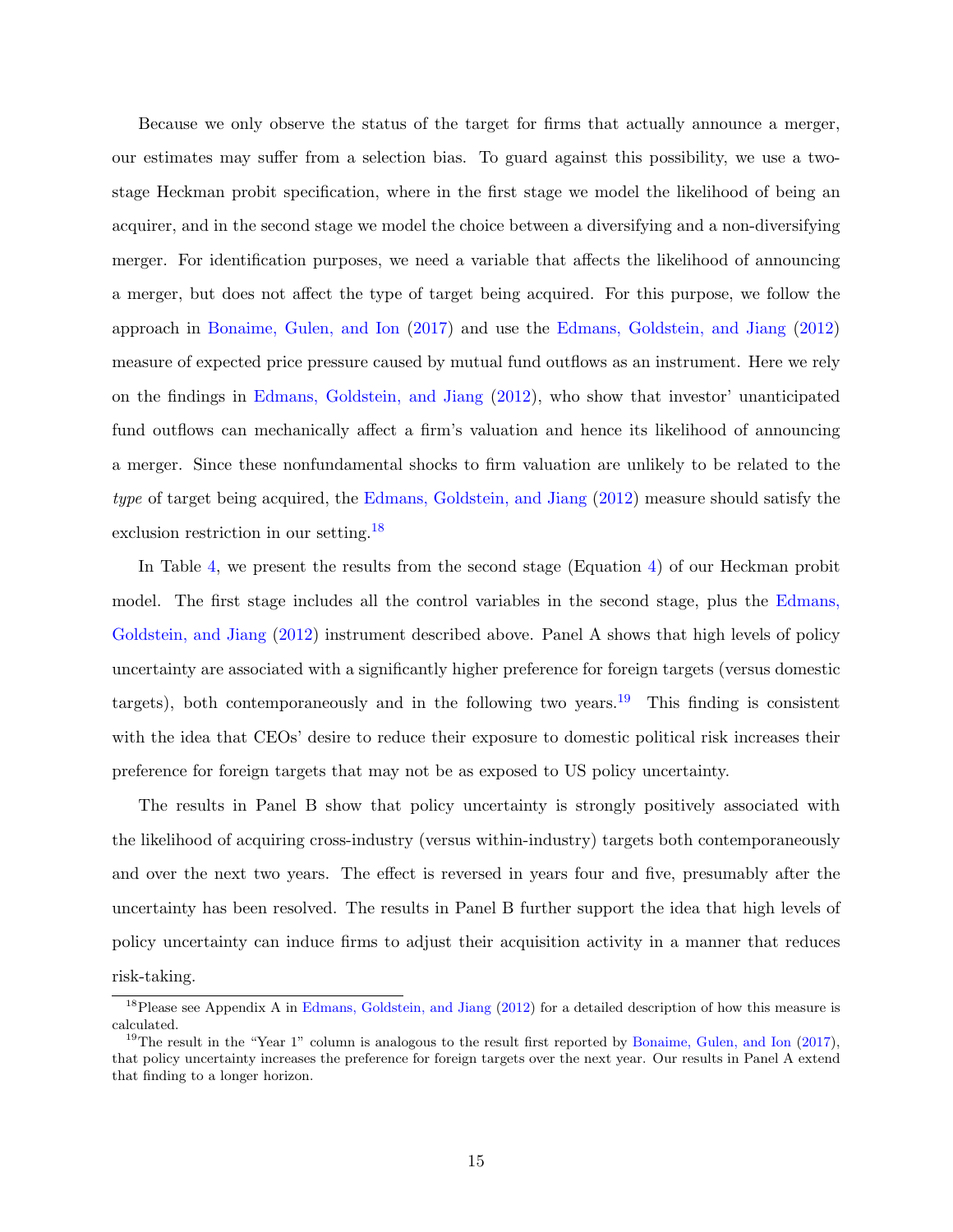#### 4.3. Effect on CEO trades

As explained above, our main hypothesis is that equity-based compensation causes policy uncertainty to increase the riskiness of CEOs' wealth portfolios, which induces CEOs to take actions to mitigate this effect. If this is the case, then one approach would be to implement corporate policies that reduce firm risk (the findings above support this prediction). The second, is to simply reduce their portfolio's exposure to their own firm by selling some of their shares. We test the latter prediction in this section.

If high policy uncertainty increases CEOs' desire to reduce their exposure to changes in their own-firm value, then we expect to find a positive relationship between policy uncertainty and CEOs' sale of own-firm stock. The effect on CEO option exercise is less clear. On the one hand, exercising options (and selling the stock) would reduce their exposure to firm risk. On the other hand, this would also reduce their protection against downside risk. These opposing effects imply that the empirical relationship between policy uncertainty and option exercise will inform us as to which one of the effects dominates (if any).

<span id="page-16-0"></span>We analyze the relation between policy uncertainty and CEOs' stock–selling and option–exercising activity by estimating Tobit models of the following form:

$$
Sale_{i,t+k} = \beta_1 PU_t + \gamma F_{i,t} + \delta M_t + \omega C_{i,t} + \varepsilon_{i,t+k}
$$
\n
$$
\tag{5}
$$

Here,  $Sale_{i,t+k}$  stands either for the percentage of stock sold, or the percentage of options exercised in year  $t + k$  by the CEO.<sup>[20](#page-0-0)</sup> Because these two variables have large masses at the 0 and 1 values, we estimate Equation [5](#page-16-0) using Tobit models left censored at 0 and right censored at 1. The  $F_{i,t}$  and  $M_t$  vectors contain the same firm-level and macro-level controls used in our prior tests. The  $C_{i,t}$  vector includes CEO age, tenure and cash compensation as proxies for CEO risk aversion (e.g. [Berger, Ofek, and Yermack](#page-29-3) [\(1997\)](#page-29-3) and [Guay](#page-30-5) [\(1999\)](#page-30-5)). For completeness, we also estimate Equation [5](#page-16-0) using OLS with firm fixed effects. For both estimation methods, standard errors are clustered at the firm and year level.

In Panels A1 and A2 of Table [5,](#page-37-0) we report results using the percentage of stocks sold as the dependent variable. The results suggest that during, and following, times of high policy uncertainty,

 $^{20}$ All percentages are calculated using dollar values of stocks and options.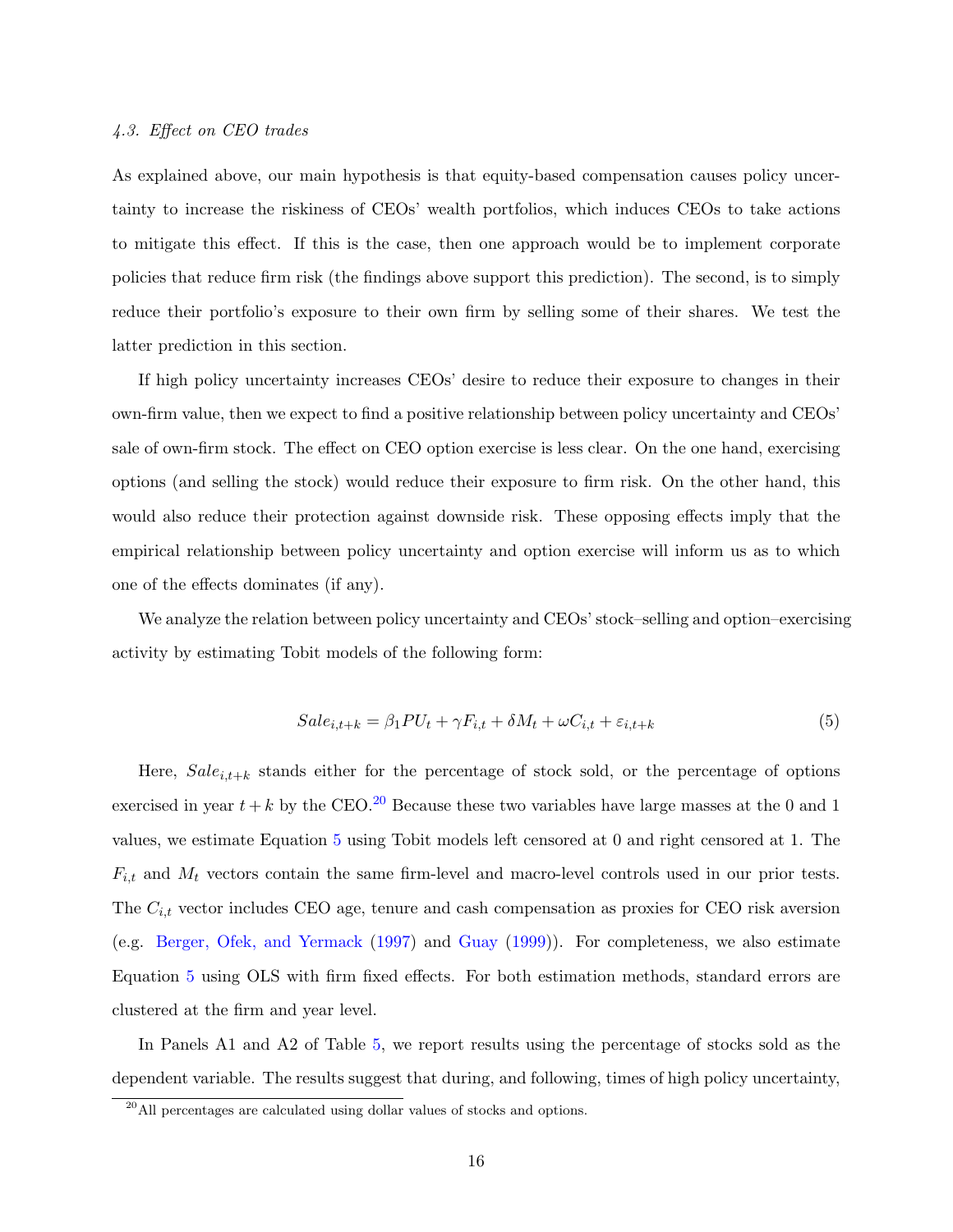CEOs sell a significantly higher percentage of their stocks. This result holds in both the Tobit (Panel A1) and OLS (Panel A2) specification and is highly persistent, lasting up to five years. This persistence is not very surprising considering that CEOs are often restricted in terms of the time when they can sell their shares (blackout periods) and the amount they can sell (vesting), which means that CEOs' efforts to reduce their exposure may have to span a long period of time.

Panels B1 and B2 show how policy uncertainty is related to the proportion of their options CEOs exercise every year. The Tobit estimates in Panel B1 show that in times of high policy uncertainty CEOs exercise a significantly smaller percentage of their options both contemporaneously as well as in the following two years. The OLS estimates in Panel B2 are qualitatively similar, but the statistical significance is lower. Taken together, the results show that, while CEOs could lower their exposure to their delta by exercising their options (and selling the stock), they are reluctant to give up the protection against downside risk offered by their options.

Overall, the results in Table [5](#page-37-0) show that policy uncertainty can have a significant effect on the degree to which CEOs' wealth is tied to the value of their firm. If equity compensation better aligns the interests of CEOs with the interests of their shareholders, then by accelerating CEOs' stock selling, policy uncertainty may contribute to a deterioration in corporate incentive alignment. Our findings suggest that boards need to be aware of this possibility and assess whether compensation packages need to be restructured in times of high policy uncertainty.

#### 5. Policy uncertainty and firm-level return volatility

<span id="page-17-0"></span>Managers can alter the riskiness of their firm in a variety of ways, several of which we discussed in the previous section. To investigate how policy uncertainty affects CEOs' overall risk-taking behavior, we use stock return volatility as an all-encompassing measure of corporate risk taking. Return volatility is particularly important in the context of our study because, if policy uncertainty negatively affects CEO portfolios through its impact on their firms' stock returns, then CEOs' risk management decisions would be aimed at reducing stock return volatility in particular.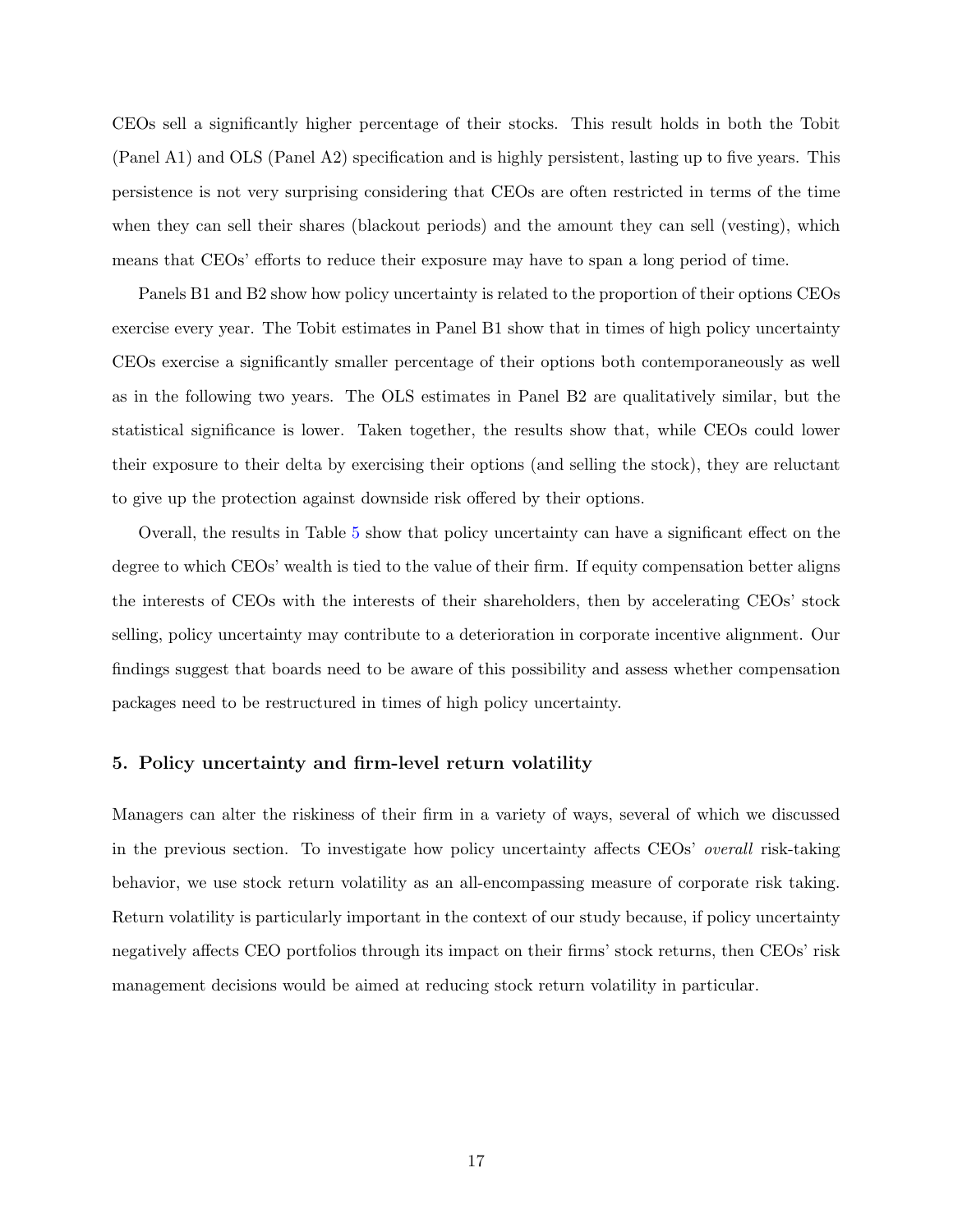#### 5.1. Average effect on return volatility

We examine how policy uncertainty affects both firms' total stock return volatility, as well as their systematic and idiosyncratic volatility.<sup>[21](#page-0-0)</sup> In our baseline specification, we regress these volatility measures ( $VOL_{i,t+k}$ ) on policy uncertainty ( $PU_t$ ) and the firm- and macro-level controls ( $F_{i,t}$  and  $M_t$ ) discussed in Section [3:](#page-7-0)

$$
VOL_{i,t+k} = \alpha_i + \beta_1 PU_t + \gamma F_{i,t} + \delta M_t + \varepsilon_{i,t+k}
$$
\n
$$
\tag{6}
$$

<span id="page-18-0"></span>Table [6](#page-38-0) presents the results of estimating Equation [6](#page-18-0) over our entire sample (all Compustat firms, from 1986 to 2016).<sup>[22](#page-0-0)</sup> Each column corresponds to a different time horizon (k). For brevity, we report only the coefficients on the policy uncertainty variable. The dependent variable is total volatility in Panel A, idiosyncratic volatility in Panel B, and systematic volatility in Panel C.

The results in Panel A suggest that high levels of policy uncertainty in the current year are associated with significantly lower levels of firm return volatility in the following four years. The economic magnitude of this effect is large. For example, the −0.196 coefficient in column 2 ("Year 1") suggests that a one standard deviation increase in policy uncertainty is associated with 19.6% of a standard deviation decrease in total volatility. This negative effect peaks in year three, when one standard deviation increase in policy uncertainty is associated with 37% of a standard deviation decrease in return volatility. After year three, the effect begins to subside and it becomes insignificant in year five.

The persistence of the policy uncertainty effect is very strong. We do not interpret this persistence to mean that the uncertainty surrounding the political and regulatory environment in the current year is, in itself, driving the lower return volatility in four years. Instead, our interpretation is that high levels of policy uncertainty today will cause CEOs to implement risk-reducing corporate policies (e.g. delayed investment activity), which themselves have persistent negative effects on return volatility, even after the uncertainty may have subsided.

It is also important to point out that the [Baker, Bloom, and Davis](#page-29-6) [\(2016\)](#page-29-6) index captures

 $21$ See Section [3.3](#page-10-0) for details on how we construct our volatility measures.

<sup>&</sup>lt;sup>22</sup>Even though the [Baker, Bloom, and Davis](#page-29-6) [\(2016\)](#page-29-6) policy uncertainty index is available starting in 1985, we start in 1986 because that is when the VXO index (one of our controls for general macroeconomic uncertainty) becomes available.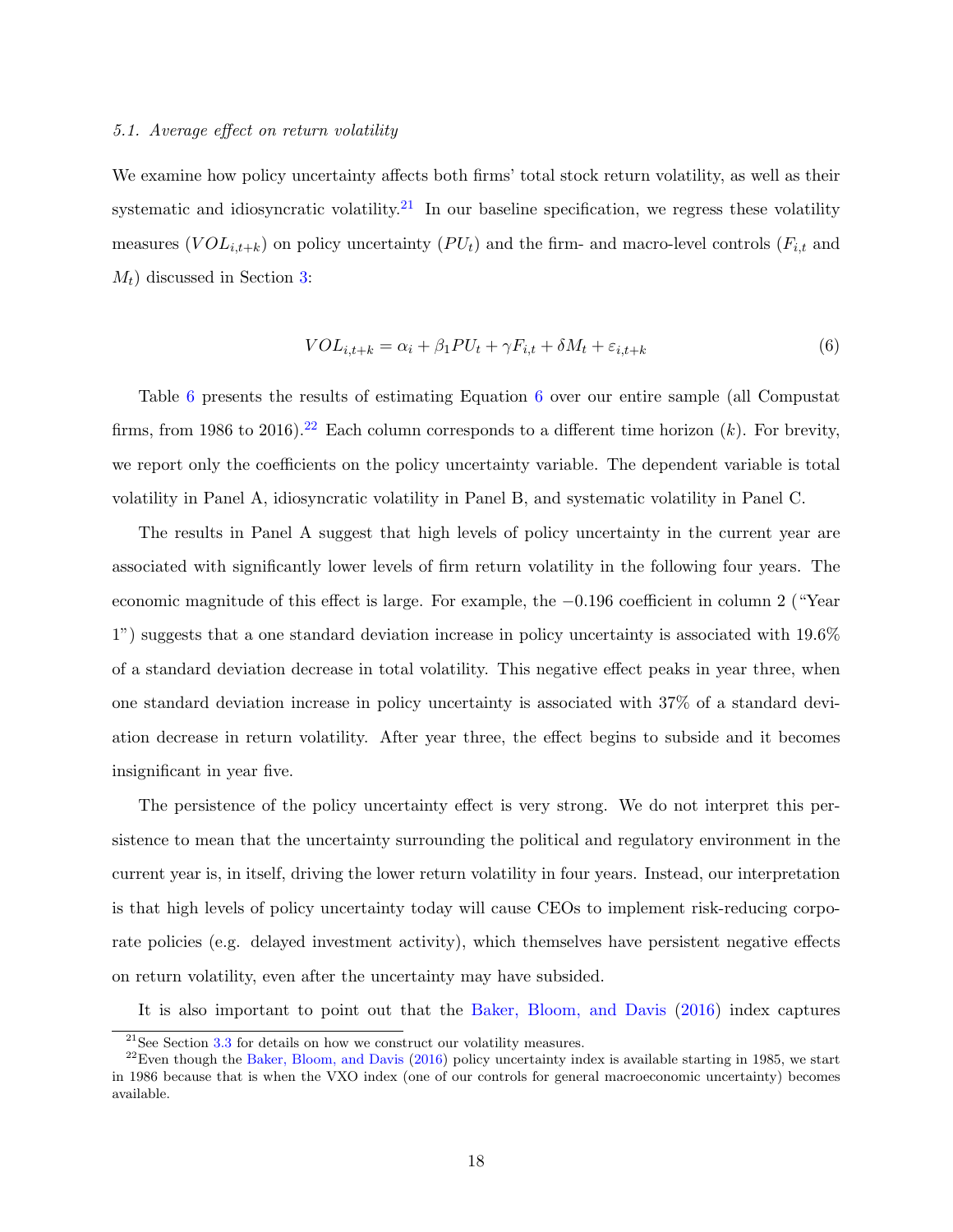the uncertainty associated with a potentially large set of policies. Thus, while the uncertainty surrounding any specific policy may subside rather quickly, the overall political environment may be generating large levels of uncertainty for a much longer time. CEOs' recognition that the aggregate level of political uncertainty could persist may very well be the reason why they are willing to implement risk-reducing corporate policies with effects lasting longer than the uncertainty surrounding any one particular policy.

Panel B in Table [6](#page-38-0) suggests that high levels of policy uncertainty are associated with significantly lower levels of firm idiosyncratic volatility up to four years in the future. Once again, the effect is strongest in year three, when a one standard deviation increase in policy uncertainty is associated with 33.6% of a standard deviation increase in idiosyncratic risk. The fact that policy uncertainty has a negative effect on idiosyncratic volatility even in year zero is not surprising given the evidence in [Gulen and Ion](#page-30-0) [\(2016\)](#page-30-0) and [Bonaime, Gulen, and Ion](#page-29-0) [\(2017\)](#page-29-0). They find that, when faced with high levels of policy uncertainty, firms delay capital expenditures and mergers and acquisitions as early as the next quarter. If these delays result in lower return volatility, this would explain the early effect of policy uncertainty on idiosyncratic risk.

The first column in Panel C suggests that policy uncertainty has a strong positive effect on contemporaneous firm-level systematic risk. This result is consistent with [Boutchkova, Doshi,](#page-29-2) [Durnev, Molchanov](#page-29-2) [\(2011\)](#page-29-2), who find that industry-level return volatility is significantly higher in election years (when policy uncertainty is presumably higher). This finding also shows that policy uncertainty has the potential to significantly increase the volatility of CEOs wealth portfolios if they are incentivized with equity in their own company. We examine this effect in more detail in the following section.

Columns two through six in Panel C show that policy uncertainty in year  $t$  has significant negative effects on firm systematic risk in years  $t + 2$  through  $t + 4$ . The effect is strongest in year three, when a one standard deviation increase in policy uncertainty is associated with 30.9% of a standard deviation increase in systematic risk. Comparing the coefficients in Panels B and C (columns two through five), we observe that the effect of policy uncertainty on idiosyncratic risk is about 10% stronger (more negative) than the effect on systematic risk. This is consistent with the [Armstrong and Vashishtha](#page-29-5) [\(2012\)](#page-29-5) argument that CEOs may have a preference for systematic over idiosyncratic risk if they are better able to hedge against systematic risk by trading the market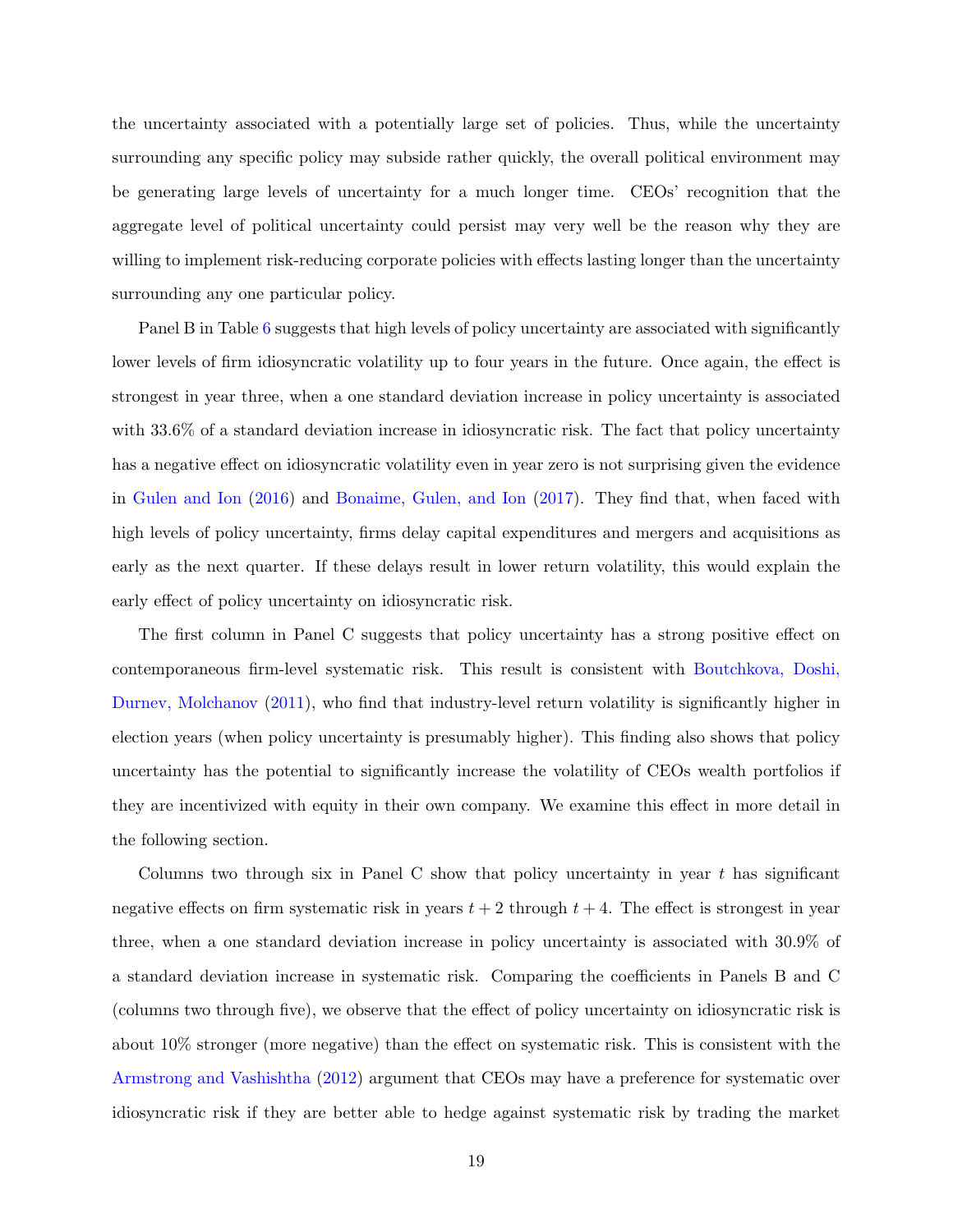<span id="page-20-1"></span>portfolio.

#### 5.2. Conditioning on CEO incentives

By affecting firm stock returns, policy uncertainty has the potential to affect the wealth of CEOs who are incentivized with equity in their own firm (stocks and options). Our hypothesis is that CEOs' attempts to reduce this effect is an important driver of the negative relation between policy uncertainty and future return volatility documented in Table [6.](#page-38-0) If this is the case, then this negative relation should be stronger the more sensitive the CEO's wealth is to changes in the value of the firm, and it should be weaker the more the CEO is protected against downside risk. To test these predictions, we investigate how the relation between policy uncertainty and return volatility depends on the CEO's delta and vega.

We test our predictions by including in our specification from Equation [6,](#page-18-0) interactions of policy uncertainty with CEO delta and vega:

<span id="page-20-0"></span>
$$
VOL_{i,t+k} = \alpha_i + \beta_1 PU_t + \beta_2 PU_t \times Delta_{i,t} + \beta_3 PU_t \times Vega_{i,t} + \beta_4 Delta_{i,t} + \beta_5 Vega_{i,t}
$$
  
+ 
$$
\omega C_{i,t} + \gamma F_{i,t} + \delta M_t + \varepsilon_{i,t+k}
$$
 (7)

Here, in addition to the interaction terms  $(PU_t \times Vega_{i,t}$  and  $PU_t \times Delta_{i,t})$ , we also include the standalone controls for CEO delta and vega, as well as the vector  $C_{i,t}$  of controls for CEO characteristics (CEO age, tenure, and cash compensation). Note that the use of CEO-level variables restricts these tests to firms in the Execucomp database. As we increase the time horizon from  $k = 1$  to  $k = 5$ , we condition for the CEO to be the same as when  $k = 0$ . Our results do not change if we do not impose this restriction.

In Table [7,](#page-39-0) we present the results from estimating Equation [7](#page-20-0) using total (Panel A), idiosyncratic (Panel B), and systematic volatility (Panel C) as dependent variables. For simplicity, we report only the coefficients on the policy uncertainty related terms  $(\beta_1, \beta_2, \text{ and } \beta_3 \text{ from Equation 7})$ . The  $Delta_{i,t}$  and  $Vega_{i,t}$  variables are also transformed by demeaning and normalizing them by their standard deviation. Hence, the coefficient on the standalone policy uncertainty variable  $(\beta_1)$  can be interpreted as the effect on volatility of a one standard deviation change in policy uncertainty, for a firm with average levels of delta and vega. The  $\beta_2$  and  $\beta_3$  coefficients estimate how much larger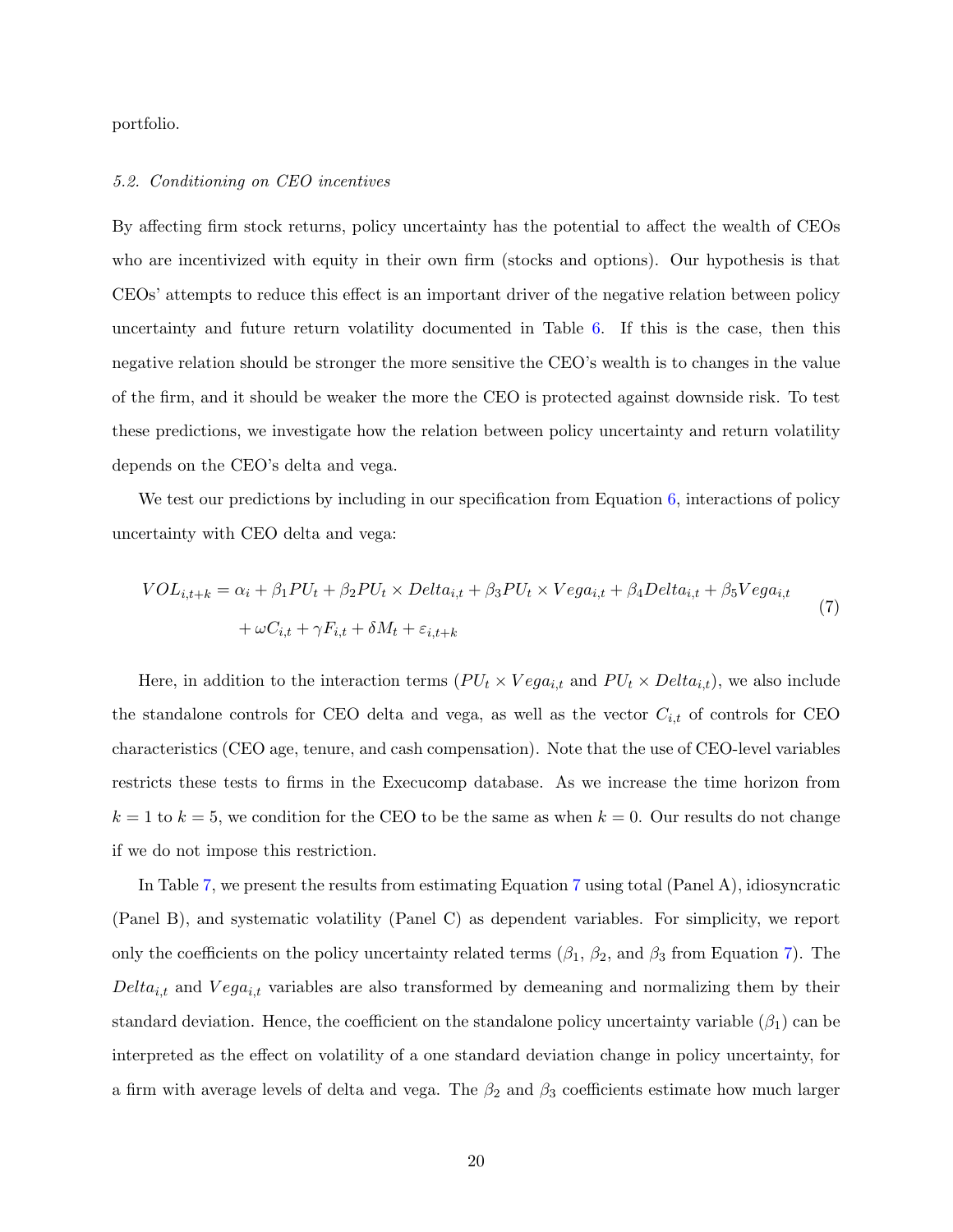or smaller this effect is for a firm with a one standard deviation higher delta or vega, respectively.

The results in Panel A support the two predictions of our hypothesis set out above. For firms with average levels of CEO delta and vega, policy uncertainty is associated with significantly lower levels of total return volatility in the following four years. This effect is significantly stronger (more negative) for firms with higher CEO delta and significantly weaker (less negative) for firms with higher CEO vega. This is consistent with the notion that CEOs who are more exposed to changes in firm value (i.e. high delta) are more eager to reduce firm-level risk in the face of policy uncertainty, while CEOs who have more to gain from higher volatility (i.e. high vega) have less of an incentive to do so. In terms of economic magnitudes, taking as an example the results in Year 1 and comparing the coefficient on the standalone policy uncertainty variable with the coefficient on its interaction with delta, suggests that a one standard deviation higher delta reduces the negative effect of policy uncertainty by 10.4% (i.e. 0.021/0.183). An analogous calculation indicates that a one standard deviation increase in vega amplifies the effect of policy uncertainty by 10.4%.

The results for idiosyncratic risk (Panel B) are very similar to the results on total risk. This is not surprising given that, in our sample, on average, 86% of firm total volatility is idiosyncratic. The results on systematic risk (Panel C) are consistent with the rest in that they suggest the effect of policy uncertainty is stronger for firms with higher delta. However, we do not find that the effect is significantly weaker for firms with higher vega. One possible explanation for this may be the fact that, on a percentage basis, managers would have to change systematic risk significantly more than they would idiosyncratic risk in order to obtain the same change in total risk (which is what drives the value of their options, and hence the benefit of having a high vega).

#### <span id="page-21-0"></span>5.3. Conditioning on CEO specialization

Another reason why CEOs may be particularly exposed to the effects of policy uncertainty is the fact that a large fraction of their human capital may be tied to their firm. CEOs with highly specialized skills should have fewer outside options, which implies that they have more to lose if their firm underperforms. Hence, all else equal, we expect CEOs with specialized skills to have a lower preference for risk, which implies they should be more motivated to engage in risk-reducing activities when faced with high policy uncertainty.

To test this prediction, we use the general ability index of [Custodio, Ferreira, and Matos](#page-30-6) [\(2013\)](#page-30-6)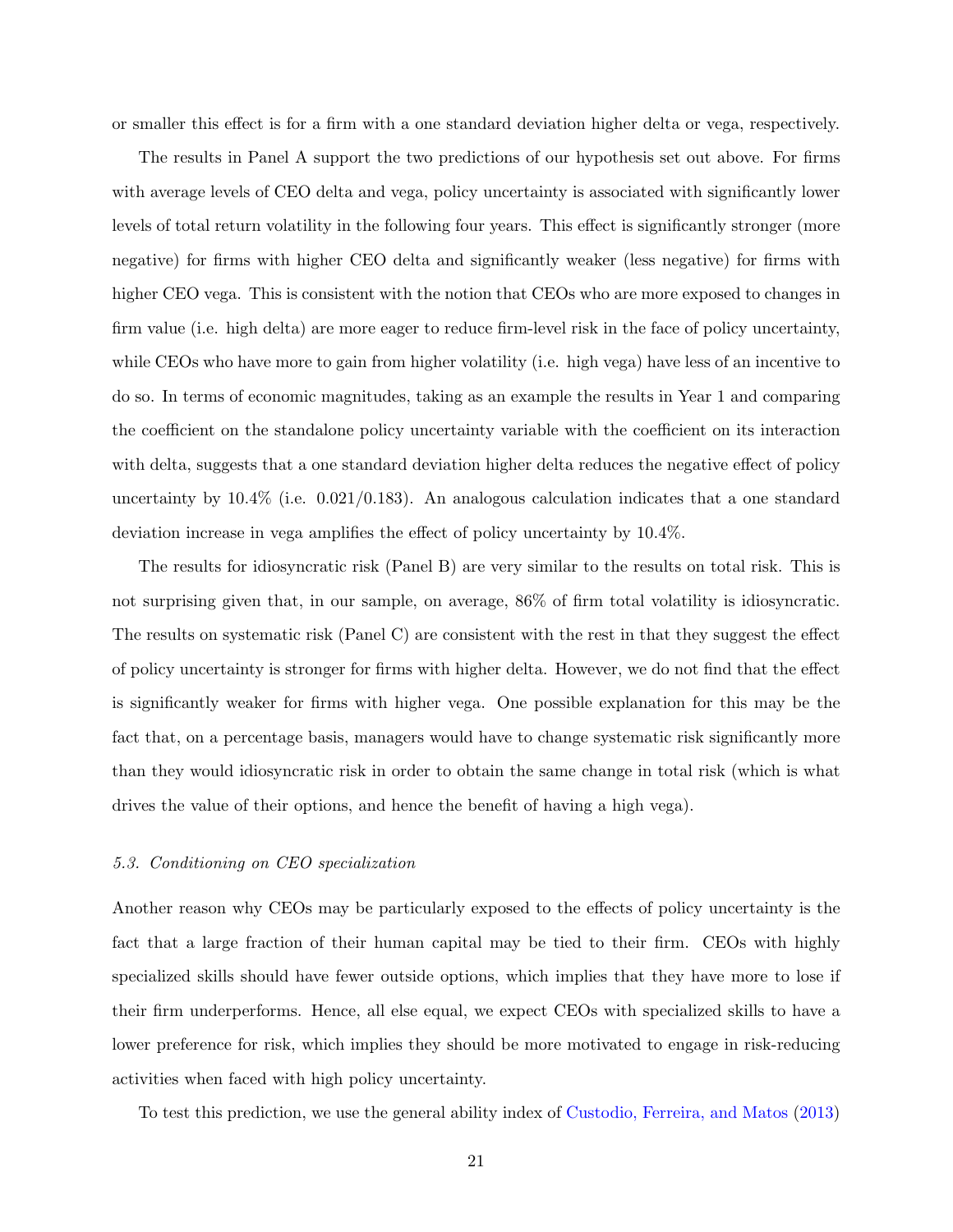who use information from CEOs' resumes to gather information on the extent to which their skills are transferable across firms and industries. Their index is the first principal components of five different CEO characteristics: (1) number of different past positions, (2) number of previous firms, (3) number of previous industries, (4) CEO experience at a previous firm, and (5) past experience at a conglomerate. The authors find that CEOs with more transferable skill are generally paid significantly more than CEOs with more specialized skills.

Following [Custodio, Ferreira, and Matos](#page-30-6) [\(2013\)](#page-30-6), we construct a "Specialist" dummy, which equals one if the CEO's general ability index is below the median that year. We interact this dummy with our policy uncertainty variable and we include it in the regressions discussed in the previous section:

<span id="page-22-0"></span>
$$
VOL_{i,t+k} = \alpha_i + \beta_1 PU_t + \beta_2 PU_t \times Specialist_{i,t} + \beta_3 PU_t \times Delta_{i,t} + \beta_4 PU_t \times Vega_{i,t}
$$
  
+ 
$$
\beta_5 Specialist_{i,t} + \beta_6 Vega_{i,t} + \beta_7 Delta_{i,t} + \omega C_{i,t} + \gamma F_{i,t} + \delta M_t + \varepsilon_{i,t+k}
$$
(8)

The results are reported in Table [8.](#page-40-0) In Panel A, we use total return volatility as the dependent variable. Note that, because the general ability index is only available from 1993 to 2007, our tests are necessarily restricted to that sample period. We find that the negative relation between policy uncertainty and total return volatility is significantly stronger when the CEO is a specialist (rather than a generalist), both contemporaneously and in the following year. The economic magnitude of this effect is also significant. In Year 1, the average effect of policy uncertainty on total return volatility is 8.6% stronger (i.e. 0.042/0.486) for firms where the CEO is a specialist. Panels B and C show that CEO skill specialization mostly affects the relation of policy uncertainty with idiosyncratic risk, though this moderating effect is also marginally significant for systematic risk in Year 1. Overall, the findings in Table [8](#page-40-0) support the prediction that CEOs with fewer outside options have more of an incentive to reduce risk taking in times of high policy uncertainty.

#### <span id="page-22-1"></span>6. Alternative mechanisms

The results in the previous section suggest that the risk–management activity of equity-incentivized CEOs is a significant determinant of how policy uncertainty affects the economy. To the best of our knowledge, we are the first to show evidence consistent with this transmission channel. The extant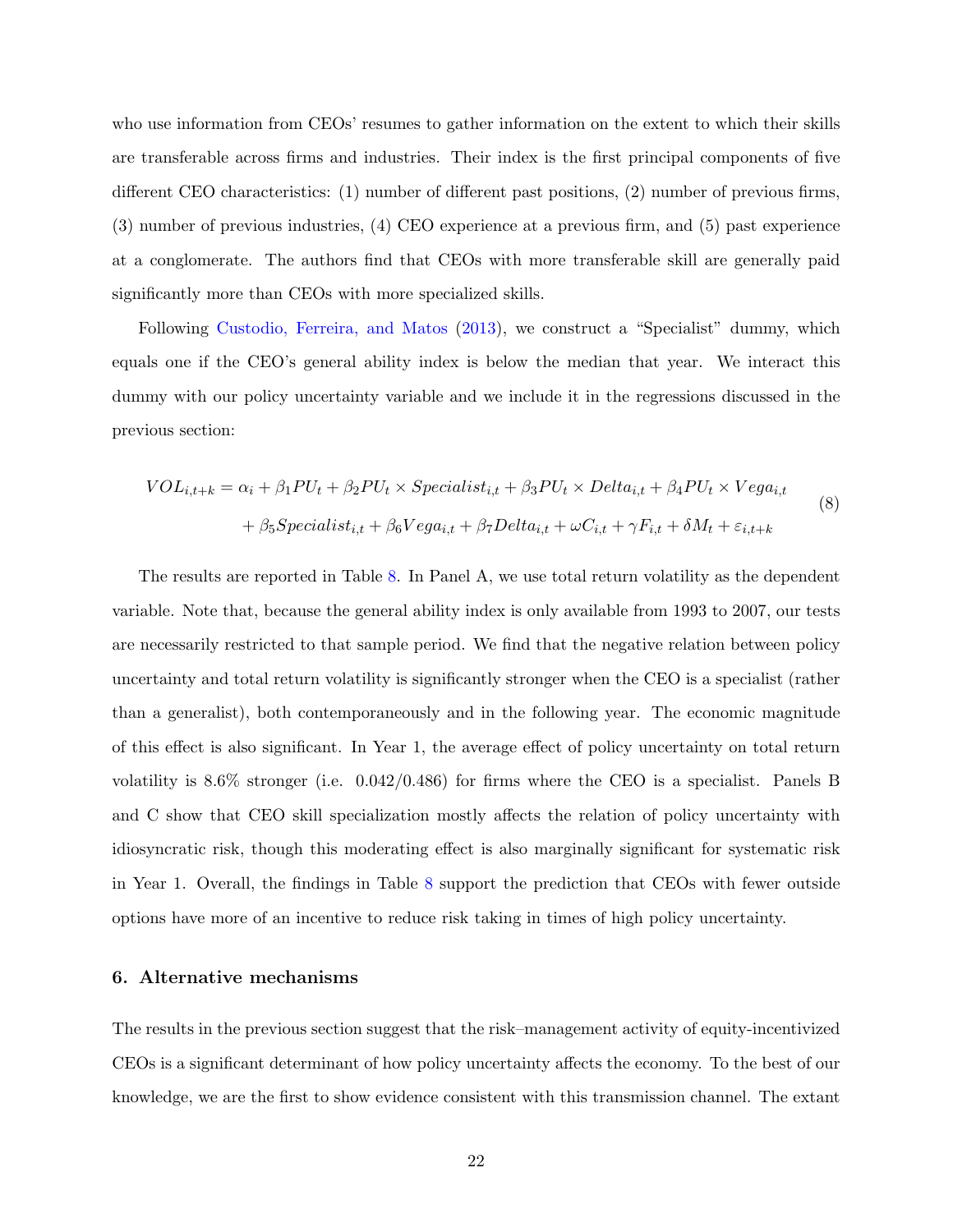literature studying the effects of policy uncertainty has focused primarily on two different mechanisms. First, several papers have documented a negative relationship between policy uncertainty and corporate investment activity (e.g. [Julio and Yook](#page-31-0) [\(2012\)](#page-31-0), [Gulen and Ion](#page-30-0) [\(2016\)](#page-30-0), [Bonaime,](#page-29-0) [Gulen, and Ion](#page-29-0) [\(2017\)](#page-29-0)) and have provided evidence suggesting that this is attributable to policy uncertainty increasing the value of the real option to wait. If these investment delays result in lower return volatility, then it is possible that our return volatility results are driven by a real-option effect of policy uncertainty and not a risk-management effect. Second, several papers (e.g. [Pastor and](#page-31-1) [Veronesi](#page-31-1) [\(2012,](#page-31-1) [2013\)](#page-31-2), [Gilchrist, Sim, and Zakrajek](#page-30-1) [\(2014\)](#page-30-1), [Arellano, Bai, and Kehoe](#page-29-1) [\(2010\)](#page-29-1)) have argued that policy– and macroeconomic–uncertainty can significantly slow down economic growth by increasing the cost of external financing. If this results in lower leverage ratios or delayed investment projects, then this financial-frictions channel could also cause a reduction in future return volatility. In this section, we perform tests to alleviate the concern that our previous results may be attributable to these alternative mechanisms and not to the risk-management channel proposed by our study.

It is important to note that, if the real-options or financial-frictions channels are responsible for the negative effect of policy uncertainty on return volatility, then they must also explain the cross-sectional heterogeneity in this effect documented in Table [7](#page-39-0) and Table [8.](#page-40-0) This would be the case if CEOs delta, vega, and skill specialization are capturing the extent to which firms have more of an incentive to delay investments or are more affected by financial frictions. To control for this possibility, we include in our specifications from Equation [7](#page-20-0) and Equation [8](#page-22-0) interactions between policy uncertainty and proxies for firm sensitivity to real-option values and financial frictions.

#### 6.1. The Real-Options Mechanism

Our first proxy for the extent to which firms are affected by the value of the option to delay is investment irreversibility. The intuition is that, if the firm can easily reverse its investments, the option to delay does not play an important role in its investment decisions. We use several different measures of investment irreversibility : (1) an index of asset redeployability developed by [Kim and](#page-31-9) [Kung](#page-31-9) [\(2016\)](#page-31-9), (2) the firm's capital intensity ratio, (3) an index of cost sunkness based on asset sales, depreciation and rent expenditures, and (4) an indicator for whether the firm is in a durables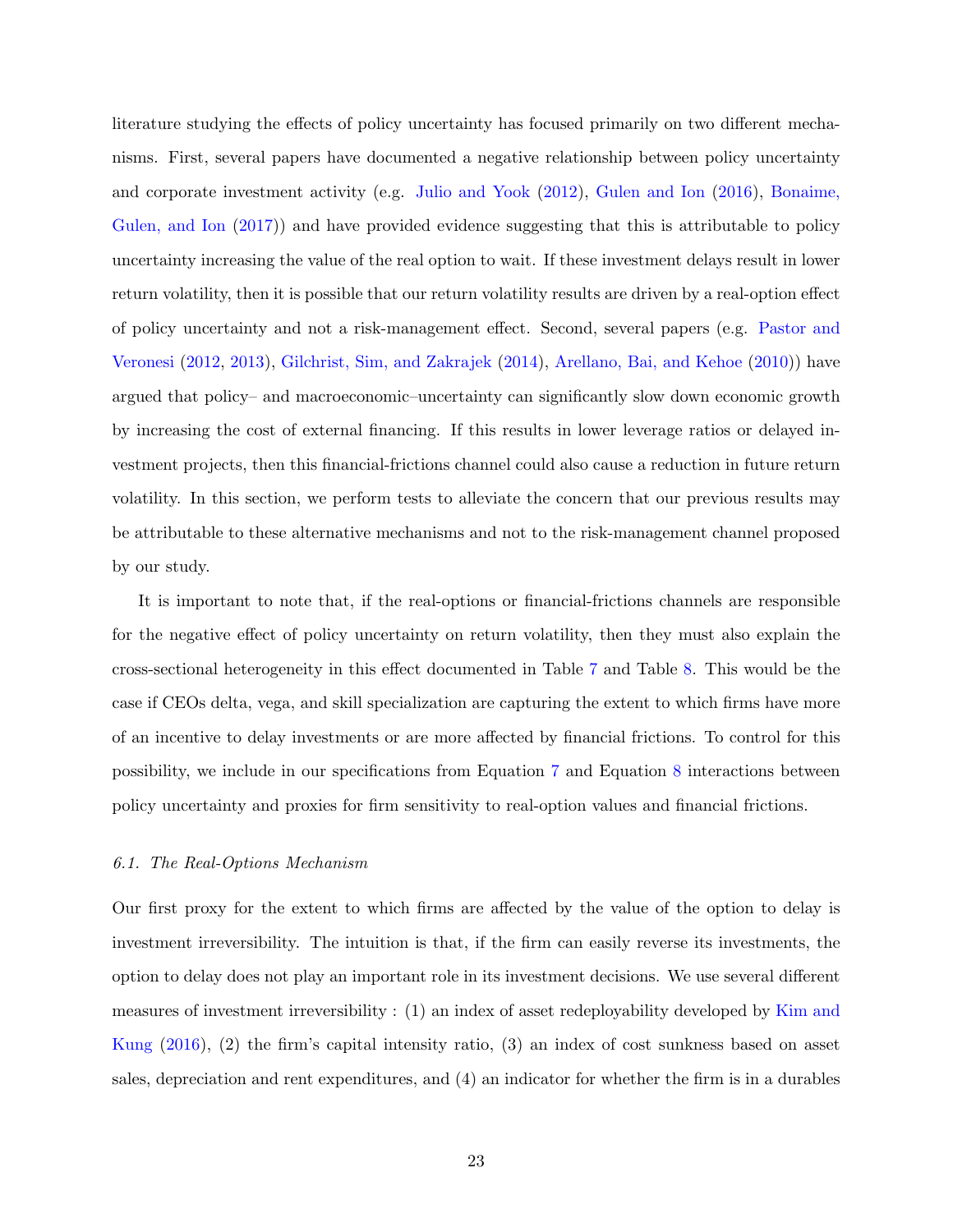industry.[23](#page-0-0)

In Panel A1 of Table [9,](#page-42-0) we regress total return volatility on all the controls from Equation [7](#page-20-0) and an interaction between policy uncertainty and investment irreversibility, as measured by the asset redeployability proxy of [Kim and Kung](#page-31-9) [\(2016\)](#page-31-9). In Table [A2](#page-51-0) in the Appendix, we show that our results hold if we use any of the alternative measures specified above.<sup>[24](#page-0-0)</sup> The results show that the negative effect of policy uncertainty on return volatility is still significantly stronger for high-delta CEOs and weaker for high-vega CEOs. In Panel A2, we introduce an interaction between policy uncertainty and our CEO specialist dummy to the specification from Panel A1. We find that the negative relation between policy uncertainty and return volatility is still significantly more negative if the CEO is a specialist rather than a generalist.

Our second proxy for the firm's sensitivity to real-option values is industry competition. We posit that firms operating in very competitive industries are more likely to lose investment opportunities to a competitor if they attempt to delay. If this is the case, then the real-option channel should play less of a role in more competitive industries. We use three different measures of industry competition: (1) the TNIC Herfindahl-Hirschman Index (HHI) from [Hoberg and Phillips](#page-30-13) [\(2016\)](#page-30-13), (2) the industry concentration ratio (top four firms) from the US Census Bureau, and (3) the Compustat sales HHI.

In Panels B1 and B2 of Table [9,](#page-42-0) we perform a similar analysis to Panels A1 and A2, this time controlling for interactions between policy uncertainty and industry competition, as measured by the TNIC HHI index of [Hoberg and Phillips](#page-30-13) [\(2016\)](#page-30-13). Table [A3](#page-53-0) in the Appendix shows that our results do not change if we use concentration ratios or Compustat HHIs instead. Once again, in both panels, the interactions of policy uncertainty with CEO delta and vega (Panel B1) and the CEO specialist dummy (Panel B2) are still statistically significant. Overall, the results in Table [9](#page-42-0) help alleviate any concerns that CEO delta, vega, and skill specialization may be proxying for the firm's sensitivity to real-option values.

<sup>23</sup>Appendix A contains a detailed description of all these variables.

 $^{24}$ Since higher asset redeployability implies lower investment irreversibility, we interact policy uncertainty with minus asset redeployability. In this way, the coefficient on the interaction term can be interpreted as the marginal effect of an increase in investment irreversibility on the relation between policy uncertainty and return volatility.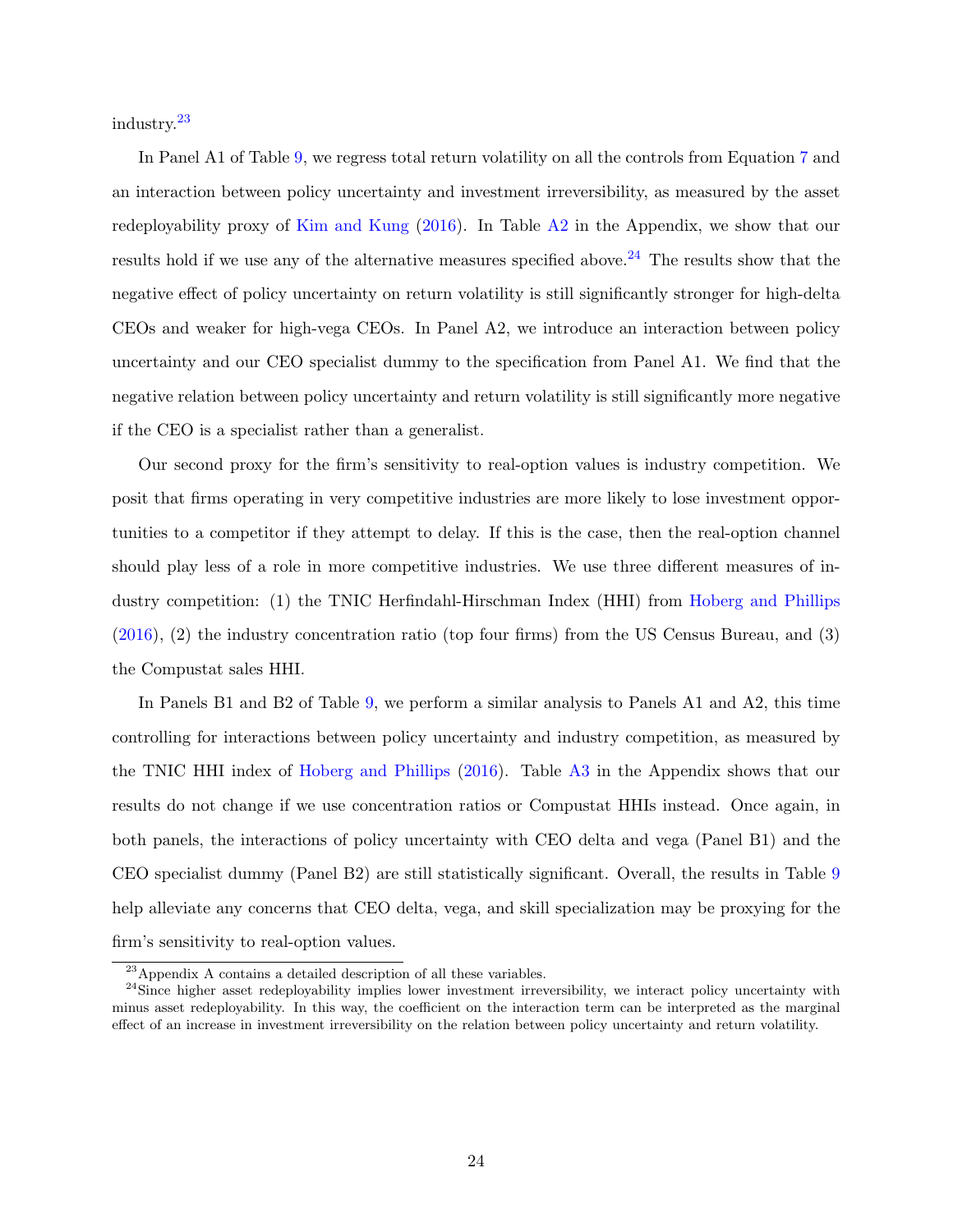#### 6.2. The Financial-Frictions Mechanism

To proxy for the exposure to a tightening credit market, we use several measures of firm default probability: (1) the [Bharath and Shumway](#page-29-8) [\(2008\)](#page-29-8) index, (2) the failure probability index of [Camp](#page-29-9)[bell, Hilscher, and Szilagyi](#page-29-9) [\(2008\)](#page-29-9), and (3) the [Ohlson](#page-31-10) [\(1980\)](#page-31-10) O score. The reasoning is that, if policy uncertainty causes credit markets to tighten, the firms most likely to experience credit rationing or a higher cost of debt are the ones that have higher default probabilities to begin with. Our second proxy for the extent to which firms are affected by financial frictions is the degree to which they are financially constrained. Firms that are more financially constrained are the ones more likely to forego investment projects when external financing becomes more costly. Hence, by raising the cost of external financing, policy uncertainty should have a more negative effect on corporate investment (and consequently on return volatility) for firms that are more financially constrained. We use four different proxies for financial constraints: (1) the [Hadlock and Pierce](#page-30-14) [\(2010\)](#page-30-14) index, (2) the [Hoberg and Maksimovic](#page-30-15) [\(2014\)](#page-30-15) index, (3) the [Whited and Wu](#page-31-11) [\(2006\)](#page-31-11) index, and (4) the [Kaplan and Zingales](#page-31-12) [\(1997\)](#page-31-12) index.

In Table [10](#page-44-0) we test if our cross-sectional results from Table [7](#page-39-0) and Table [8](#page-40-0) are robust to controlling for interactions of policy uncertainty with default probability (Panels A1 and A2) and with financial constraints (Panels B1 and B2). For brevity, here we report only the results using the [Bharath and](#page-29-8) [Shumway](#page-29-8) [\(2008\)](#page-29-8) index to measure default probability and the [Hadlock and Pierce](#page-30-14) [\(2010\)](#page-30-14) index to measure financial constraints.<sup>[25](#page-0-0)</sup> Tables  $A4$  and  $A5$  in the Appendix show that our results hold when we use any of the alternative measures listed above. Overall, the results in Table [10](#page-44-0) show that the negative relation between policy uncertainty and return volatility is still significantly affected by CEO delta and vega (Panels A1 and B1) and CEO skill specialization (Panels A2 and B2) after controlling for how policy uncertainty interacts with default probability and financial constraints. This helps alleviate any concerns that CEO delta, vega, and skill specialization may only mediate the effect of policy uncertainty on return volatility because they proxy for financial frictions.

<span id="page-25-0"></span> $^{25}$ While the [Hoberg and Maksimovic](#page-30-15) [\(2014\)](#page-30-15) index is more recent than the [Hadlock and Pierce](#page-30-14) [\(2010\)](#page-30-14) index, we opted against using it in our main specification because it is available for only about half the observations in our sample.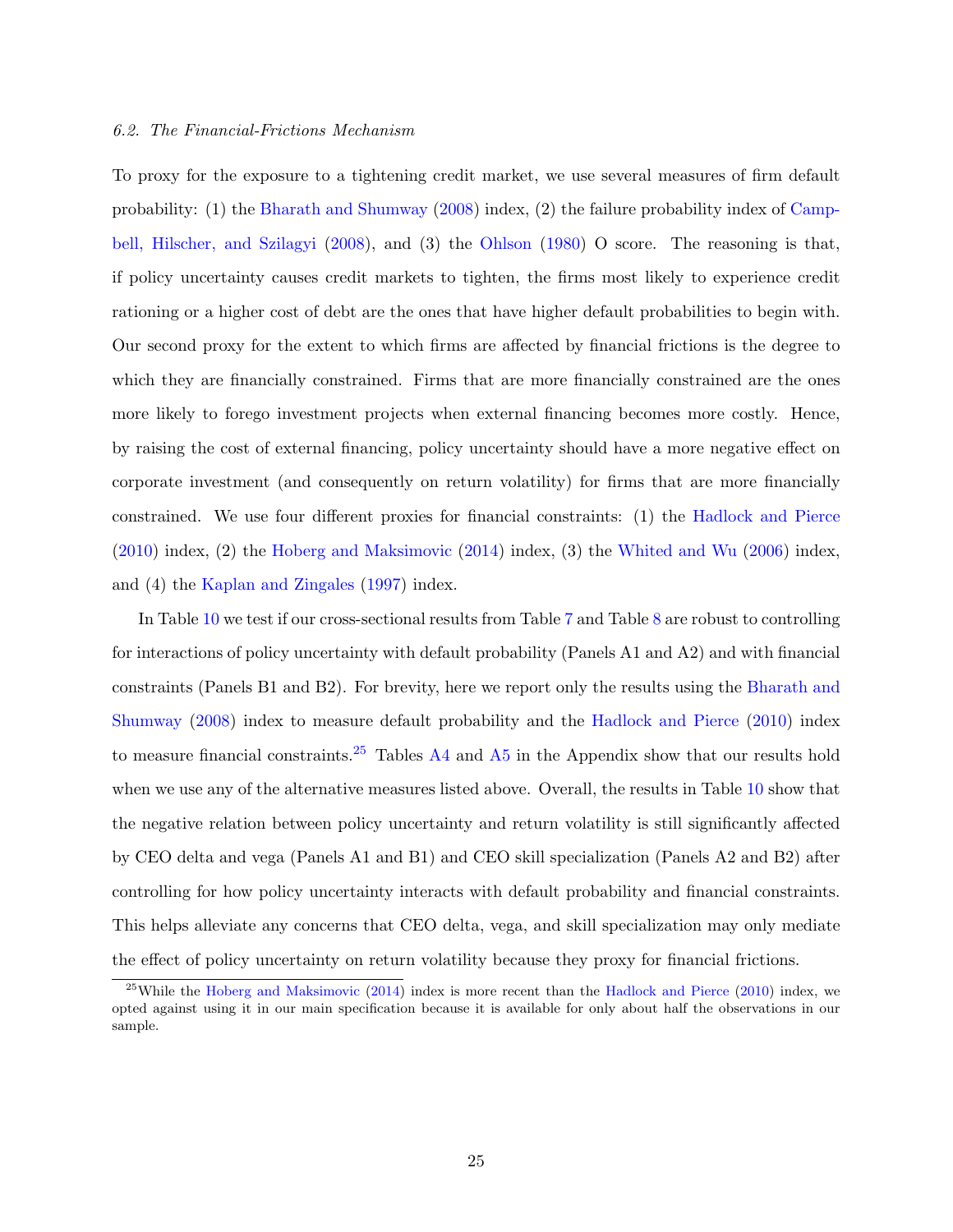## 7. CEO incentives and the effect of policy uncertainty on investment and financing

In the previous section, we provided evidence that the negative association between policy uncertainty and return volatility is unlikely to be a mechanical result of the reduction in investment and leverage caused by policy uncertainty through the real-options and financial frictions channels. In this section, we investigate if CEOs' risk-management incentives cause them to reduce return volatility, at least in part, by investing in fewer risky projects and by reducing leverage. We first examine the unconditional effect of policy uncertainty on corporate investments and leverage, and then analyze how this effect changes based on CEO incentives and skill specialization.

In Panel A1 of Table [11,](#page-46-0) we estimate our baseline regressions from Equation [2,](#page-12-0) using corporate investment as the dependent variable. We find a strong negative relation between policy uncertainty and investment, both contemporaneously and in the following year, which confirms the findings in [Gulen and Ion](#page-30-0) [\(2016\)](#page-30-0). In Panel A2, we include interactions of policy uncertainty with CEO delta and vega in the baseline regressions from Panel A1. We also include interactions with asset redeployability, industry competition, default probability and financial constraints to control for the possible effects of real-options and financial frictions. We find that the negative effect of policy uncertainty on investment is significantly stronger for high-delta CEOs and significantly weaker for high-vega CEOs. The economic magnitude of this effect is large. In year 0, a one standard deviation increase in CEO delta strengthens the effect of policy uncertainty by 60% (i.e. 0.017/0.028). A one standard deviation increase in CEO vega weakens the effect of policy uncertainty by 50% (i.e. 0.014/0.028). In Panel A3, we add to all regressions in Panel A2 the interaction between policy uncertainty and our CEO specialist dummy. We find that the degree of CEO specialization does not have a significant impact on the relation between policy uncertainty and corporate investment.

In Panel B1, we estimate our baseline regressions using firm-level book leverage as the dependent variable. We find a strong negative relation between policy uncertainty and leverage, both contemporaneously and up to two years in the future. This effect seems to revert in the long run (years four and five), presumably after the uncertainty has been resolved. Note that this reversal does not happen for corporate investments (Panel A1), which is consistent with the idea that investment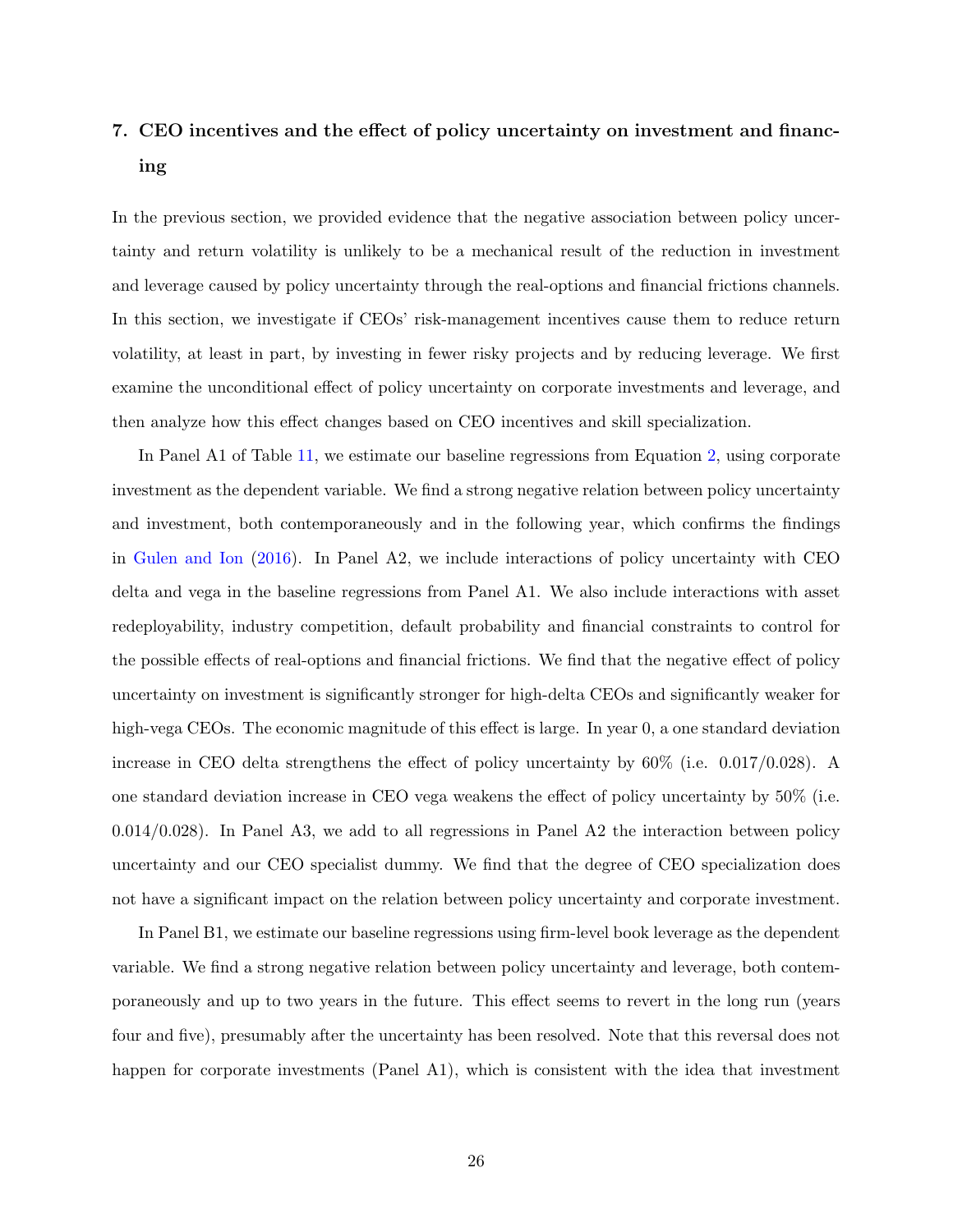opportunities can be lost, while leverage ratios can be more easily adjusted in the future.<sup>[26](#page-0-0)</sup>

In Panel B2, we add to the regressions in Panel B1 interactions of policy uncertainty with CEO delta and vega, as well as interactions with asset redeployability and default probability. We find that the negative relation between policy uncertainty and leverage is significantly weaker for high-vega CEOs. This is consistent with the idea that, controlling for delta, CEOs with higher vega have less of an incentive to reduce risk. Finally, in Panel B3, we add to the regressions in Panel B2, an interaction between policy uncertainty and the CEO specialist dummy. Once again, we find that whether the CEO is a specialist (rather than a generalist) does not have a significant effect on the relation between policy uncertainty and leverage ratios. The results in Panels A2 and B2 of Table [11](#page-46-0) suggest that the negative effect of policy uncertainty on return volatility is, at least in part, a consequence of how CEO incentives affect the relation between policy uncertainty and corporate investment and financing.

#### 8. Conclusion

In this study, we provide evidence supporting the idea that the effect of policy uncertainty on the real economy depends significantly on CEOs' risk-taking incentives. The premise is that, through its effects on the firm, policy uncertainty can have a significant impact on the wealth of underdiversified CEOs. To mitigate this impact, CEOs have an incentive to engage in risk-reducing corporate policies and to decrease their exposure to their firm's stock returns. Our findings support both of these predictions.

We begin by investigating the effect of policy uncertainty on several specific ways through which CEOs can reduce firm risk. First, we find a strong positive association between policy uncertainty and the use of financial instruments for commodity, currency, and interest rate hedging. Second, we find that times of high policy uncertainty are associated with an increased preference for crossborder and cross-industry (i.e. diversifying) mergers. Finally, we analyze how policy uncertainty affects the extent to which CEOs adjust their equity position in their own firm. We provide evidence that, in times of high policy uncertainty, CEOs sell a higher percentage of their stock and exercise a lower percentage of their options. This is consistent with the idea that CEOs attempt to mitigate

 $^{26}$ The lack of a reversal effect in the investment regressions is the reason why [Gulen and Ion](#page-30-0) [\(2016\)](#page-30-0) argue that policy uncertainty can cause long term effect on economic growth and not just temporary delays to investment.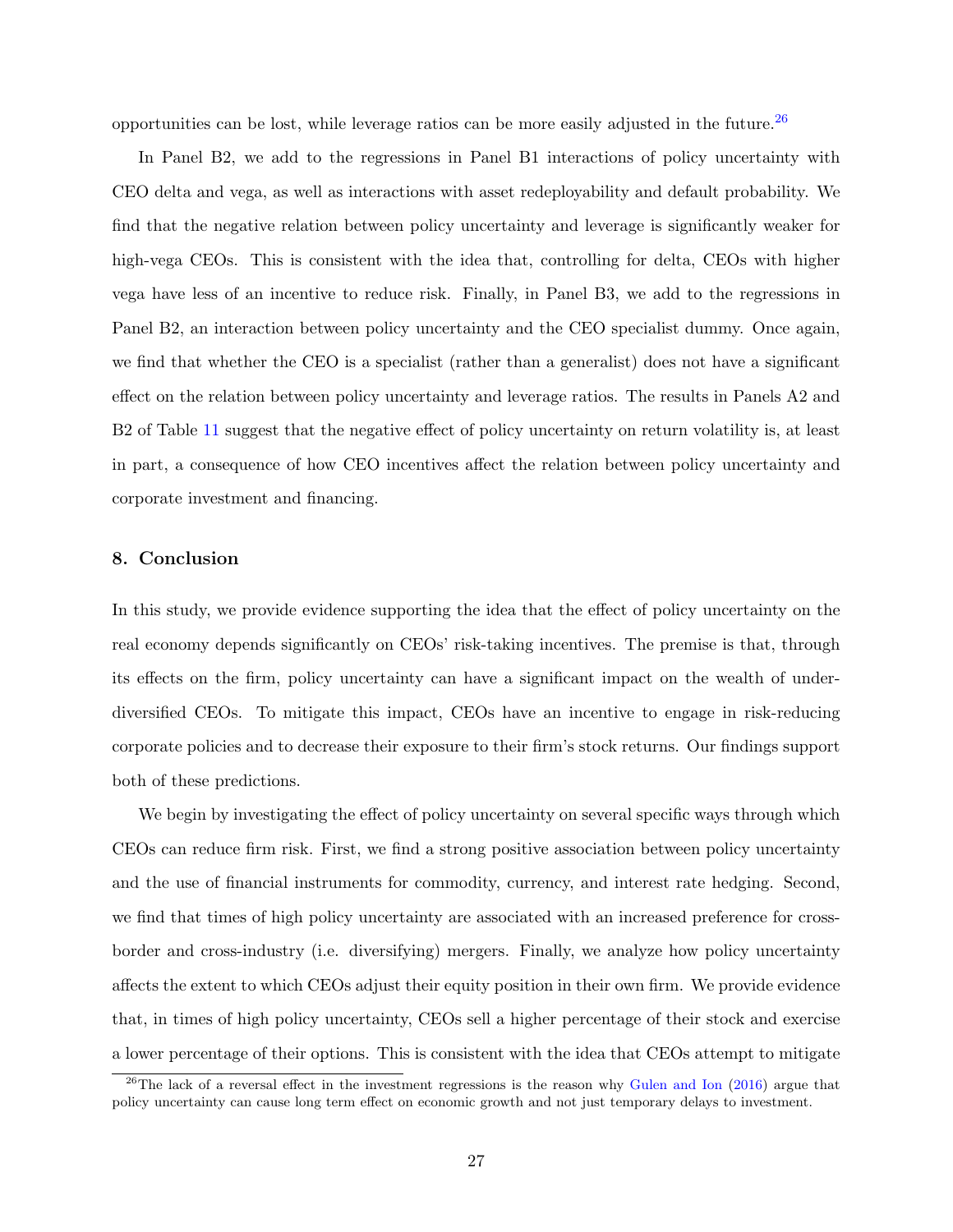the effect of policy uncertainty on their portfolio by reducing their exposure to their own firm, but preserving their protection against downside risk.

Next, we use stock return volatility as an all-encompassing measure of firm risk-taking. We find that policy uncertainty is associated with significantly lower levels of stock return volatility over the following two to three years. More importantly, we find that this effect is significantly stronger when CEOs are more exposed to changes in firm value (delta) and when they have highly specific skills (i.e. fewer outside options), and significantly weaker when CEOs are more protected against downside risk (vega). These results are robust to controlling for the effects that policy uncertainty could have on corporate investment and financing through the real-options or financial-frictions channels.

Our findings have several important implications. First, they suggest that any analysis of the economic consequences of policy uncertainty must take into consideration CEOs risk-taking incentives. Second, our findings imply that boards of directors must recognize the possibility that CEOs' risk-taking behavior, as well as their equity positions, might change in times of high policy uncertainty. As such, boards must be prepared to reassess the optimality of compensation packages during these times. Third, our results suggest that policy uncertainty can have significant effects on the market for financial hedging instruments and the market for diversifying mergers.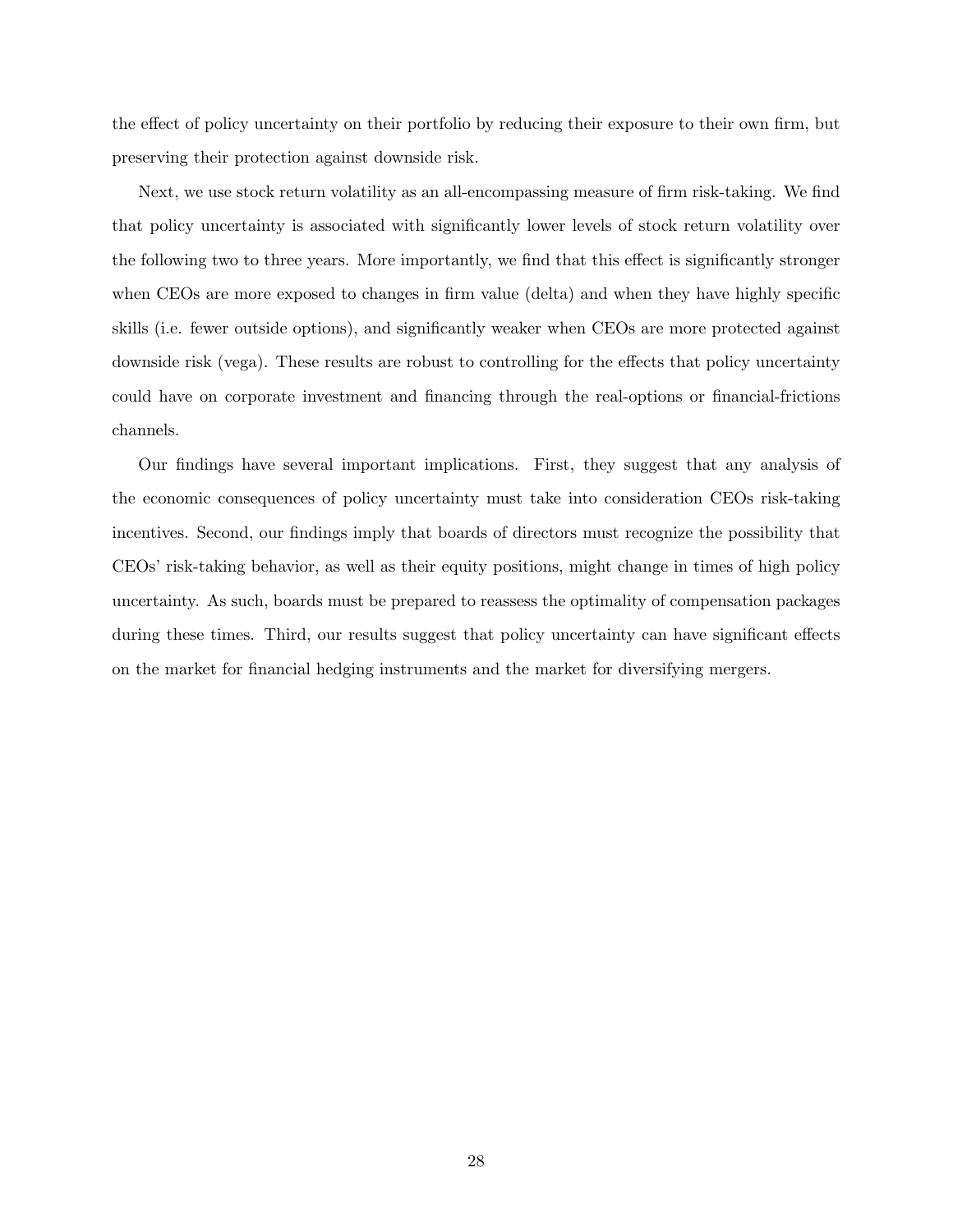### References

<span id="page-29-7"></span>Almeida, H., Hankins, K.W. and Williams, R., 2017. Risk management with supply contracts. The Review of Financial Studies, forthcoming.

Altman, E.I., 1968. Financial ratios, discriminant analysis and the prediction of corporate bankruptcy. Journal of Finance 23, 589–609.

<span id="page-29-1"></span>Arellano, C., Bai, Y. and Kehoe, P., 2010. Financial markets and fluctuations in uncertainty. Unpublished working Paper. Federal Reserve Bank of Minneapolis.

<span id="page-29-5"></span>Armstrong, C.S. and Vashishtha, R., 2012. Executive stock options, differential risk-taking incentives, and firm value. Journal of Financial Economics 104, 70–88.

<span id="page-29-6"></span>Baker, S.R., Bloom, N., Davis, S.J., 2016. Measuring economic policy uncertainty. Quarterly Journal of Economics 131, 1593–1636.

Belo, F., Gala, V.D., Li., J., 2013. Government spending, political cycles, and the cross section of stock returns. Journal of Financial Economics 107, 305-324.

<span id="page-29-3"></span>Berger, P.G., Ofek, E. and Yermack, D.L., 1997. Managerial entrenchment and capital structure decisions. Journal of Finance 52, 1411-1438.

Bernanke, B.S., 1983. Nonmonetary effects of the financial crisis in the propagation of the great depression. American Economic Review 73, 257-276.

Bhagwat, V., Dam, R., Harford, J., 2016. The real effects of uncertainty on merger activity. Review of Financial Studies 29, 3000–3034

<span id="page-29-8"></span>Bharath, S.T. and Shumway, T., 2008. Forecasting default with the Merton distance to default model. Review of Financial Studies 21, 1339-1369.

<span id="page-29-0"></span>Bonaime, A.A., Gulen, H. and Ion, M., 2017. Does policy uncertainty affect mergers and acquisitions? Journal of Financial Economics, forthcoming.

Bloom, N., Floetotto, M., Jaimovich, N., Saporta-Eksten, I., Terry, S.J., 2014. Really uncertain business cycles. No. w18245, National Bureau of Economic Research.

<span id="page-29-2"></span>Boutchkova, M., Doshi, H., Durnev, A., Molchanov, A., 2011. Precarious politics and return volatility. Review of Financial Studies 25, 1111–1154.

<span id="page-29-9"></span>Campbell, J.Y., Hilscher, J. and Szilagyi, J., 2008. In search of distress risk. Journal of Finance 63, 2899–2939.

Colak, G., Durnev, A., Qian, Y., 2016. Political uncertainty and IPO activity: Evidence from U.S. gubernatorial elections. Journal of Financial and Quantitative Analysis, forthcoming.

<span id="page-29-4"></span>Coles, J.L., Daniel, N.D., Naveen, L., 2006. Managerial incentives and risk-taking. Journal of Financial Economics 79, 431–468.

Core, J. and Guay, W., 1999. The use of equity grants to manage optimal equity incentive levels.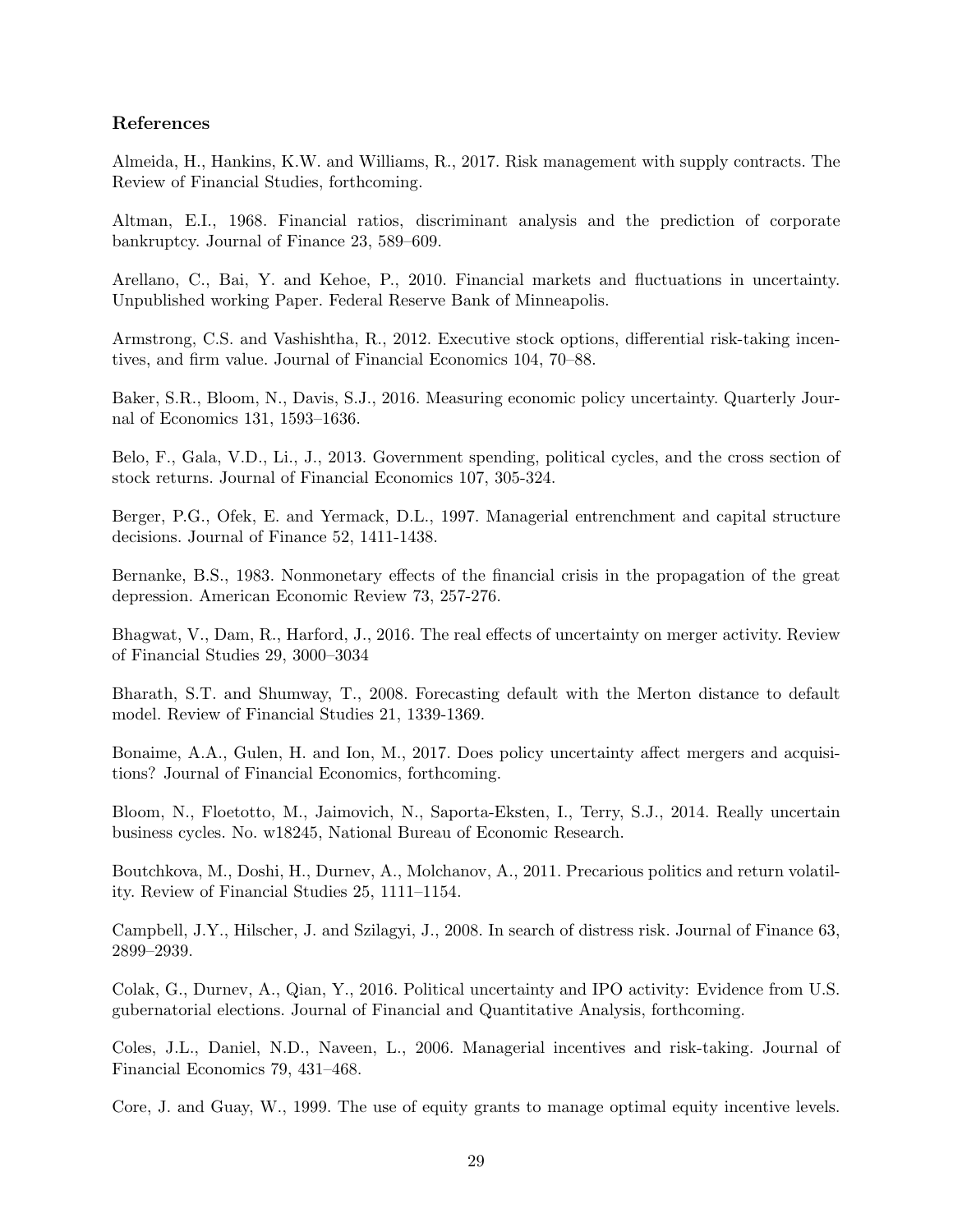Journal of Accounting and Economics 28, 151–184.

<span id="page-30-11"></span>Core, J. and Guay, W., 2002. Estimating the value of employee stock option portfolios and their sensitivities to price and volatility. Journal of Accounting Research 40, 613–630.

<span id="page-30-2"></span>Core, J.E., Guay, W.R. and Larcker, D.F., 2003. Executive equity compensation and incentives: a survey. Economic Policy Review - Federal Reserve Bank of New York Vol. 9, No. 1 (2003): 27-50.

<span id="page-30-6"></span>Custodio, C., Ferreira, M.A. and Matos, P., 2013. Generalists versus specialists: Lifetime work experience and chief executive officer pay. Journal of Financial Economics 108, 471–492.

<span id="page-30-7"></span>De Angelis, D., Grullon, G. and Michenaud, S., 2017. The effects of short-Selling threats on incentive contracts: Evidence from an experiment. Review of Financial Studies 30, 1627–1659.

<span id="page-30-4"></span>Edmans, A. and Gabaix, X., 2011. The effect of risk on the CEO market. Review of Financial Studies 24, 2822–2863.

<span id="page-30-12"></span>Edmans, A., Goldstein, I., Jiang, W., 2012. The real effect of financial markets: The impact of prices of takeovers. Journal of Finance 67, 933–971.

<span id="page-30-16"></span>Farinas, J.C. and Ruano, S., 2005. Firm productivity, heterogeneity, sunk costs and market selection. International Journal of Industrial Organization 23, 505-534.

<span id="page-30-3"></span>Frydman, C. and Jenter, D., 2010. CEO compensation. Annual Review of Financial Economics 2, 75–102.

<span id="page-30-10"></span>Gentzkow, M. and Shapiro, J.M., 2010. What drives media slant? Evidence from US daily newspapers. Econometrica 78, 35–71.

<span id="page-30-1"></span>Gilchrist, S., Sim, J.W. and Zakrajek, E., 2014. Uncertainty, financial frictions, and investment dynamics. Unpublished working paper. National Bureau of Economic Research.

<span id="page-30-8"></span>Gormley, T.A., Matsa, D.A. Milbourn, T., 2013. CEO compensation and corporate risk: Evidence from a natural experiment. Journal of Accounting and Economics 56, 79–101.

<span id="page-30-5"></span>Guay, W.R., 1999. The sensitivity of CEO wealth to equity risk: an analysis of the magnitude and determinants. Journal of Financial Economics 53, 43–71.

<span id="page-30-0"></span>Gulen, H., Ion, M., 2016. Policy uncertainty and corporate investment. Review of Financial Studies 29, 523–564.

<span id="page-30-14"></span>Hadlock, C.J., Pierce, J.R., 2010. New evidence on measuring financial constraints: Moving beyond the KZ index. The Review of Financial Studies. 23, 1909-1940.

<span id="page-30-9"></span>Hayes, R.M., Lemmon, M., Qiu, M., 2012.Stock options and managerial incentives for risk-taking: evidence from FAS123R. Journal of Financial Economics 105, 174190.

<span id="page-30-15"></span>Hoberg, G., Maksimovic, V., 2014. Redefining financial constraints: A text-based analysis. The Review of Financial Studies. 28, 1312-1352.

<span id="page-30-13"></span>Hoberg, G., Phillips, G., 2016. Text-based network industries and endogenous product differentia-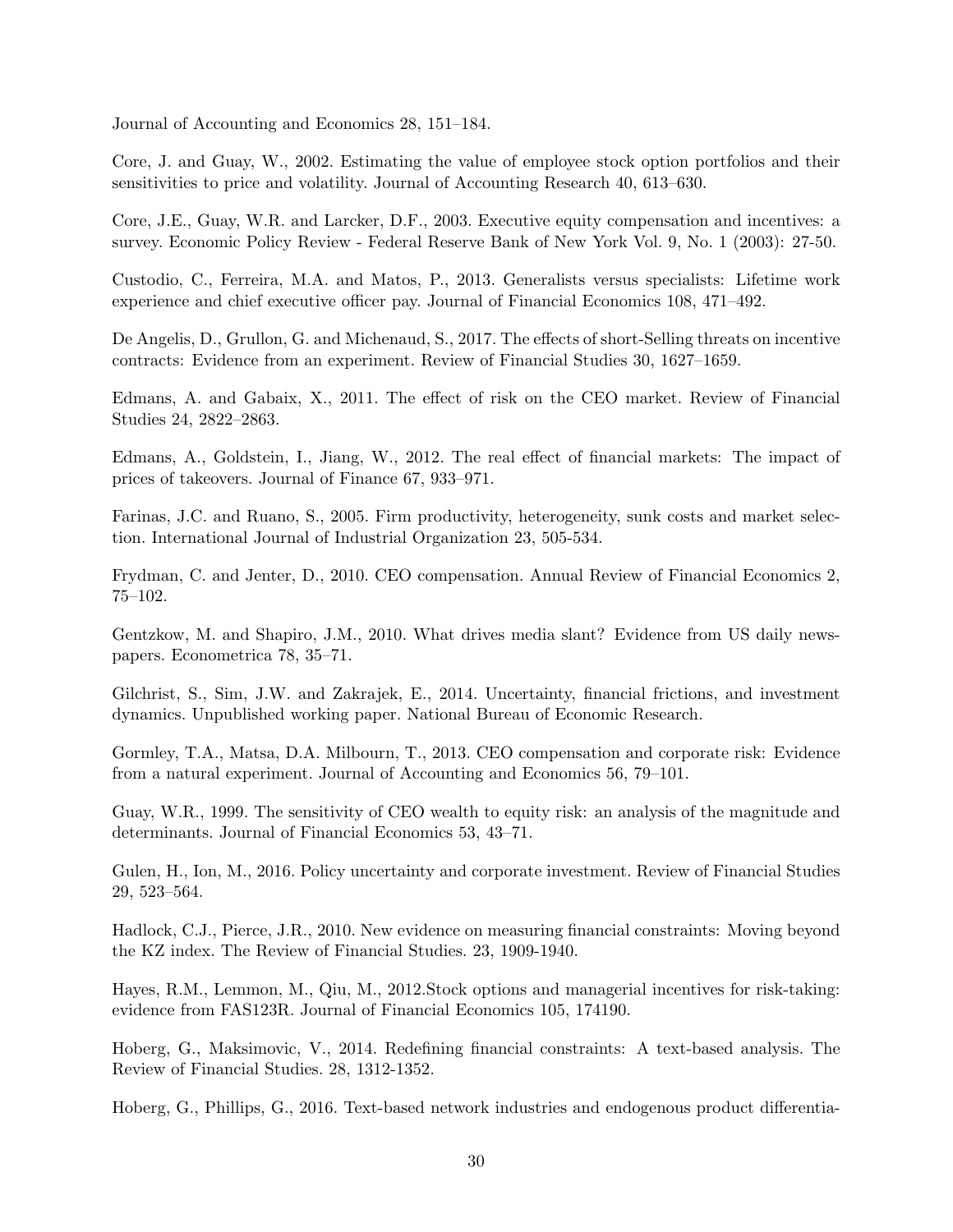tion. Journal of Political Economy. 124, 1423-1465.

<span id="page-31-0"></span>Julio, B., Yook, Y., 2012. Political uncertainty and corporate investment cycles. Journal of Finance 67, 45–84.

Julio, B., Yook, Y., 2016. Policy uncertainty, irreversibility, and cross-border flows of capital. Journal of International Economics 103, 13–26.

<span id="page-31-4"></span>Jurado, K., Ludvigson, S., Ng, S., 2015. Measuring uncertainty. The American Economic Review 105, 1177–1216.

<span id="page-31-12"></span>Kaplan, S.N., Zingales, L., 1997. Do investment-cash flow sensitivities provide useful measures of financing constraints?. The quarterly journal of economics. 112, 169-215.

<span id="page-31-9"></span>Kim, H., Kung, H., 2016. The asset redeployability channel: How uncertainty affects corporate investment. Review of Financial Studies 30, 245–280.

<span id="page-31-8"></span>Low, A., 2009. Managerial risk-taking behavior and equity-based compensation. Journal of Financial Economics 92, 470–490.

McDonald, R. and Siegel, D., 1986. The value of waiting to invest. Quarterly Journal of Economics 101, 707–727.

<span id="page-31-3"></span>Murphy, K.J., 2013. Executive compensation: Where we are, and how we got there. Handbook of the Economics of Finance 2, 211–356.

<span id="page-31-10"></span>Ohlson, J.A., 1980. Financial ratios and the probabilistic prediction of bankruptcy. Journal of Accounting Research 18, 109–131.

<span id="page-31-1"></span>Pastor, L., Veronesi, P., 2012. Uncertainty about government policy and stock prices. Journal of Finance 67, 1219–1264.

<span id="page-31-2"></span>Pastor, L., Veronesi, P., 2013. Political uncertainty and risk premia. Journal of Financial Economics 110, 520–545.

<span id="page-31-5"></span>Rajgopal, S., Shevlin, T., 2002. Empirical evidence on the relation between stock option compensation and risk taking. Journal of Accounting and Economics 33, 145171.

<span id="page-31-6"></span>Rogers, D.A., 2002, Does executive portfolio structure affect risk management? CEO risk-taking incentives and corporate derivatives usage. Journal of Banking and Finance 26, 271-295

<span id="page-31-7"></span>Shue, K. and Townsend, R., 2017. How do quasi-random option grants affect CEO risk-taking? Journal of Finance, forthcoming.

<span id="page-31-11"></span>Whited, T.M., Wu, G., 2006. Financial constraints risk. The Review of Financial Studies. 19, 531-559.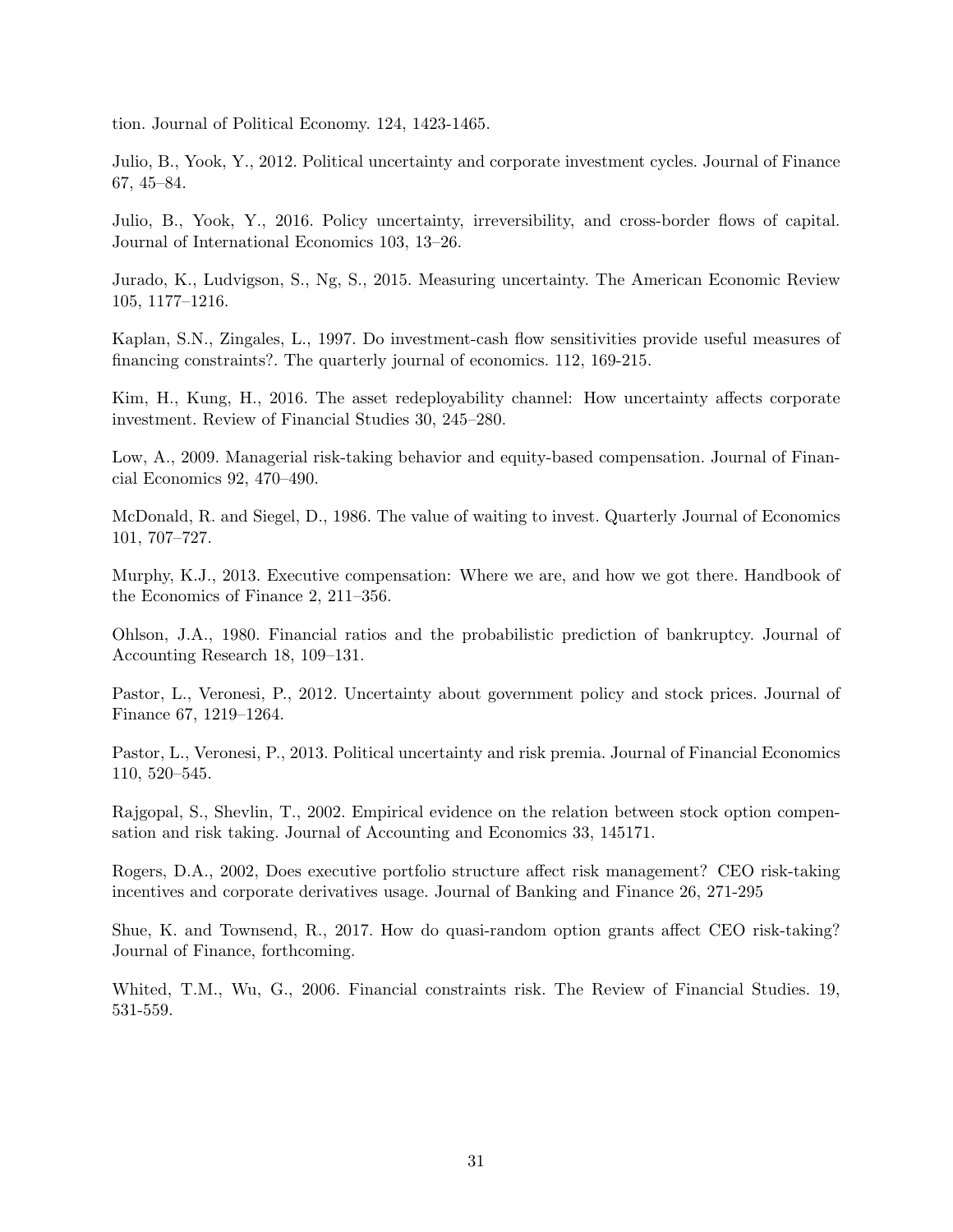<span id="page-32-0"></span>

### Figure 1

#### Policy Uncertainty Index

This figure plots the [Baker, Bloom, and Davis](#page-29-6) [\(2016\)](#page-29-6) index of policy uncertainty (solid line) together with the NBER recession periods (shaded areas).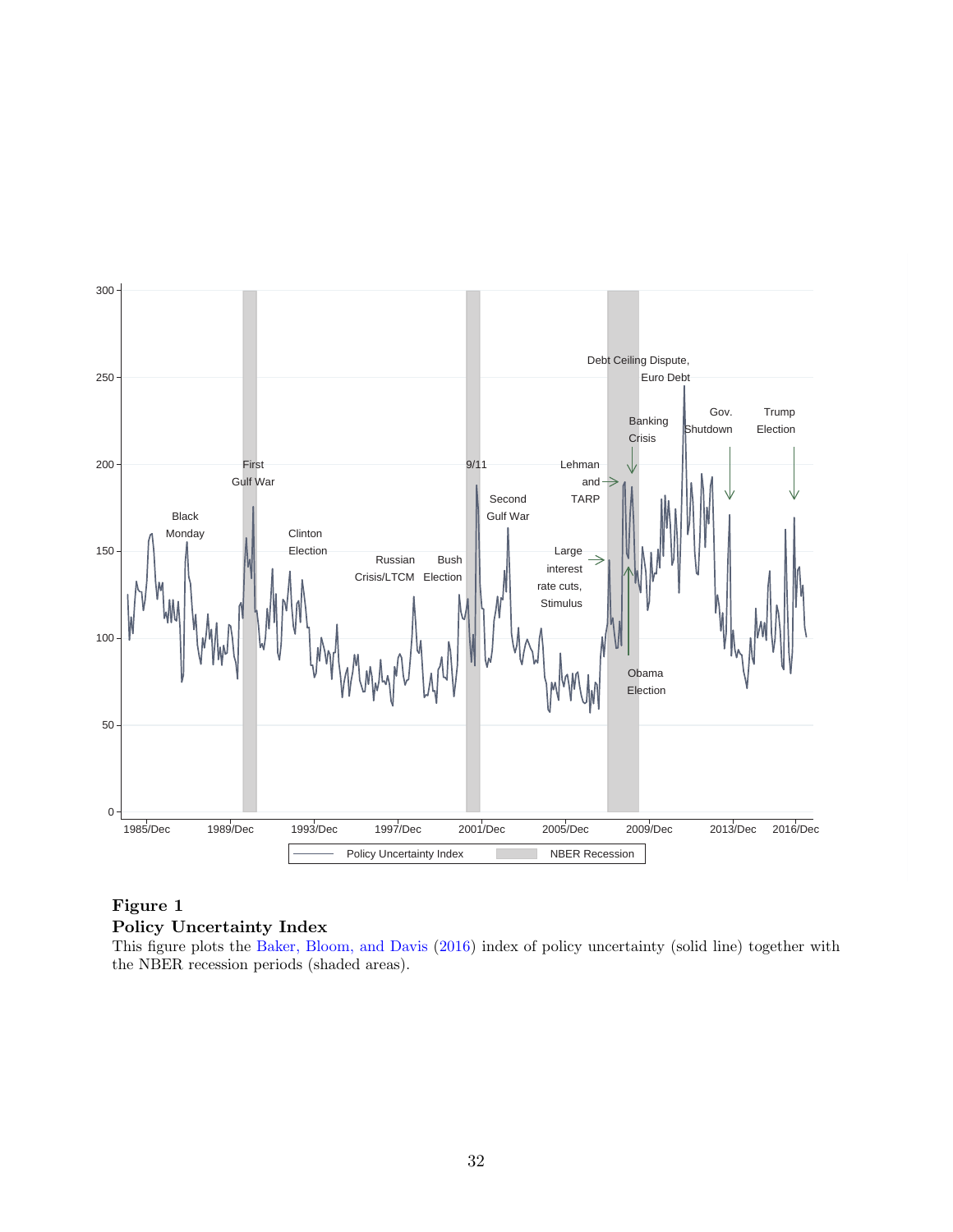### <span id="page-33-0"></span>Table 1 Correlation between Policy Uncertainty and First and Second-moment Controls

This table presents the correlation coefficients between the [Baker, Bloom, and Davis](#page-29-6) [\(2016\)](#page-29-6) policy uncertainty index and macroeconomic controls for investment opportunities (Panel A) and general macroeconomic uncertainty (Panel B). The sample period is from 1985 to 2016. The Appendix provides a detailed description for all the variables..

|                                  | Panel A: Correlations with first-moment controls |                            |                       |                       |                          |  |  |
|----------------------------------|--------------------------------------------------|----------------------------|-----------------------|-----------------------|--------------------------|--|--|
|                                  | Policy<br>uncertainty                            | Michigan<br>consumer conf. | Leading<br>econ. ind. | <b>CFNAI</b><br>index | Forecasted<br>GDP growth |  |  |
| Michigan consumer confidence     | $-0.17$<br>(0.06)                                |                            |                       |                       |                          |  |  |
| Leading economic indicator index | $-0.23$<br>(0.01)                                | 0.55<br>(0.00)             |                       |                       |                          |  |  |
| CFNAI index                      | $-0.41$<br>(0.00)                                | 0.57<br>(0.00)             | 0.81<br>(0.00)        |                       |                          |  |  |
| Forecasted GDP growth            | $-0.23$<br>(0.01)                                | 0.18<br>(0.03)             | 0.04<br>(0.64)        | 0.19<br>(0.02)        |                          |  |  |
| First principal component        | $-0.32$<br>(0.00)                                | 0.80<br>(0.00)             | 0.90<br>(0.00)        | 0.92<br>(0.00)        | 0.23<br>(0.00)           |  |  |

|                                        | Panel B: Correlations with second-moment controls |                |                     |                        |                             |                        |  |  |
|----------------------------------------|---------------------------------------------------|----------------|---------------------|------------------------|-----------------------------|------------------------|--|--|
|                                        | Policy<br>uncertainty                             | JLN index      | <b>VXO</b><br>index | Forecast<br>dispersion | $CS \sigma$<br>sales growth | $CS \sigma$<br>returns |  |  |
| Jurado, Ludvigson, and Ng (2015) index | 0.31<br>(0.00)                                    |                |                     |                        |                             |                        |  |  |
| VXO index                              | 0.40<br>(0.00)                                    | 0.61<br>(0.00) |                     |                        |                             |                        |  |  |
| Forecast dispersion (GDP growth)       | 0.33<br>(0.00)                                    | 0.60<br>(0.00) | 0.49<br>(0.00)      |                        |                             |                        |  |  |
| CS $\sigma$ sales growth               | 0.34<br>(0.00)                                    | 0.17<br>(0.01) | 0.25<br>(0.01)      | $-0.20$<br>(0.01)      |                             |                        |  |  |
| CS $\sigma$ stock returns              | 0.11<br>(0.23)                                    | 0.34<br>(0.00) | 0.37<br>(0.00)      | 0.21<br>(0.00)         | 0.26<br>(0.00)              |                        |  |  |
| First principal component              | 0.41<br>(0.00)                                    | 0.88<br>(0.00) | 0.78<br>(0.00)      | 0.74<br>(0.00)         | 0.48<br>(0.00)              | 0.67<br>(0.00)         |  |  |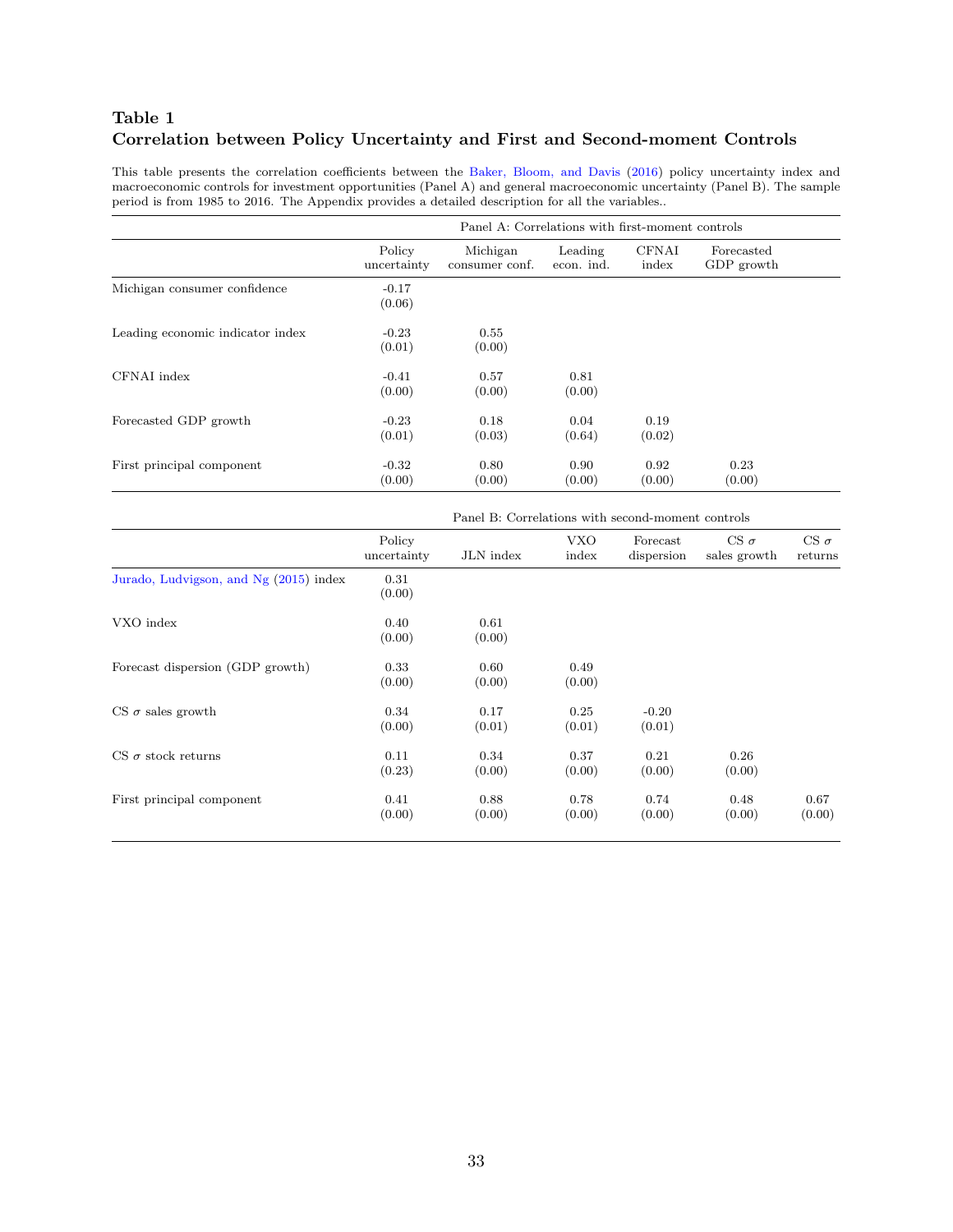### <span id="page-34-0"></span>Table 2 Summary Statistics

This table presents summary statics for the main variables used in our analysis. The sample period is from 1986 to 2016. "Full sample" includes all Compustat firms and "Execucomp sample" includes all Execucomp firms that have an identifiable CEO. Panel B summarizes the composition of CEO compensation for various parts of our sample period. The Appendix provides a detailed description for all the variables.

#### Panel A: Firm-level variables

|                       |         |          | Full sample |       | Execucomp sample |       |        |       |
|-----------------------|---------|----------|-------------|-------|------------------|-------|--------|-------|
|                       | N       | Mean     | Median      | SD.   | Ν                | Mean  | Median | SD    |
| Total risk            | 130,060 | 0.682    | 0.599       | 0.352 | 37,614           | 0.544 | 0.476  | 0.274 |
| Idiosyncratic risk    | 130,060 | 0.55     | 0.465       | 0.32  | 37.614           | 0.368 | 0.316  | 0.203 |
| Systematic risk       | 130,060 | 0.126    | 0.105       | 0.096 | 37.614           | 0.168 | 0.149  | 0.093 |
| CAPX to lagged assets | 122.421 | 0.065    | 0.038       | 0.085 | 36,470           | 0.061 | 0.041  | 0.07  |
| Book leverage         | 129,582 | 0.225    | 0.182       | 0.212 | 37.462           | 0.225 | 0.207  | 0.187 |
| Cash to assets        | 130,045 | 0.165    | 0.078       | 0.202 | 37,608           | 0.144 | 0.075  | 0.169 |
| Tobin's Q             | 130,060 | 1.846    | 1.297       | 1.547 | 37.614           | 1.914 | 1.459  | 1.373 |
| Cash flow to assets   | 130,060 | 0.027    | 0.063       | 0.202 | 37,614           | 0.09  | 0.09   | 0.118 |
| Sales growth          | 130,060 | 0.176    | 0.08        | 0.518 | 37.614           | 0.119 | 0.074  | 0.319 |
| Log assets            | 130,060 | 5.857    | 5.806       | 2.182 | 37.614           | 7.739 | 7.614  | 1.691 |
| <b>ROA</b>            | 130.060 | $-0.041$ | 0.02        | 0.249 | 37,614           | 0.033 | 0.046  | 0.131 |

Panel B: CEO compensation variables (percent of total compensation)

|         |       | 1992-2016 |       | 1992-2005 | 2006-2016 |        |  |
|---------|-------|-----------|-------|-----------|-----------|--------|--|
|         | Mean  | Median    | Mean  | Median    | Mean      | Median |  |
| Stock   | 0.188 |           | 0.059 |           | 0.328     | 0.326  |  |
| Options | 0.25  | 0.185     | 0.327 | 0.295     | 0.166     | 0.078  |  |
| Bonus   | 0.119 | 0.021     | 0.19  | 0.168     | 0.04      |        |  |
| Salary  | 0.301 | 0.231     | 0.338 | 0.273     | 0.262     | 0.196  |  |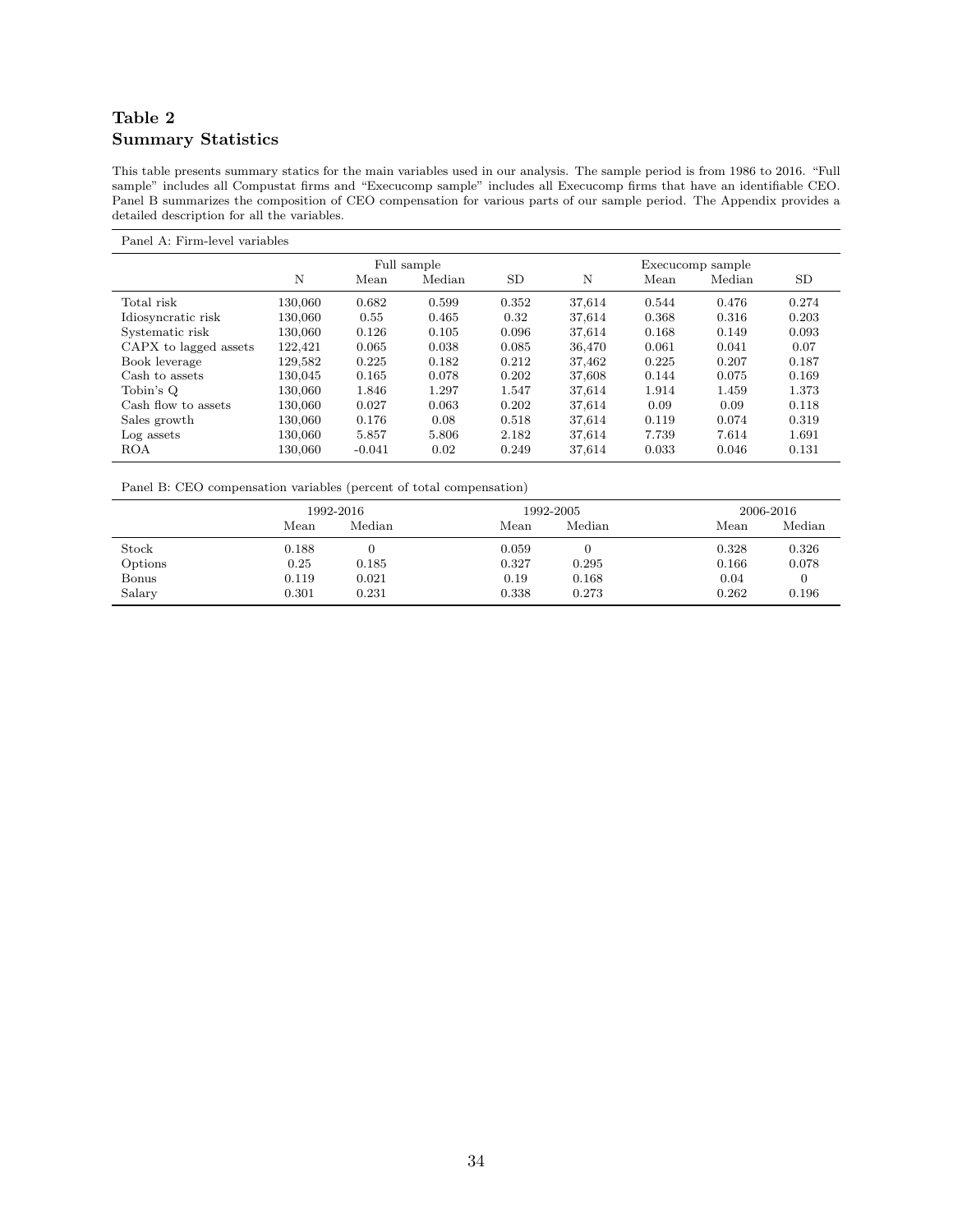### <span id="page-35-0"></span>Table 3 Policy Uncertainty and Financial Hedging

This table presents results from logistic regressions of commodity risk hedging (Panel A), currency risk hedging (Panel B), and interest rate risk hedging (Panel C) on the [Baker, Bloom, and Davis](#page-29-6) [\(2016\)](#page-29-6) policy uncertainty index and firm- and macro-level controls. Each column corresponds to a different lag (in years) between the dependent variable and the independent variables. Each panel also contains controls for the extent to which the firm is exposed to the particular type of risk being hedged. See Section [4.1](#page-13-1) for details. In all regressions, we include industry fixed effects and we cluster standard errors at the firm and year level. t-statistics are reported in parentheses. \*, \*\* and \*\*\* indicate statistical significance at the 10%, 5% and 1% level, respectively.

|                         | Panel A: Hedging commodity risk |            |            |              |              |           |  |
|-------------------------|---------------------------------|------------|------------|--------------|--------------|-----------|--|
|                         | Year 0                          | Year 1     | Year 2     | Year 3       | Year 4       | Year 5    |  |
| Policy uncertainty      | $0.365***$                      | $0.319***$ | $0.305***$ | $0.291***$   | 0.151        | $-0.002$  |  |
|                         | (3.77)                          | (4.17)     | (9.57)     | (6.53)       | (1.59)       | $(-0.01)$ |  |
| Exposure to commodities | $1.945***$                      | $1.451***$ | $1.032***$ | $0.916*$     | $0.760*$     | 0.881     |  |
|                         | (4.54)                          | (3.42)     | (2.58)     | (1.71)       | (1.68)       | (1.54)    |  |
| Firm-level controls     | Yes                             | Yes        | Yes        | Yes          | $_{\rm Yes}$ | Yes       |  |
| Macro-level controls    | Yes                             | Yes        | Yes        | $_{\rm Yes}$ | Yes          | Yes       |  |
| N                       | 48,273                          | 41,640     | 35,751     | 30,538       | 25,902       | 21,813    |  |
| $pseudo-R^2$            | 0.226                           | 0.226      | 0.233      | 0.234        | 0.217        | 0.214     |  |

|                         | Panel B: Hedging currency risk |            |            |              |            |            |  |
|-------------------------|--------------------------------|------------|------------|--------------|------------|------------|--|
|                         | Year $0$                       | Year 1     | Year 2     | Year 3       | Year 4     | Year 5     |  |
| Policy uncertainty      | $0.350***$                     | $0.353***$ | $0.305***$ | $0.201***$   | 0.110      | $-0.101$   |  |
|                         | (8.32)                         | (7.91)     | (6.62)     | (5.47)       | (1.52)     | $(-0.59)$  |  |
| Positive foreign tax    | $0.753***$                     | $0.731***$ | $0.702***$ | $0.688***$   | $0.685***$ | $0.657***$ |  |
|                         | (15.68)                        | (14.06)    | (13.40)    | (13.23)      | (12.62)    | (11.97)    |  |
| Positive foreign income | $0.496***$                     | $0.515***$ | $0.505***$ | $0.504***$   | $0.479***$ | $0.488***$ |  |
|                         | (10.41)                        | (10.34)    | (9.38)     | (8.19)       | (7.78)     | (7.62)     |  |
| Firm-level controls     | Yes                            | Yes        | Yes        | Yes          | <b>Yes</b> | Yes        |  |
| Macro-level controls    | $_{\rm Yes}$                   | Yes        | Yes        | $_{\rm Yes}$ | Yes        | Yes        |  |
| N                       | 88,488                         | 82.436     | 76,684     | 71,007       | 65,798     | 61,152     |  |
| $pseudo-R^2$            | 0.224                          | 0.224      | 0.221      | 0.218        | 0.210      | 0.201      |  |

|                      | Panel C: Hedging Interest Rate Risk |            |            |            |            |              |  |
|----------------------|-------------------------------------|------------|------------|------------|------------|--------------|--|
|                      | Year 0                              | Year 1     | Year 2     | Year 3     | Year 4     | Year 5       |  |
| Policy uncertainty   | $0.176***$                          | $0.148***$ | $0.111***$ | 0.054      | $-0.031$   | $-0.173$     |  |
|                      | (3.72)                              | (4.03)     | (3.55)     | (1.33)     | $(-0.39)$  | $(-1.57)$    |  |
| Positive debt        | $1.158***$                          | $1.111***$ | $1.032***$ | $0.997***$ | $0.911***$ | $0.851***$   |  |
|                      | (16.54)                             | (15.48)    | (13.11)    | (11.89)    | (11.79)    | (11.67)      |  |
| Firm-level controls  | Yes                                 | Yes        | Yes        | Yes        | Yes        | $_{\rm Yes}$ |  |
| Macro-level controls | Yes                                 | Yes        | Yes        | Yes        | Yes        | Yes          |  |
| N                    | 88,488                              | 82.436     | 76.684     | 71,007     | 65,798     | 61,152       |  |
| $pseudo-R^2$         | 0.216                               | 0.212      | 0.207      | 0.202      | 0.197      | 0.194        |  |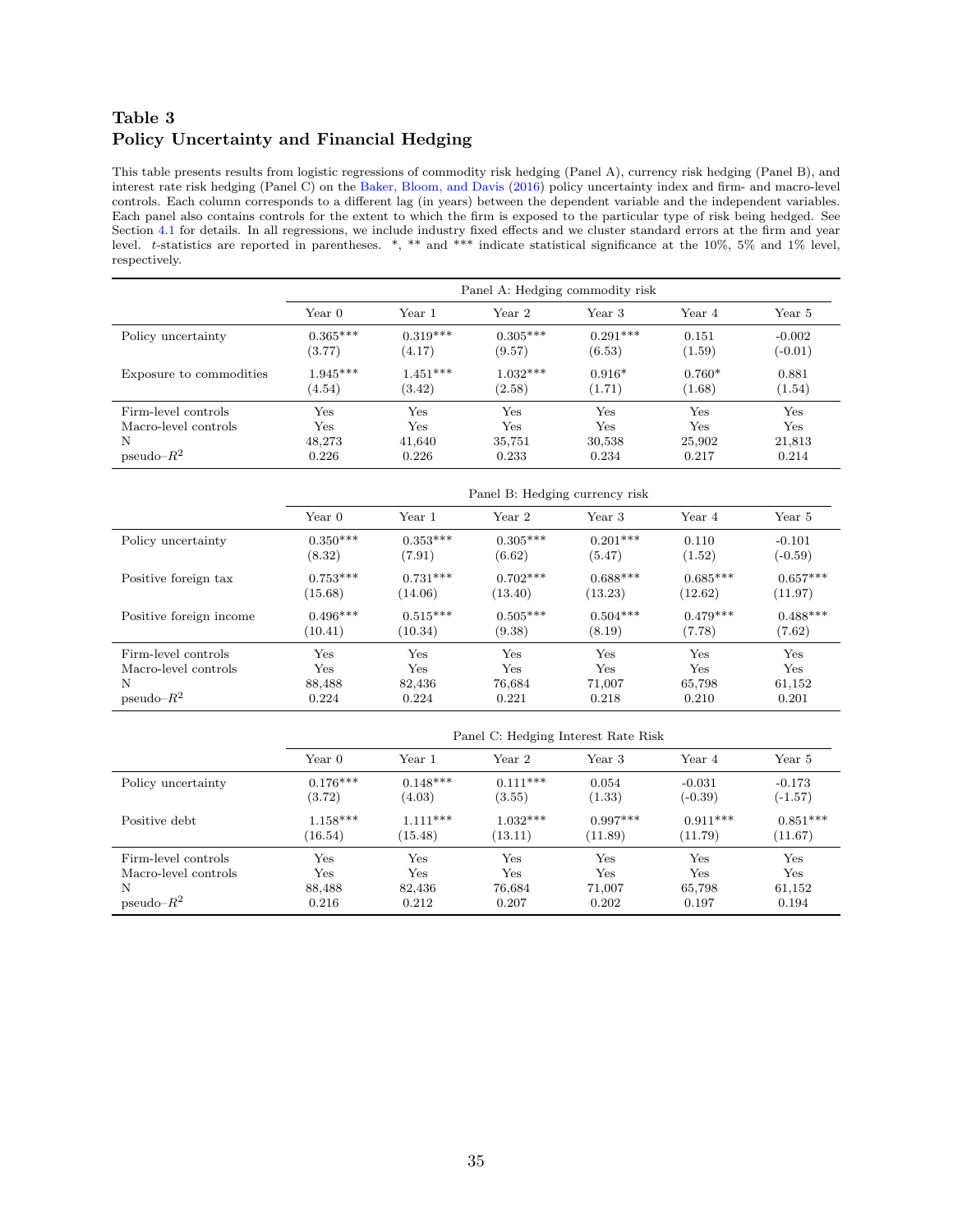### <span id="page-36-0"></span>Table 4 Policy Uncertainty and Diversifying Acquisitions

This table presents results from a two-stage Heckman probit model, where the second stage predicts the likelihood of acquiring a firm from a different country (Panel A) or from a different industry (Panel B). This second stage controls for the [Baker, Bloom,](#page-29-6) [and Davis](#page-29-6) [\(2016\)](#page-29-6) policy uncertainty index and firm- and macro-level controls. The first stage equation predict the likelihood of being an acquirer and it contains the same controls as the second stage, plus the [Edmans, Goldstein, and Jiang](#page-30-12) [\(2012\)](#page-30-12) measure of expected price pressure caused by mutual fund outflows as an instrument for selection into being an acquirer. See Section [4.2](#page-14-1) for details. Each column corresponds to a different lag (in years) between the dependent variable and the independent variables. In all regressions, we include firm fixed effects and we cluster standard errors at the firm and year level. t-statistics are reported in parentheses. \*, \*\* and \*\*\* indicate statistical significance at the 10%, 5% and 1% level, respectively.

|                      | Panel A: Cross-Border Mergers |            |              |        |           |              |  |  |
|----------------------|-------------------------------|------------|--------------|--------|-----------|--------------|--|--|
|                      | Year 0                        | Year 1     | Year 2       | Year 3 | Year 4    | Year 5       |  |  |
| Policy uncertainty   | $0.111***$                    | $0.079***$ | $0.052*$     | 0.014  | $-0.013$  | $-0.037$     |  |  |
|                      | (2.86)                        | (2.61)     | (1.81)       | (0.53) | $(-0.49)$ | $(-1.10)$    |  |  |
| Firm-level controls  | $_{\rm Yes}$                  | Yes        | $_{\rm Yes}$ | Yes    | Yes       | $_{\rm Yes}$ |  |  |
| Macro-level controls | $_{\rm Yes}$                  | Yes        | Yes          | Yes    | Yes       | $_{\rm Yes}$ |  |  |
| N                    | 128,856                       | 117.242    | 104,278      | 93,066 | 83,217    | 74,547       |  |  |

|                      | Panel B: Cross-Industry Mergers |              |              |              |              |              |  |  |
|----------------------|---------------------------------|--------------|--------------|--------------|--------------|--------------|--|--|
|                      | Year 0                          | Year 1       | Year 2       | Year 3       | Year 4       | Year 5       |  |  |
| Policy uncertainty   | $0.059**$                       | $0.053***$   | $0.037**$    | $-0.004$     | $-0.035**$   | $-0.071***$  |  |  |
|                      | (2.40)                          | (2.74)       | (2.51)       | $(-0.33)$    | $(-2.11)$    | $(-2.74)$    |  |  |
| Firm-level controls  | $_{\rm Yes}$                    | $_{\rm Yes}$ | $_{\rm Yes}$ | $_{\rm Yes}$ | $_{\rm Yes}$ | $_{\rm Yes}$ |  |  |
| Macro-level controls | Yes                             | Yes          | Yes          | Yes          | $_{\rm Yes}$ | Yes          |  |  |
| N                    | 128.856                         | 117.242      | 104.278      | 93,066       | 83.217       | 74,547       |  |  |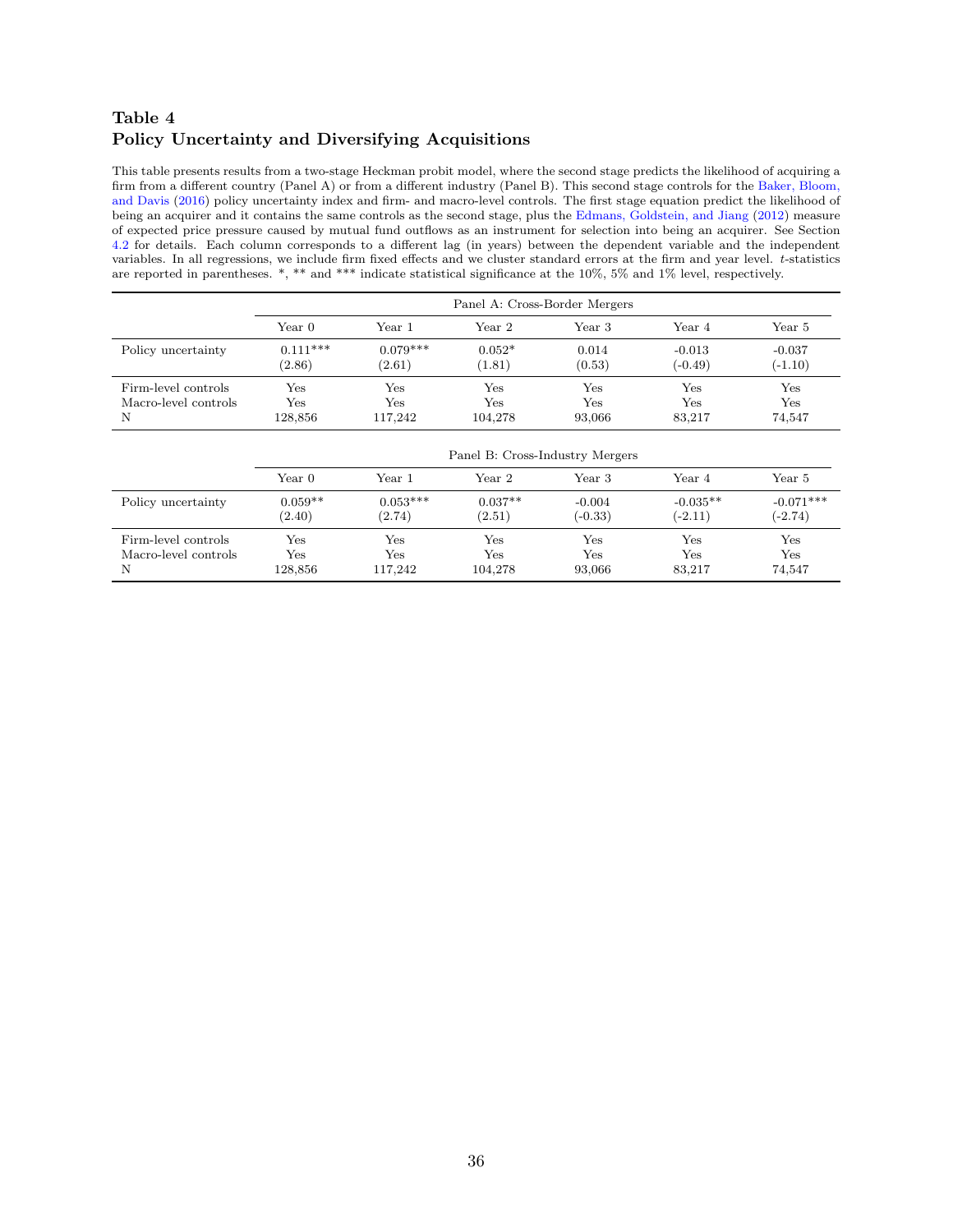### <span id="page-37-0"></span>Table 5 Policy Uncertainty and CEO Portfolio Adjustments

This table presents results from regressing the percentage of stock sold (Panels A1 and A2) and the percentage of options exercised (Panels B1 and B2) by CEOs, on the [Baker, Bloom, and Davis](#page-29-6) [\(2016\)](#page-29-6) policy uncertainty index and firm-, macro-, and CEO-level controls. Panels A1 and B1 are OLS estimates with firm fixed effects and Panels A2 and B2 are Tobit estimates with lower censoring at 0 and upper censoring at 1. Each column corresponds to a different lag (in years) between the dependent variable and the independent variables. See Section [4.3](#page-15-0) for details. In all regressions we cluster standard errors at the firm and year level. t-statistics are reported in parentheses. \*, \*\* and \*\*\* indicate statistical significance at the 10%, 5% and 1% level, respectively.

|                      | Panel A1: Percent Stock Sold-Tobit |            |              |              |            |              |  |  |
|----------------------|------------------------------------|------------|--------------|--------------|------------|--------------|--|--|
|                      | Year 0                             | Year 1     | Year 2       | Year 3       | Year 4     | Year 5       |  |  |
| Policy uncertainty   | $0.045***$                         | $0.043***$ | $0.055***$   | $0.069***$   | $0.065***$ | $0.060***$   |  |  |
|                      | (4.13)                             | (4.24)     | (5.57)       | (7.09)       | (6.23)     | (4.13)       |  |  |
| CEO-level controls   | $_{\rm Yes}$                       | Yes        | Yes          | $_{\rm Yes}$ | Yes        | $_{\rm Yes}$ |  |  |
| Firm-level controls  | $_{\rm Yes}$                       | Yes        | $_{\rm Yes}$ | Yes          | Yes        | $_{\rm Yes}$ |  |  |
| Macro-level controls | $_{\rm Yes}$                       | Yes        | Yes          | Yes          | Yes        | $_{\rm Yes}$ |  |  |
| N                    | 19.933                             | 16,723     | 13,856       | 11.298       | 9,126      | 7,244        |  |  |

|                      | Panel A2: Percent Stock Sold-OLS |            |              |            |              |              |  |  |
|----------------------|----------------------------------|------------|--------------|------------|--------------|--------------|--|--|
|                      | Year 0                           | Year 1     | Year 2       | Year 3     | Year 4       | Year 5       |  |  |
| Policy uncertainty   | $0.043**$                        | $0.047***$ | $0.073***$   | $0.109***$ | $0.106***$   | $0.092***$   |  |  |
|                      | (2.25)                           | (3.25)     | (5.09)       | (7.48)     | (5.92)       | (4.78)       |  |  |
| CEO-level controls   | $_{\rm Yes}$                     | Yes        | $_{\rm Yes}$ | Yes        | $_{\rm Yes}$ | Yes          |  |  |
| Firm-level controls  | $_{\rm Yes}$                     | Yes        | $_{\rm Yes}$ | Yes        | $_{\rm Yes}$ | $_{\rm Yes}$ |  |  |
| Macro-level controls | $_{\rm Yes}$                     | Yes        | $_{\rm Yes}$ | Yes        | $_{\rm Yes}$ | Yes          |  |  |
| N                    | 19,660                           | 16,451     | 13,561       | 11.015     | 8,850        | 6,982        |  |  |
| $\,R^2$              | 0.055                            | 0.047      | 0.054        | 0.058      | 0.060        | 0.050        |  |  |

|                      | Panel B1: Percent Options Exercised-Tobit |             |              |              |              |              |  |
|----------------------|-------------------------------------------|-------------|--------------|--------------|--------------|--------------|--|
|                      | Year 0                                    | Year 1      | Year 2       | Year 3       | Year 4       | Year 5       |  |
| Policy uncertainty   | $-0.037***$                               | $-0.023***$ | $-0.020**$   | $-0.013$     | $-0.004$     | $-0.005$     |  |
|                      | $(-3.98)$                                 | $(-3.10)$   | $(-2.03)$    | $(-0.90)$    | $(-0.32)$    | $(-0.39)$    |  |
| CEO-level controls   | $_{\rm Yes}$                              | Yes         | $_{\rm Yes}$ | $_{\rm Yes}$ | Yes          | $_{\rm Yes}$ |  |
| Firm-level controls  | Yes                                       | Yes         | $_{\rm Yes}$ | $_{\rm Yes}$ | Yes          | Yes          |  |
| Macro-level controls | $_{\rm Yes}$                              | Yes         | $_{\rm Yes}$ | Yes          | $_{\rm Yes}$ | $_{\rm Yes}$ |  |
| N                    | 28,007                                    | 23,092      | 18.681       | 14.913       | 11.755       | 9,154        |  |

|                                                                        | Panel B2: Percent Options Exercised–OLS                |                                                        |                                      |                             |                                               |                                                       |  |  |  |
|------------------------------------------------------------------------|--------------------------------------------------------|--------------------------------------------------------|--------------------------------------|-----------------------------|-----------------------------------------------|-------------------------------------------------------|--|--|--|
|                                                                        | Year 0                                                 | Year 1                                                 | Year 2                               | Year 3                      | Year 4                                        | Year 5                                                |  |  |  |
| Policy uncertainty                                                     | $-0.029*$<br>$(-1.92)$                                 | $-0.035$<br>$(-1.35)$                                  | $-0.051*$<br>$(-1.86)$               | $-0.026$<br>$(-0.76)$       | 0.009<br>(0.31)                               | 0.009<br>(0.29)                                       |  |  |  |
| CEO-level controls<br>Firm-level controls<br>Macro-level controls<br>N | $_{\rm Yes}$<br>$_{\rm Yes}$<br>$_{\rm Yes}$<br>27,753 | $_{\rm Yes}$<br>$_{\rm Yes}$<br>$_{\rm Yes}$<br>22,811 | Yes<br>$_{\rm Yes}$<br>Yes<br>18,370 | Yes<br>Yes<br>Yes<br>14,571 | $_{\rm Yes}$<br>$_{\rm Yes}$<br>Yes<br>11.460 | $_{\rm Yes}$<br>$_{\rm Yes}$<br>$_{\rm Yes}$<br>8,891 |  |  |  |
| $R^2$                                                                  | 0.041                                                  | 0.019                                                  | 0.013                                | 0.006                       | 0.003                                         | 0.004                                                 |  |  |  |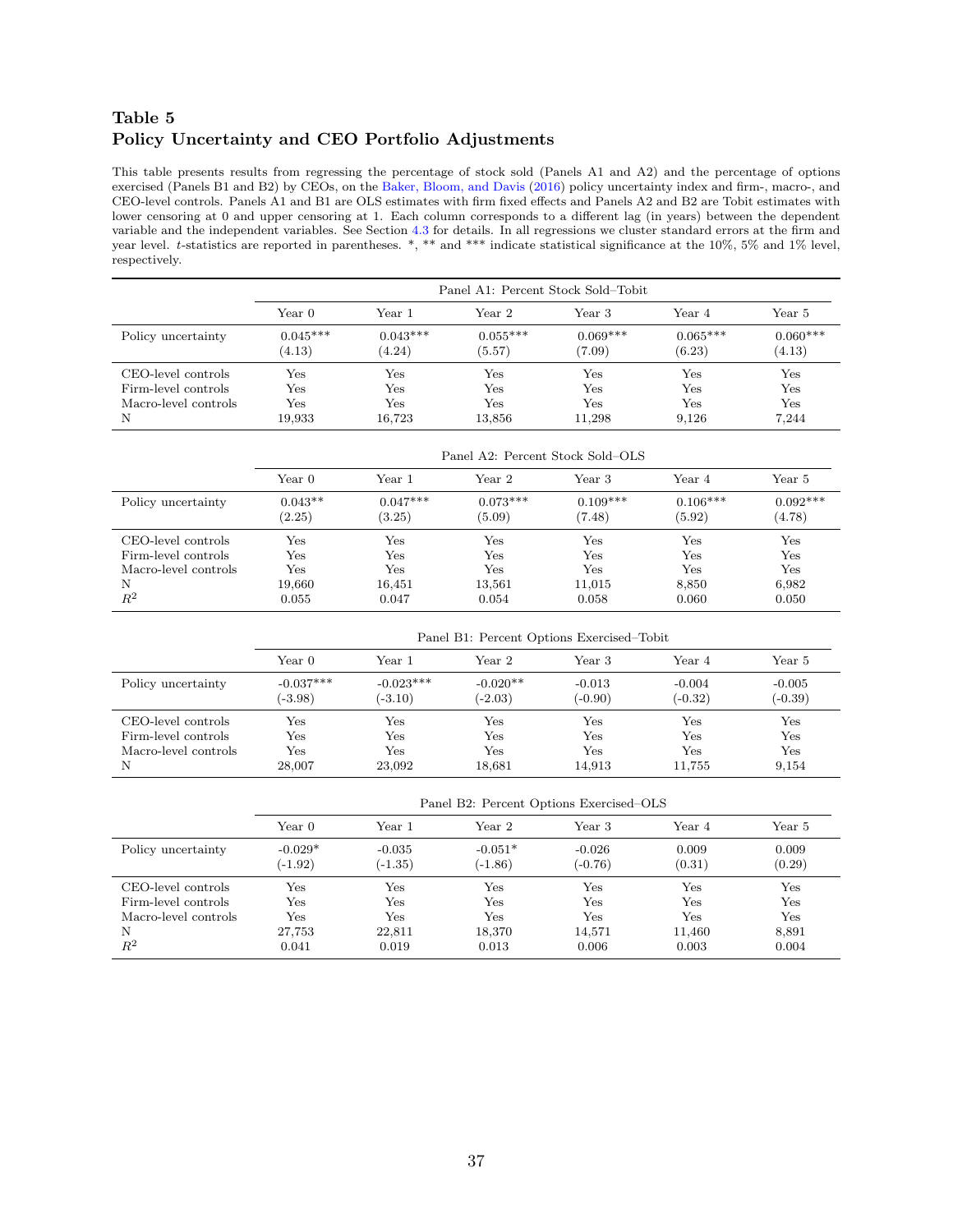### <span id="page-38-0"></span>Table 6 Policy Uncertainty and Return Volatility

This table presents results from OLS regressions of firm total (Panel A), idiosyncratic (Panel B), and systematic (Panel C) return volatility on the [Baker, Bloom, and Davis](#page-29-6) [\(2016\)](#page-29-6) policy uncertainty index and firm- and macro-level controls. Each column corresponds to a different lag (in years) between the dependent variable and the independent variables. See Section [5.1](#page-17-0) for details. In all regressions, we include firm fixed effects and we cluster standard errors at the firm and year level. t-statistics are reported in parentheses. \*, \*\* and \*\*\* indicate statistical significance at the 10%, 5% and 1% level, respectively.

|                      | Panel A: Total Return Volatility |                         |                          |                          |                          |                       |  |  |  |
|----------------------|----------------------------------|-------------------------|--------------------------|--------------------------|--------------------------|-----------------------|--|--|--|
|                      | Year 0                           | Year 1                  | Year 2                   | Year 3                   | Year 4                   | Year 5                |  |  |  |
| Policy uncertainty   | $-0.050$<br>$(-0.96)$            | $-0.196**$<br>$(-2.44)$ | $-0.347***$<br>$(-4.74)$ | $-0.370***$<br>$(-5.40)$ | $-0.222***$<br>$(-3.63)$ | $-0.007$<br>$(-0.08)$ |  |  |  |
| Firm-level controls  | $_{\rm Yes}$                     | $_{\rm Yes}$            | $_{\rm Yes}$             | $_{\rm Yes}$             | $_{\rm Yes}$             | $_{\rm Yes}$          |  |  |  |
| Macro-level controls | $_{\rm Yes}$                     | Yes                     | $_{\rm Yes}$             | Yes                      | $_{\rm Yes}$             | $_{\rm Yes}$          |  |  |  |
| N                    | 130.058                          | 115,262                 | 102.517                  | 91,381                   | 81,669                   | 73,151                |  |  |  |
| $R^2$                | 0.200                            | 0.133                   | 0.097                    | 0.112                    | 0.103                    | 0.080                 |  |  |  |

|                      | Panel B: Idiosyncratic Volatility |             |              |             |              |              |  |  |  |
|----------------------|-----------------------------------|-------------|--------------|-------------|--------------|--------------|--|--|--|
|                      | Year 0                            | Year 1      | Year 2       | Year 3      | Year 4       | Year 5       |  |  |  |
| Policy uncertainty   | $-0.102*$                         | $-0.216***$ | $-0.322***$  | $-0.336***$ | $-0.188***$  | 0.021        |  |  |  |
|                      | $(-1.75)$                         | $(-2.79)$   | $(-4.88)$    | $(-5.66)$   | $(-3.16)$    | (0.27)       |  |  |  |
| Firm-level controls  | $_{\rm Yes}$                      | Yes         | $_{\rm Yes}$ | Yes         | $_{\rm Yes}$ | $_{\rm Yes}$ |  |  |  |
| Macro-level controls | Yes                               | Yes         | Yes          | Yes         | Yes          | $_{\rm Yes}$ |  |  |  |
| N                    | 130,058                           | 115,262     | 102.517      | 91,381      | 81.669       | 73,151       |  |  |  |
| $\,R^2$              | 0.186                             | 0.142       | 0.095        | 0.100       | 0.087        | 0.071        |  |  |  |

|                      | Panel C: Systematic Volatility |           |             |             |              |              |  |  |
|----------------------|--------------------------------|-----------|-------------|-------------|--------------|--------------|--|--|
|                      | Year 0                         | Year 1    | Year 2      | Year 3      | Year 4       | Year 5       |  |  |
| Policy uncertainty   | $0.158***$                     | $-0.044$  | $-0.277***$ | $-0.309***$ | $-0.220***$  | $-0.091$     |  |  |
|                      | (3.52)                         | $(-0.53)$ | $(-3.29)$   | $(-3.60)$   | $(-3.50)$    | $(-1.45)$    |  |  |
| Firm-level controls  | $_{\rm Yes}$                   | Yes       | Yes         | Yes         | $_{\rm Yes}$ | Yes          |  |  |
| Macro-level controls | $_{\rm Yes}$                   | Yes       | Yes         | Yes         | $_{\rm Yes}$ | $_{\rm Yes}$ |  |  |
| N                    | 130,058                        | 115,262   | 102.517     | 91,381      | 81,669       | 73,151       |  |  |
| $\mathbb{R}^2$       | 0.326                          | 0.154     | 0.160       | 0.148       | 0.132        | 0.096        |  |  |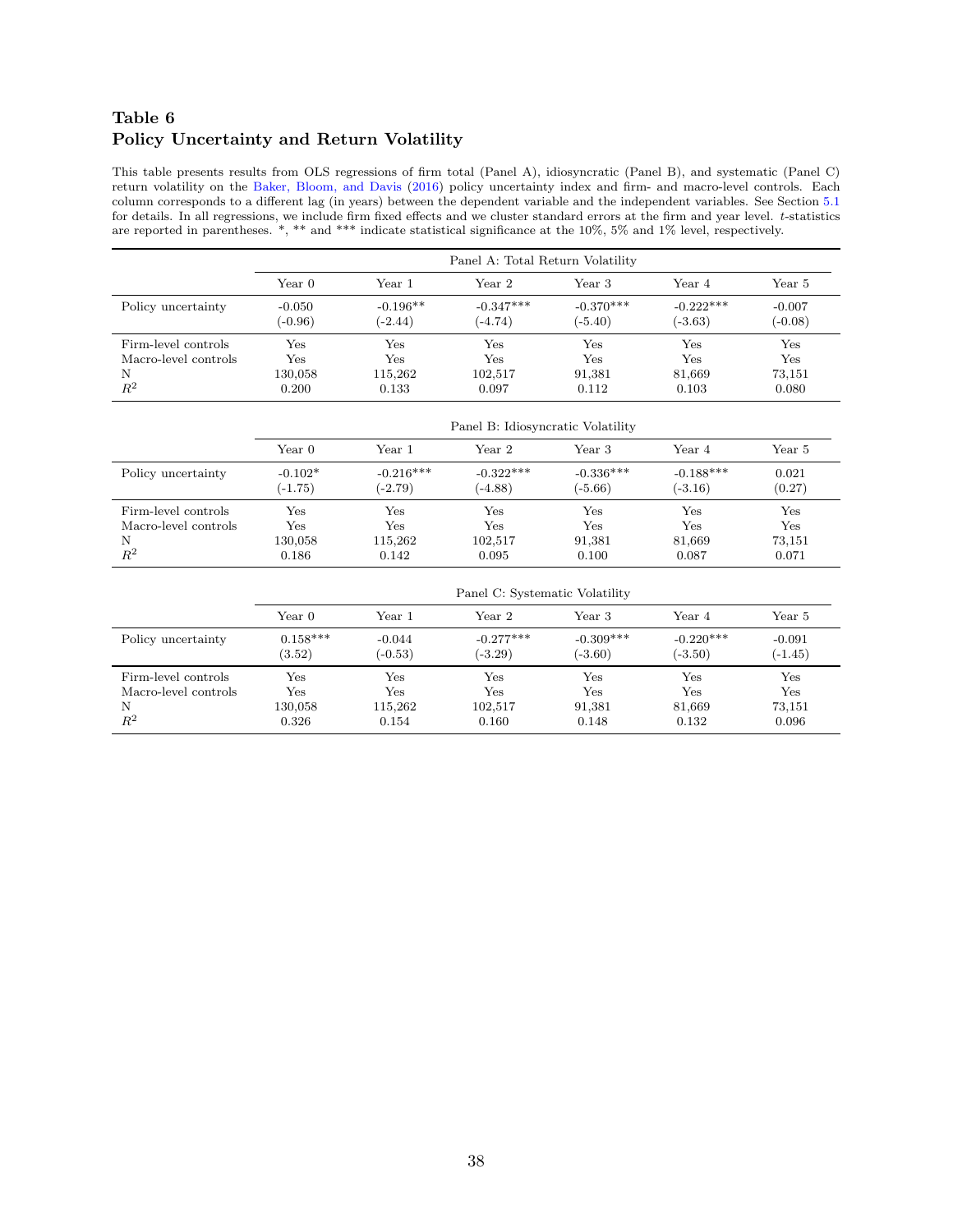### <span id="page-39-0"></span>Table 7 Conditioning on CEO Delta and Vega

This table presents results from OLS regressions of firm total (Panel A), idiosyncratic (Panel B), and systematic (Panel C) return volatility on the [Baker, Bloom, and Davis](#page-29-6) [\(2016\)](#page-29-6) policy uncertainty index, its interactions with CEO delta and vega, and firm-, macro-, and CEO-level controls. Each column corresponds to a different lag (in years) between the dependent variable and the independent variables. See Section [5.2](#page-20-1) for details. In all regressions, we include firm fixed effects and we cluster standard errors at the firm and year level. t-statistics are reported in parentheses. \*, \*\* and \*\*\* indicate statistical significance at the 10%, 5% and 1% level, respectively.

|                      | Panel A: Total Return Volatility |            |             |             |             |              |  |  |
|----------------------|----------------------------------|------------|-------------|-------------|-------------|--------------|--|--|
|                      | Year $0$                         | Year 1     | Year 2      | Year 3      | Year 4      | Year 5       |  |  |
| Policy uncertainty   | 0.037                            | $-0.168**$ | $-0.348***$ | $-0.335***$ | $-0.208***$ | 0.059        |  |  |
|                      | (1.27)                           | $(-2.34)$  | $(-4.22)$   | $(-3.50)$   | $(-2.62)$   | (0.88)       |  |  |
| PU x Delta           | $-0.012*$                        | $-0.016**$ | $-0.022***$ | $-0.024***$ | $-0.004$    | $-0.009$     |  |  |
|                      | $(-1.84)$                        | $(-2.05)$  | $(-3.62)$   | $(-3.80)$   | $(-0.73)$   | $(-1.46)$    |  |  |
| PU x Vega            | $-0.011$                         | $0.021**$  | $0.037***$  | 0.005       | $-0.003$    | 0.013        |  |  |
|                      | $(-1.44)$                        | (2.55)     | (3.34)      | (0.61)      | $(-0.31)$   | (1.27)       |  |  |
| CEO-level controls   | Yes                              | Yes        | Yes         | Yes         | Yes         | Yes          |  |  |
| Firm-level controls  | <b>Yes</b>                       | Yes        | Yes         | Yes         | Yes         | Yes          |  |  |
| Macro-level controls | Yes                              | Yes        | Yes         | Yes         | <b>Yes</b>  | $_{\rm Yes}$ |  |  |
| N                    | 34,364                           | 28,111     | 22,510      | 17,903      | 14,062      | 11,057       |  |  |
| $R^2$                | 0.432                            | 0.207      | 0.205       | 0.205       | 0.186       | 0.140        |  |  |

|                      | Panel B: Idiosyncratic Volatility |                          |                          |                          |                       |                       |  |  |  |
|----------------------|-----------------------------------|--------------------------|--------------------------|--------------------------|-----------------------|-----------------------|--|--|--|
|                      | Year $0$                          | Year 1                   | Year 2                   | Year 3                   | Year 4                | Year 5                |  |  |  |
| Policy uncertainty   | $-0.030$<br>$(-0.92)$             | $-0.163***$<br>$(-2.91)$ | $-0.258***$<br>$(-4.45)$ | $-0.230***$<br>$(-3.05)$ | $-0.089$<br>$(-1.19)$ | $0.115**$<br>(2.10)   |  |  |  |
| PU x Delta           | $-0.012*$<br>$(-1.95)$            | $-0.014**$<br>$(-2.03)$  | $-0.016***$<br>$(-3.01)$ | $-0.019***$<br>$(-2.94)$ | $-0.007$<br>$(-1.00)$ | $-0.009$<br>$(-1.35)$ |  |  |  |
| PU x Vega            | $-0.010$<br>$(-1.24)$             | $0.021***$<br>(3.09)     | $0.035***$<br>(3.95)     | $0.015*$<br>(1.87)       | 0.002<br>(0.27)       | 0.010<br>(1.27)       |  |  |  |
| CEO-level controls   | Yes                               | Yes                      | Yes                      | Yes                      | $\operatorname{Yes}$  | Yes                   |  |  |  |
| Firm-level controls  | $_{\rm Yes}$                      | Yes                      | $_{\rm Yes}$             | Yes                      | Yes                   | Yes                   |  |  |  |
| Macro-level controls | $_{\rm Yes}$                      | Yes                      | Yes                      | Yes                      | $\operatorname{Yes}$  | Yes                   |  |  |  |
| N                    | 34.364                            | 28,111                   | 22,510                   | 17.903                   | 14,062                | 11,057                |  |  |  |
| $\,R^2$              | 0.331                             | 0.191                    | 0.164                    | 0.148                    | 0.122                 | 0.125                 |  |  |  |

| Year $0$<br>$0.207***$<br>(3.79)     | Year 1<br>$-0.127$<br>$(-1.14)$    | Year 2<br>$-0.476***$<br>$(-3.86)$ | Year 3<br>$-0.508***$       | Year 4<br>$-0.447***$       | Year 5                               |
|--------------------------------------|------------------------------------|------------------------------------|-----------------------------|-----------------------------|--------------------------------------|
|                                      |                                    |                                    |                             |                             |                                      |
|                                      |                                    |                                    | $(-4.34)$                   | $(-5.52)$                   | $-0.111$<br>$(-1.24)$                |
| $-0.015*$<br>$(-1.75)$               | $-0.021**$<br>$(-2.09)$            | $-0.035***$<br>$(-3.37)$           | $-0.033***$<br>$(-3.55)$    | 0.003<br>(0.42)             | $-0.005$<br>$(-0.69)$                |
| $-0.019**$<br>$(-1.98)$              | 0.015<br>(1.10)                    | $0.029*$<br>(1.86)                 | $-0.018$<br>$(-1.25)$       | $-0.012$<br>$(-0.77)$       | 0.018<br>(0.97)                      |
| Yes<br>$_{\rm Yes}$<br>Yes<br>34,364 | Yes<br>Yes<br><b>Yes</b><br>28,111 | Yes<br>Yes<br>Yes<br>22,510        | Yes<br>Yes<br>Yes<br>17,903 | Yes<br>Yes<br>Yes<br>14,062 | Yes<br>Yes<br>Yes<br>11,057<br>0.170 |
|                                      | 0.520                              | 0.199                              | 0.287                       | 0.315                       | 0.291                                |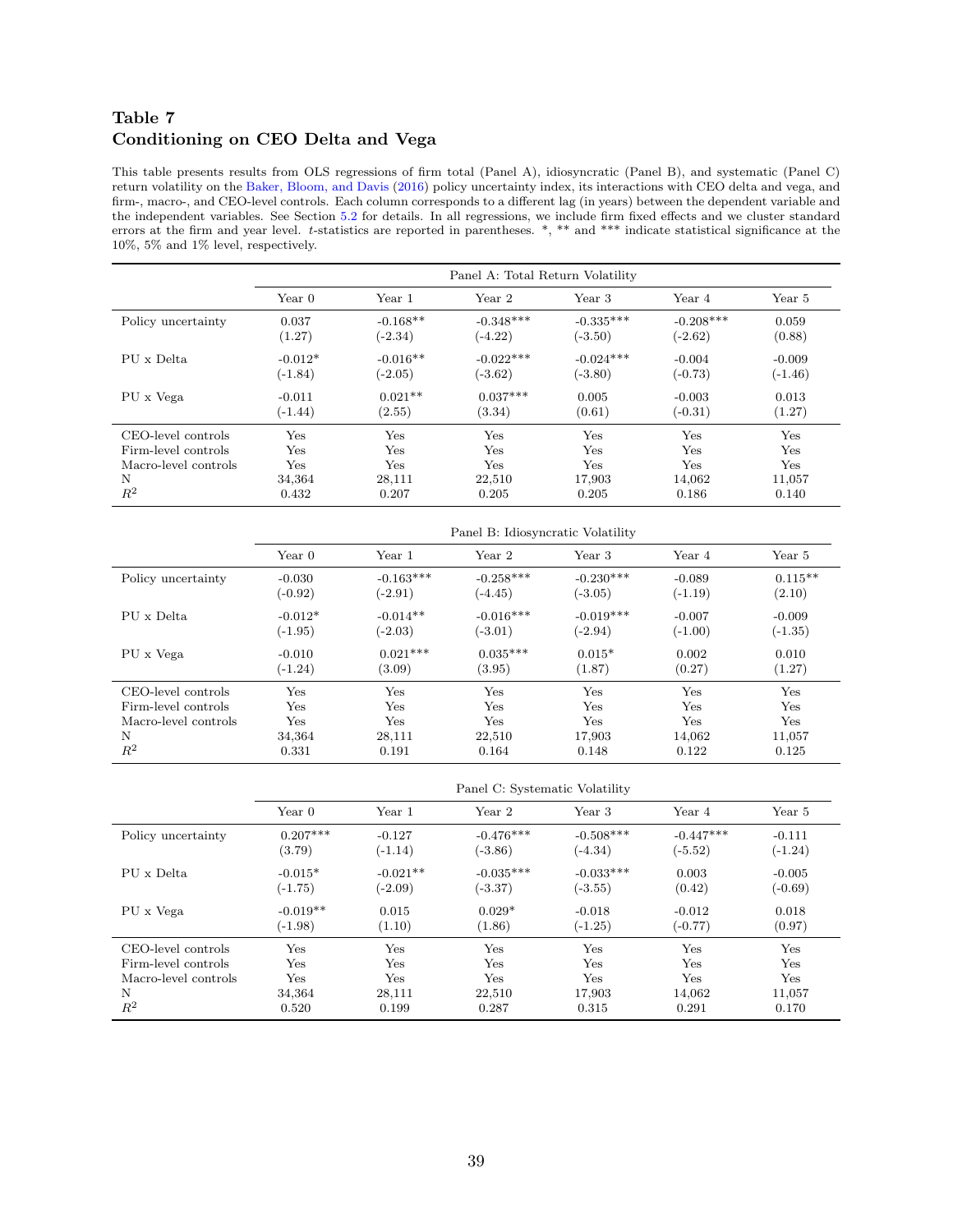### <span id="page-40-0"></span>Table 8 Conditioning on CEO Specialization

In this table, we add an interaction between policy uncertainty and a CEO specialist dummy to all the regressions from Table [7.](#page-39-0) The CEO specialist dummy equals one if the CEO's general ability index of [Custodio, Ferreira, and Matos](#page-30-6) [\(2013\)](#page-30-6) is below the median that year. Each column corresponds to a different lag (in years) between the dependent variable and the independent variables. See Section [5.3](#page-21-0) for details. In all regressions, we include firm fixed effects and we cluster standard errors at the firm and year level. *t*-statistics are reported in parentheses. \*, \*\* and \*\*\* indicate statistical significance at the 10%, 5% and 1% level, respectively.

|                           | Panel A: Total Return Volatility |                          |                          |                          |                       |                     |  |
|---------------------------|----------------------------------|--------------------------|--------------------------|--------------------------|-----------------------|---------------------|--|
|                           | Year 0                           | Year 1                   | Year 2                   | Year 3                   | Year 4                | Year 5              |  |
| Policy uncertainty        | $-0.077$<br>$(-1.11)$            | $-0.486***$<br>$(-3.37)$ | $-0.785***$<br>$(-6.08)$ | $-0.776***$<br>$(-5.84)$ | $-0.074$<br>$(-0.43)$ | $0.502**$<br>(2.52) |  |
| PU x CEO specialist dummy | $-0.048**$<br>$(-2.29)$          | $-0.042**$<br>$(-2.39)$  | $-0.013$<br>$(-0.48)$    | $-0.009$<br>$(-0.30)$    | $-0.035$<br>$(-1.01)$ | 0.034<br>(0.86)     |  |
| CEO-level controls        | $_{\rm Yes}$                     | Yes                      | $_{\rm Yes}$             | Yes                      | $_{\rm Yes}$          | $_{\rm Yes}$        |  |
| Firm-level controls       | Yes                              | Yes                      | Yes                      | Yes                      | Yes                   | Yes                 |  |
| Macro-level controls      | Yes                              | Yes                      | Yes                      | Yes                      | Yes                   | Yes                 |  |
| N                         | 18,404                           | 15.916                   | 13,370                   | 11.196                   | 9.335                 | 7,752               |  |
| $R^2$                     | 0.396                            | 0.258                    | 0.250                    | 0.284                    | 0.211                 | 0.239               |  |

|                           | Panel B: Idiosyncratic Volatility |                          |                          |                          |                       |                      |  |
|---------------------------|-----------------------------------|--------------------------|--------------------------|--------------------------|-----------------------|----------------------|--|
|                           | Year $0$                          | Year 1                   | Year 2                   | Year 3                   | Year 4                | Year 5               |  |
| Policy uncertainty        | $-0.148*$<br>$(-1.85)$            | $-0.483***$<br>$(-3.38)$ | $-0.647***$<br>$(-6.13)$ | $-0.612***$<br>$(-5.87)$ | $-0.065$<br>$(-0.43)$ | $0.450***$<br>(2.75) |  |
| PU x CEO specialist dummy | $-0.053**$<br>$(-2.52)$           | $-0.043**$<br>$(-2.24)$  | $-0.009$<br>$(-0.38)$    | $-0.001$<br>$(-0.05)$    | $-0.019$<br>$(-0.58)$ | 0.020<br>(0.52)      |  |
| CEO-level controls        | Yes                               | Yes                      | Yes                      | Yes                      | Yes                   | Yes                  |  |
| Firm-level controls       | Yes                               | Yes                      | Yes                      | Yes                      | Yes                   | Yes                  |  |
| Macro-level controls      | Yes                               | Yes                      | $_{\rm Yes}$             | Yes                      | Yes                   | Yes                  |  |
| N                         | 18,404                            | 15,916                   | 13,370                   | 11,196                   | 9.335                 | 7,752                |  |
| $R^2$                     | 0.380                             | 0.240                    | 0.190                    | 0.234                    | 0.203                 | 0.224                |  |

|                           | Panel C: Systematic Volatility |              |             |             |              |          |  |
|---------------------------|--------------------------------|--------------|-------------|-------------|--------------|----------|--|
|                           | Year 0                         | Year 1       | Year 2      | Year 3      | Year 4       | Year 5   |  |
| Policy uncertainty        | $0.263**$                      | $-0.267**$   | $-0.918***$ | $-0.956***$ | $-0.046$     | $0.444*$ |  |
|                           | (2.32)                         | $(-2.01)$    | $(-5.09)$   | $(-4.83)$   | $(-0.23)$    | (1.73)   |  |
| PU x CEO specialist dummy | $-0.001$                       | $-0.028*$    | $-0.021$    | $-0.010$    | $-0.055$     | $0.070*$ |  |
|                           | $(-0.05)$                      | $(-1.66)$    | $(-0.59)$   | $(-0.30)$   | $(-1.38)$    | (1.69)   |  |
| CEO-level controls        | Yes                            | Yes          | Yes         | Yes         | Yes          | Yes      |  |
| Firm-level controls       | Yes                            | Yes          | Yes         | Yes         | Yes          | Yes      |  |
| Macro-level controls      | Yes                            | $_{\rm Yes}$ | Yes         | Yes         | $_{\rm Yes}$ | Yes      |  |
| N                         | 18,404                         | 15,916       | 13,370      | 11,196      | 9,335        | 7,752    |  |
| $\mathbb{R}^2$            | 0.283                          | 0.286        | 0.355       | 0.296       | 0.169        | 0.192    |  |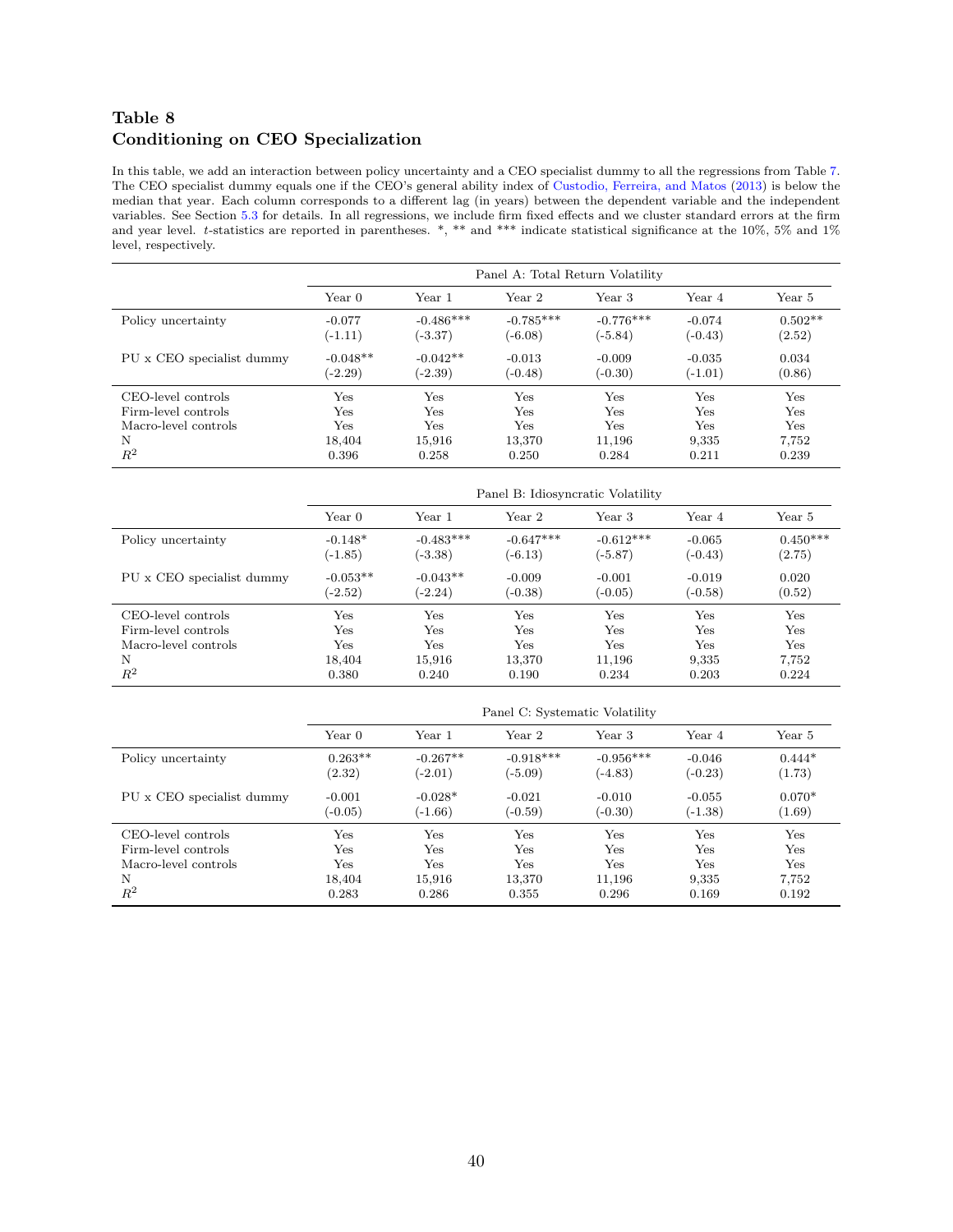### Table 9 Robustness to Real-Options Mechanism

This table presents results from OLS regressions of firm total return volatility on the [Baker, Bloom, and Davis](#page-29-6) [\(2016\)](#page-29-6) policy uncertainty index and its interactions with CEO delta and vega (Panels A1 and B1) and with a CEO specialist dummy (Panels A2 and B2). In panels A1 and B2 we also include an interaction between policy uncertainty and firm asset redeployability (our proxy for investment irreversibility). In panels B1 and B2 we control for the interaction between policy uncertainty and industry competition as measured by the TNIC HHI of [Hoberg and Phillips](#page-30-13) [\(2016\)](#page-30-13). Each column corresponds to a different lag (in years) between the dependent variable and the independent variables. All regressions include our baseline firm-, macroand CEO-level controls. See Section [6](#page-22-1) for details. In all regressions, we include firm fixed effects and we cluster standard errors at the firm and year level. t-statistics are reported in parentheses. \*, \*\* and \*\*\* indicate statistical significance at the 10%, 5% and 1% level, respectively.

|                                 | Panel A1: Conditioning on CEO Incentives–Controlling for Investment Irreversibility |                         |                          |                          |                          |                       |  |  |
|---------------------------------|-------------------------------------------------------------------------------------|-------------------------|--------------------------|--------------------------|--------------------------|-----------------------|--|--|
|                                 | Year $0$                                                                            | Year 1                  | Year 2                   | Year 3                   | Year 4                   | Year 5                |  |  |
| Policy uncertainty              | 0.003<br>(0.08)                                                                     | $-0.184**$<br>$(-2.45)$ | $-0.343***$<br>$(-4.63)$ | $-0.300***$<br>$(-4.05)$ | $-0.188***$<br>$(-3.27)$ | 0.010<br>(0.16)       |  |  |
| PU x Delta                      | $-0.011*$<br>$(-1.73)$                                                              | $-0.019**$<br>$(-2.37)$ | $-0.027***$<br>$(-4.36)$ | $-0.033***$<br>$(-3.86)$ | $-0.012$<br>$(-1.50)$    | $-0.005$<br>$(-0.69)$ |  |  |
| PU x Vega                       | $-0.016*$<br>$(-1.68)$                                                              | $0.019*$<br>(1.82)      | $0.034***$<br>(3.09)     | 0.007<br>(0.70)          | 0.003<br>(0.41)          | 0.014<br>(1.34)       |  |  |
| PU x Investment irreversibility | $-0.017*$<br>$(-1.70)$                                                              | $-0.001$<br>$(-0.14)$   | 0.018<br>(1.58)          | $0.030***$<br>(2.86)     | $0.029***$<br>(2.89)     | $0.027***$<br>(2.79)  |  |  |
| CEO-level controls              | Yes                                                                                 | Yes                     | Yes                      | Yes                      | Yes                      | Yes                   |  |  |
| Firm-level controls             | Yes                                                                                 | Yes                     | Yes                      | Yes                      | Yes                      | Yes                   |  |  |
| Macro-level controls            | Yes                                                                                 | Yes                     | Yes                      | Yes                      | Yes                      | Yes                   |  |  |
| N                               | 35,263                                                                              | 28,813                  | 23,059                   | 18,315                   | 14,412                   | 11,264                |  |  |
| $\mathbb{R}^2$                  | 0.418                                                                               | 0.214                   | 0.214                    | 0.207                    | 0.196                    | 0.150                 |  |  |

Panel A2: Conditioning on CEO Specialization–Controlling for Investment Irreversibility

|                                 | Year 0                  | Year 1                   | Year 2                   | Year 3                   | Year 4                | Year 5                |
|---------------------------------|-------------------------|--------------------------|--------------------------|--------------------------|-----------------------|-----------------------|
| Policy uncertainty              | $-0.074$<br>$(-1.05)$   | $-0.492***$<br>$(-3.40)$ | $-0.800***$<br>$(-6.19)$ | $-0.792***$<br>$(-5.80)$ | $-0.082$<br>$(-0.47)$ | $0.510***$<br>(2.58)  |
| PU x CEO specialist             | $-0.052**$<br>$(-2.50)$ | $-0.037**$<br>$(-2.15)$  | $-0.002$<br>$(-0.08)$    | 0.004<br>(0.14)          | $-0.027$<br>$(-0.85)$ | 0.027<br>(0.75)       |
| PU x Investment irreversibility | $-0.018$<br>$(-1.14)$   | $0.035**$<br>(2.35)      | $0.062***$<br>(2.85)     | $0.065***$<br>(2.58)     | 0.023<br>(0.87)       | $-0.028$<br>$(-1.02)$ |
| CEO-level controls              | Yes                     | Yes                      | Yes                      | $_{\rm Yes}$             | Yes                   | Yes                   |
| Firm-level controls             | Yes                     | Yes                      | Yes                      | Yes                      | Yes                   | Yes                   |
| Macro-level controls            | Yes                     | Yes                      | Yes                      | $_{\rm Yes}$             | Yes                   | $_{\rm Yes}$          |
| N                               | 18.405                  | 15.917                   | 13,370                   | 11,196                   | 9,335                 | 7,752                 |
| $R^2$                           | 0.396                   | 0.259                    | 0.252                    | 0.286                    | 0.212                 | 0.241                 |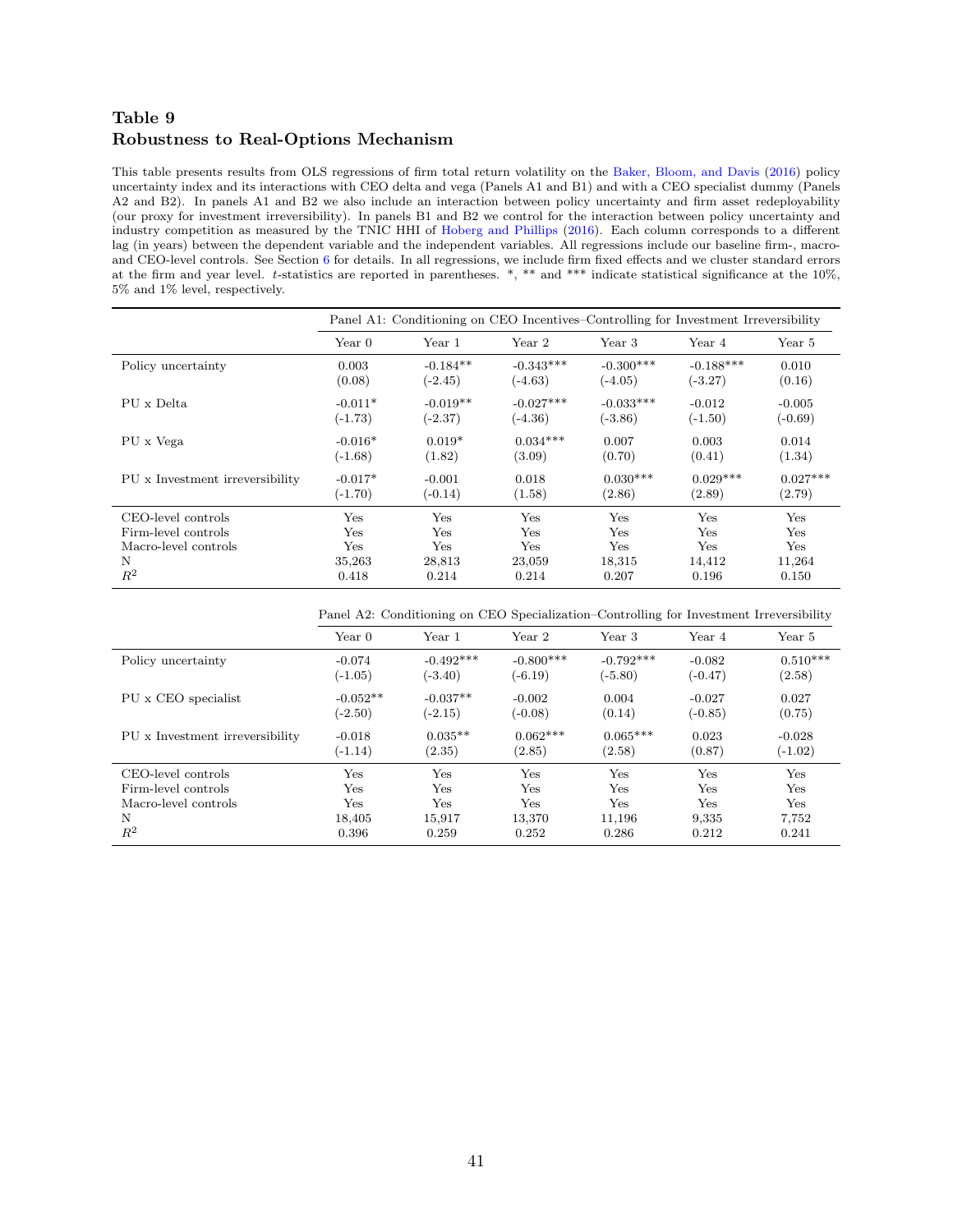### <span id="page-42-0"></span>Table 9 Robustness to Real-Options Mechanism (continued)

|                           | Panel B1: Conditioning on CEO Incentives–Controlling for Competition |            |              |             |             |           |  |  |
|---------------------------|----------------------------------------------------------------------|------------|--------------|-------------|-------------|-----------|--|--|
|                           | Year 0                                                               | Year 1     | Year 2       | Year 3      | Year 4      | Year 5    |  |  |
| Policy uncertainty        | 0.013                                                                | $-0.172**$ | $-0.331***$  | $-0.288***$ | $-0.174***$ | 0.012     |  |  |
|                           | (0.40)                                                               | $(-2.28)$  | $(-4.46)$    | $(-3.84)$   | $(-2.97)$   | (0.19)    |  |  |
| PU x Delta                | $-0.009$                                                             | $-0.018**$ | $-0.026***$  | $-0.031***$ | $-0.010$    | $-0.007$  |  |  |
|                           | $(-1.45)$                                                            | $(-2.15)$  | $(-4.00)$    | $(-3.56)$   | $(-1.37)$   | $(-1.06)$ |  |  |
| PU x Vega                 | $-0.015*$                                                            | $0.023**$  | $0.039***$   | 0.009       | 0.002       | 0.012     |  |  |
|                           | $(-1.65)$                                                            | (2.15)     | (3.57)       | (0.92)      | (0.20)      | (1.15)    |  |  |
| PU x Industry competition | 0.003                                                                | $0.014***$ | $0.015***$   | $0.015**$   | $-0.009$    | $-0.007$  |  |  |
|                           | (0.57)                                                               | (2.74)     | (3.11)       | (2.31)      | $(-1.45)$   | $(-0.94)$ |  |  |
| CEO-level controls        | Yes                                                                  | Yes        | Yes          | <b>Yes</b>  | Yes         | Yes       |  |  |
| Firm-level controls       | Yes                                                                  | Yes        | $_{\rm Yes}$ | Yes         | Yes         | Yes       |  |  |
| Macro-level controls      | Yes                                                                  | Yes        | Yes          | Yes         | Yes         | Yes       |  |  |
| N                         | 30,140                                                               | 25,611     | 20,435       | 16,200      | 12,727      | 9,914     |  |  |
| $R^2$                     | 0.430                                                                | 0.219      | 0.222        | 0.218       | 0.203       | 0.136     |  |  |

Panel B2: Conditioning on CEO Specialization–Controlling for Competition

|                           | Year 0                   | Year 1                   | Year 2                   | Year 3                   | Year 4                   | Year 5                |
|---------------------------|--------------------------|--------------------------|--------------------------|--------------------------|--------------------------|-----------------------|
| Policy uncertainty        | $-0.134$<br>$(-1.62)$    | $-0.618***$<br>$(-3.70)$ | $-0.853***$<br>$(-5.89)$ | $-0.709***$<br>$(-4.10)$ | $0.303*$<br>(1.78)       | $0.889***$<br>(6.41)  |
| PU x CEO specialist       | $-0.060***$<br>$(-2.62)$ | $-0.049**$<br>$(-2.21)$  | $-0.015$<br>$(-0.57)$    | $-0.027$<br>$(-0.85)$    | $-0.086***$<br>$(-2.71)$ | $-0.019$<br>$(-0.81)$ |
| PU x Industry competition | $-0.023$<br>$(-1.43)$    | 0.006<br>(0.46)          | 0.009<br>(0.58)          | $0.036**$<br>(2.16)      | 0.003<br>(0.24)          | $0.029*$<br>(1.71)    |
| CEO-level controls        | Yes                      | $_{\rm Yes}$             | Yes                      | Yes                      | Yes                      | Yes                   |
| Firm-level controls       | Yes                      | $_{\rm Yes}$             | Yes                      | Yes                      | Yes                      | Yes                   |
| Macro-level controls      | Yes                      | $_{\rm Yes}$             | Yes                      | Yes                      | Yes                      | Yes                   |
| Ν                         | 15.708                   | 13,531                   | 11.326                   | 9,463                    | 7.879                    | 6,516                 |
| $R^2$                     | 0.408                    | 0.263                    | 0.257                    | 0.307                    | 0.301                    | 0.345                 |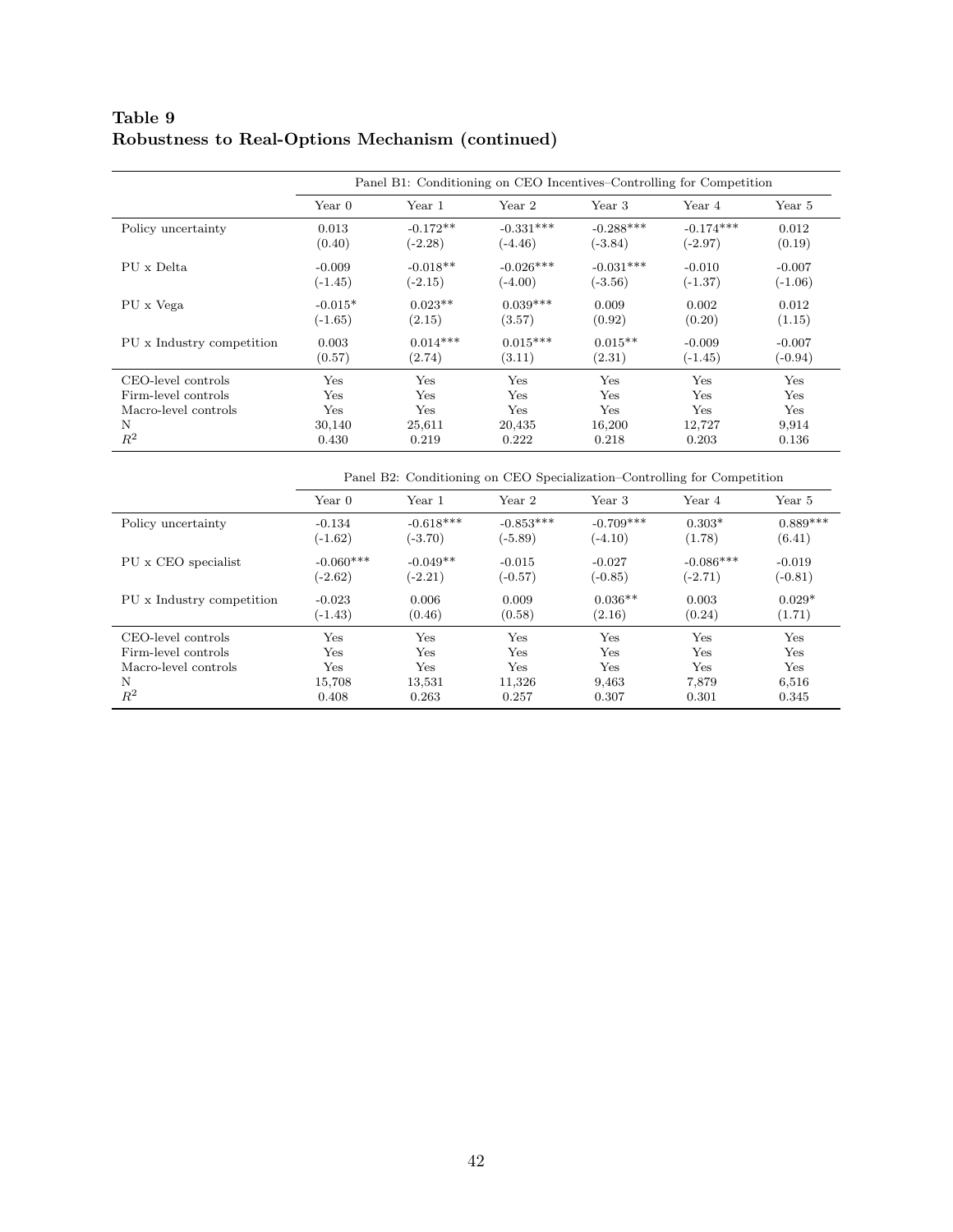### Table 10 Robustness to Financial-Frictions Mechanism

This table presents results from OLS regressions of firm total return volatility on the [Baker, Bloom, and Davis](#page-29-6) [\(2016\)](#page-29-6) policy uncertainty index and its interactions with CEO delta and vega (Panels A1 and B1) and with a CEO specialist dummy (Panels A2 and B2). In panels A1 and A2 we also include an interaction between policy uncertainty and firm default probability, as measured by the [Bharath and Shumway](#page-29-8) [\(2008\)](#page-29-8) index. In panels B1 and B2 we include an interaction between policy uncertainty and the [Hadlock and Pierce](#page-30-14) [\(2010\)](#page-30-14) financial constraints index. Each column corresponds to a different lag (in years) between the dependent variable and the independent variables. All regressions include our baseline firm-, macro- and CEO-level controls. See Section [6](#page-22-1) for details. In all regressions, we include firm fixed effects and we cluster standard errors at the firm and year level. t-statistics are reported in parentheses. \*, \*\* and \*\*\* indicate statistical significance at the 10%, 5% and 1% level, respectively.

|                          | Panel A1: Conditioning on CEO Incentives–Controlling for Default Probability |              |             |             |             |           |  |
|--------------------------|------------------------------------------------------------------------------|--------------|-------------|-------------|-------------|-----------|--|
|                          | Year $0$                                                                     | Year 1       | Year 2      | Year 3      | Year 4      | Year 5    |  |
| Policy uncertainty       | 0.015                                                                        | $-0.181**$   | $-0.355***$ | $-0.302***$ | $-0.184***$ | 0.008     |  |
|                          | (0.55)                                                                       | $(-2.41)$    | $(-4.53)$   | $(-4.01)$   | $(-3.30)$   | (0.12)    |  |
| PU x Delta               | $-0.008$                                                                     | $-0.019**$   | $-0.030***$ | $-0.033***$ | $-0.013$    | $-0.004$  |  |
|                          | $(-1.29)$                                                                    | $(-2.25)$    | $(-4.27)$   | $(-3.81)$   | $(-1.47)$   | $(-0.62)$ |  |
| PU x Vega                | $-0.013*$                                                                    | $0.018*$     | $0.033***$  | 0.004       | 0.001       | 0.012     |  |
|                          | $(-1.74)$                                                                    | (1.78)       | (3.05)      | (0.36)      | (0.11)      | (1.01)    |  |
| PU x Default probability | $0.056**$                                                                    | $-0.046**$   | $-0.072**$  | $-0.013$    | 0.000       | 0.014     |  |
|                          | (1.98)                                                                       | $(-2.06)$    | $(-2.02)$   | $(-0.90)$   | (0.00)      | (1.00)    |  |
| CEO-level controls       | Yes                                                                          | Yes          | Yes         | Yes         | Yes         | Yes       |  |
| Firm-level controls      | Yes                                                                          | $_{\rm Yes}$ | Yes         | Yes         | Yes         | Yes       |  |
| Macro-level controls     | Yes                                                                          | $_{\rm Yes}$ | Yes         | Yes         | Yes         | Yes       |  |
| N                        | 30,122                                                                       | 24,746       | 19,781      | 15,700      | 12,322      | 9,601     |  |
| $R^2$                    | 0.496                                                                        | 0.282        | 0.225       | 0.200       | 0.187       | 0.150     |  |

Panel A2: Conditioning on CEO Specialization–Controlling for Default Probability

|                          | Year $0$               | Year 1                   | Year 2                   | Year 3                   | Year 4                | Year 5                 |
|--------------------------|------------------------|--------------------------|--------------------------|--------------------------|-----------------------|------------------------|
| Policy uncertainty       | $-0.069$<br>$(-1.32)$  | $-0.457***$<br>$(-3.39)$ | $-0.774***$<br>$(-5.86)$ | $-0.789***$<br>$(-5.79)$ | $-0.087$<br>$(-0.50)$ | $0.461**$<br>(2.28)    |
| PU x CEO specialist      | $-0.038*$<br>$(-1.89)$ | $-0.035**$<br>$(-2.22)$  | $-0.008$<br>$(-0.30)$    | $-0.007$<br>$(-0.23)$    | $-0.032$<br>$(-0.78)$ | 0.052<br>(1.12)        |
| PU x Default probability | $0.089***$<br>(4.46)   | $-0.045$<br>$(-0.72)$    | $-0.132*$<br>$(-1.73)$   | $-0.090***$<br>$(-2.87)$ | $-0.049$<br>$(-1.16)$ | $-0.068*$<br>$(-1.87)$ |
| CEO-level controls       | Yes                    | Yes                      | <b>Yes</b>               | Yes                      | Yes                   | Yes                    |
| Firm-level controls      | Yes                    | Yes                      | Yes                      | $_{\rm Yes}$             | Yes                   | Yes                    |
| Macro-level controls     | Yes                    | <b>Yes</b>               | Yes                      | Yes                      | Yes                   | Yes                    |
| N                        | 16,107                 | 13,955                   | 11,692                   | 9.783                    | 8,121                 | 6,711                  |
| $R^2$                    | 0.423                  | 0.282                    | 0.259                    | 0.285                    | 0.203                 | 0.238                  |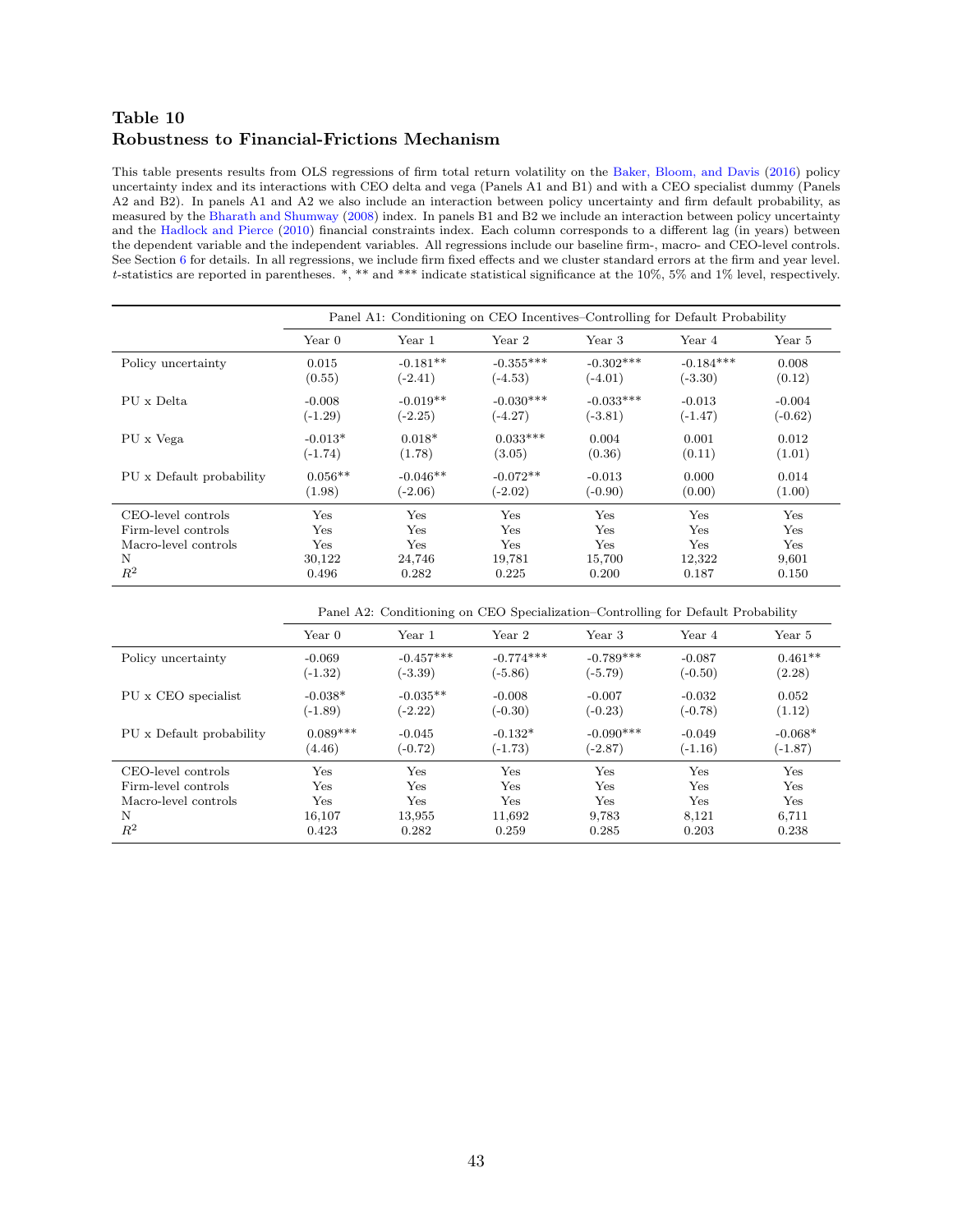### <span id="page-44-0"></span>Table 10 Robustness to Financial-Frictions Mechanism (continued)

|                            | Panel B1: Conditioning on CEO Incentives–Controlling for Financial Constraints |              |             |             |             |           |  |  |
|----------------------------|--------------------------------------------------------------------------------|--------------|-------------|-------------|-------------|-----------|--|--|
|                            | Year $0$                                                                       | Year 1       | Year 2      | Year 3      | Year 4      | Year 5    |  |  |
| Policy uncertainty         | 0.001                                                                          | $-0.186**$   | $-0.345***$ | $-0.301***$ | $-0.190***$ | 0.009     |  |  |
|                            | (0.02)                                                                         | $(-2.49)$    | $(-4.69)$   | $(-4.09)$   | (-3.32)     | (0.15)    |  |  |
| PU x Delta                 | $-0.012*$                                                                      | $-0.020**$   | $-0.028***$ | $-0.033***$ | $-0.014$    | $-0.006$  |  |  |
|                            | $(-1.78)$                                                                      | $(-2.33)$    | $(-4.29)$   | $(-3.69)$   | $(-1.56)$   | $(-0.87)$ |  |  |
| PU x Vega                  | $-0.022**$                                                                     | 0.013        | $0.030**$   | 0.002       | $-0.006$    | 0.010     |  |  |
|                            | $(-2.15)$                                                                      | (1.05)       | (2.31)      | (0.16)      | $(-0.88)$   | (0.82)    |  |  |
| PU x Financial constraints | $-0.024**$                                                                     | $-0.020$     | $-0.003$    | $-0.004$    | $-0.027*$   | $-0.013$  |  |  |
|                            | $(-2.31)$                                                                      | $(-1.27)$    | $(-0.18)$   | $(-0.21)$   | $(-1.66)$   | $(-0.93)$ |  |  |
| CEO-level controls         | Yes                                                                            | Yes          | Yes         | Yes         | Yes         | Yes       |  |  |
| Firm-level controls        | $_{\rm Yes}$                                                                   | $_{\rm Yes}$ | Yes         | Yes         | Yes         | Yes       |  |  |
| Macro-level controls       | $_{\rm Yes}$                                                                   | Yes          | Yes         | Yes         | Yes         | Yes       |  |  |
| N                          | 35,263                                                                         | 28,813       | 23,059      | 18,315      | 14,412      | 11,264    |  |  |
| $R^2$                      | 0.419                                                                          | 0.215        | 0.216       | 0.208       | 0.197       | 0.148     |  |  |

|                            | Panel B2: Conditioning on CEO Specialization–Controlling for Financial Constraints |                          |                          |                          |                         |                       |  |  |
|----------------------------|------------------------------------------------------------------------------------|--------------------------|--------------------------|--------------------------|-------------------------|-----------------------|--|--|
|                            | Year $0$                                                                           | Year 1                   | Year 2                   | Year 3                   | Year 4                  | Year 5                |  |  |
| Policy uncertainty         | $-0.070$<br>$(-0.97)$                                                              | $-0.486***$<br>$(-3.35)$ | $-0.783***$<br>$(-6.12)$ | $-0.774***$<br>$(-5.98)$ | $-0.079$<br>$(-0.46)$   | $0.501**$<br>(2.53)   |  |  |
| PU x CEO specialist        | $-0.059***$<br>$(-2.99)$                                                           | $-0.037*$<br>$(-1.94)$   | $-0.013$<br>$(-0.53)$    | $-0.010$<br>$(-0.32)$    | $-0.024$<br>$(-0.67)$   | 0.039<br>(0.97)       |  |  |
| PU x Financial constraints | 0.054<br>(1.36)                                                                    | $-0.026$<br>$(-0.73)$    | 0.003<br>(0.08)          | 0.005<br>(0.14)          | $-0.051**$<br>$(-2.09)$ | $-0.026$<br>$(-0.77)$ |  |  |
| CEO-level controls         | $_{\rm Yes}$                                                                       | $_{\rm Yes}$             | $\operatorname{Yes}$     | Yes                      | Yes                     | Yes                   |  |  |
| Firm-level controls        | $_{\rm Yes}$                                                                       | $_{\rm Yes}$             | $_{\rm Yes}$             | Yes                      | Yes                     | Yes                   |  |  |
| Macro-level controls       | $\operatorname{Yes}$                                                               | Yes                      | Yes                      | Yes                      | Yes                     | Yes                   |  |  |
| N                          | 18,405                                                                             | 15.917                   | 13,370                   | 11,196                   | 9,335                   | 7,752                 |  |  |
| $R^2$                      | 0.397                                                                              | 0.259                    | 0.254                    | 0.287                    | 0.215                   | 0.240                 |  |  |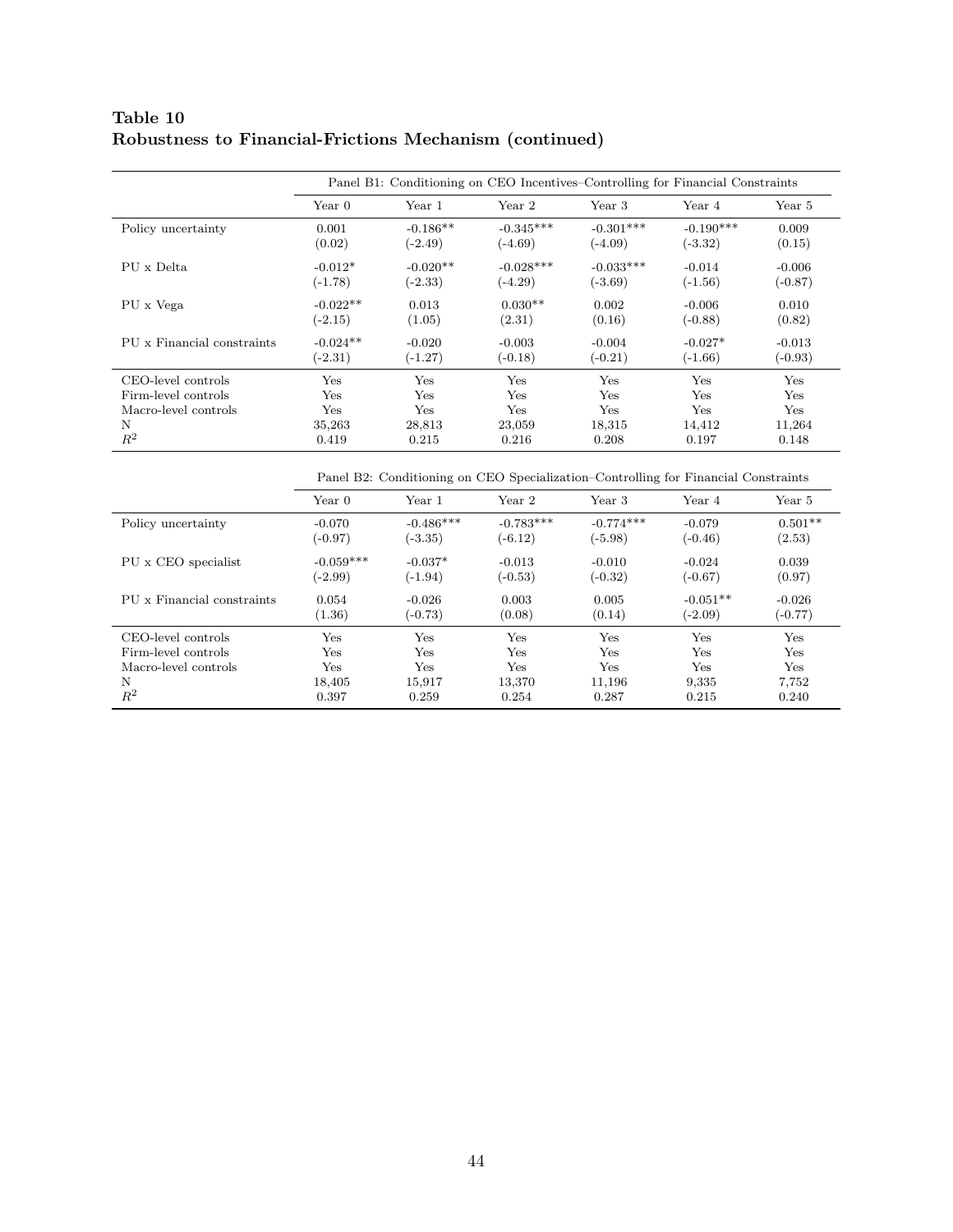### Table 11 Policy Uncertainty and Corporate Investment and Financing Policies

This table presents results from OLS regressions of corporate investment (Panels A1, A2 and A3) and book leverage (Panels B1, B2 and B3) on the [Baker, Bloom, and Davis](#page-29-6) [\(2016\)](#page-29-6) policy uncertainty index and firm- and macro-level controls. In panels A2 and B2 we also include interactions of policy uncertainty with CEO delta and vega. In panels A3 and B3 we include an interaction between policy uncertainty and a CEO specialist dummy. All panels except for A1 and B1 also include interactions of policy uncertainty with asset redeployability, industry competition, default probability and financial constraints. Each column corresponds to a different lag (in years) between the dependent variable and the independent variables. All regressions include our baseline firm-, macro- and CEO-level controls. See Section [7](#page-25-0) for details. In all regressions, we include firm fixed effects and we cluster standard errors at the firm and year level. t-statistics are reported in parentheses. \*, \*\* and \*\*\* indicate statistical significance at the 10%, 5% and 1% level, respectively.

|                      |             | Panel A1: Corporate Investment |        |              |              |              |  |  |  |
|----------------------|-------------|--------------------------------|--------|--------------|--------------|--------------|--|--|--|
|                      | Year 0      | Year 1                         | Year 2 | Year 3       | Year 4       | Year 5       |  |  |  |
| Policy uncertainty   | $-0.047***$ | $-0.025***$                    | 0.006  | 0.028        | 0.032        | 0.024        |  |  |  |
|                      | $(-2.96)$   | $(-2.92)$                      | (0.48) | (1.55)       | (1.48)       | (1.16)       |  |  |  |
| Firm-level controls  | Yes         | $_{\rm Yes}$                   | Yes    | $_{\rm Yes}$ | $_{\rm Yes}$ | $_{\rm Yes}$ |  |  |  |
| Macro-level controls | Yes         | $_{\rm Yes}$                   | Yes    | Yes          | $_{\rm Yes}$ | Yes          |  |  |  |
| N                    | 122.322     | 108.649                        | 97.148 | 87,207       | 78.528       | 70,742       |  |  |  |
| $\,R^2$              | 0.082       | 0.107                          | 0.074  | 0.062        | 0.054        | 0.050        |  |  |  |

|                      | Panel A2: Corporate Investment–Conditioning on CEO Incentives |                         |                       |                        |                       |                 |  |
|----------------------|---------------------------------------------------------------|-------------------------|-----------------------|------------------------|-----------------------|-----------------|--|
|                      | Year 0                                                        | Year 1                  | Year 2                | Year 3                 | Year 4                | Year 5          |  |
| Policy uncertainty   | $-0.028**$<br>$(-2.15)$                                       | $-0.011$<br>$(-1.17)$   | 0.022<br>(1.61)       | $0.029*$<br>(1.91)     | 0.020<br>(1.30)       | 0.016<br>(1.12) |  |
| PU x Delta           | $-0.017***$<br>$(-2.72)$                                      | $-0.013**$<br>$(-2.20)$ | $-0.001$<br>$(-0.21)$ | $0.013***$<br>(2.70)   | $0.017***$<br>(3.38)  | 0.007<br>(1.08) |  |
| PU x Vega            | $0.014***$<br>(2.65)                                          | $0.011***$<br>(2.58)    | $-0.003$<br>$(-0.54)$ | $-0.007*$<br>$(-1.65)$ | $-0.006$<br>$(-1.31)$ | 0.003<br>(0.78) |  |
| CEO-level controls   | Yes                                                           | Yes                     | Yes                   | Yes                    | Yes                   | Yes             |  |
| Firm-level controls  | Yes                                                           | Yes                     | Yes                   | Yes                    | Yes                   | Yes             |  |
| Macro-level controls | Yes                                                           | Yes                     | Yes                   | Yes                    | $_{\rm Yes}$          | $_{\rm Yes}$    |  |
| N                    | 29,183                                                        | 24,028                  | 19,247                | 15,309                 | 12,029                | 9,388           |  |
| $R^2$                | 0.184                                                         | 0.194                   | 0.132                 | 0.101                  | 0.080                 | 0.061           |  |

|                           | Panel A3: Corporate Investment–Conditioning on CEO Specialization |            |           |            |              |           |  |
|---------------------------|-------------------------------------------------------------------|------------|-----------|------------|--------------|-----------|--|
|                           | Year 0                                                            | Year 1     | Year 2    | Year 3     | Year 4       | Year 5    |  |
| Policy uncertainty        | $-0.014$                                                          | $-0.039$   | $0.053**$ | $0.110***$ | $0.121***$   | 0.047     |  |
|                           | $(-0.30)$                                                         | $(-1.20)$  | (2.40)    | (4.54)     | (4.83)       | (1.57)    |  |
| PU x CEO specialist dummy | $-0.026$                                                          | $-0.024$   | 0.017     | $0.052*$   | $0.078***$   | $0.056**$ |  |
|                           | $(-1.10)$                                                         | $(-1.04)$  | (0.80)    | (1.92)     | (3.11)       | (2.29)    |  |
| CEO-level controls        | $_{\rm Yes}$                                                      | Yes        | Yes       | Yes        | Yes          | Yes       |  |
| Firm-level controls       | Yes                                                               | <b>Yes</b> | Yes       | Yes        | Yes          | Yes       |  |
| Macro-level controls      | Yes                                                               | Yes        | Yes       | Yes        | $_{\rm Yes}$ | Yes       |  |
| N                         | 15,286                                                            | 13,314     | 11,204    | 9,425      | 7,849        | 6,509     |  |
| $R^2$                     | 0.169                                                             | 0.211      | 0.156     | 0.122      | 0.092        | 0.069     |  |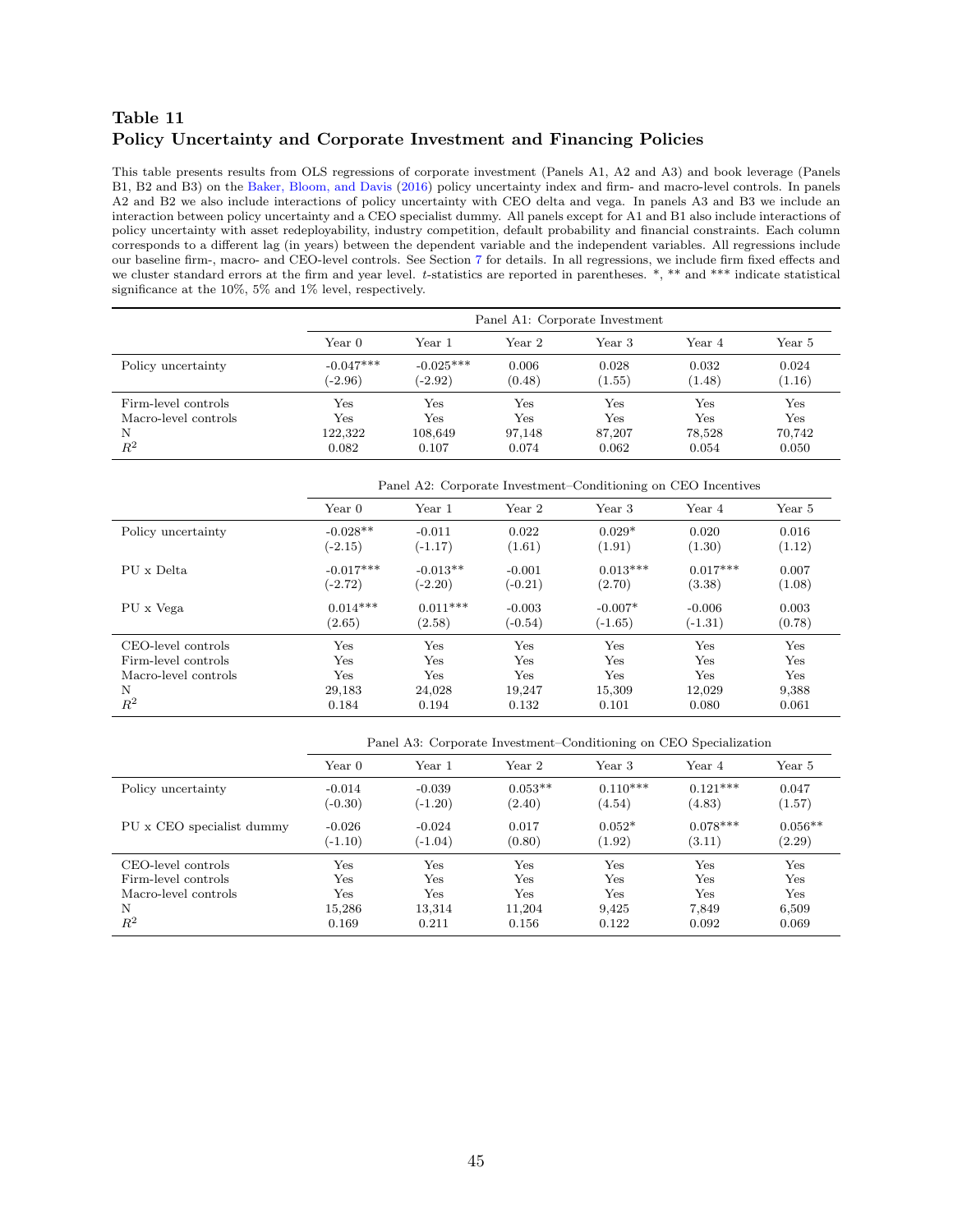### <span id="page-46-0"></span>Table 11 Policy Uncertainty and Corporate Investment and Financing Policies (continued)

|                      | Panel B1: Book Leverage |                          |                          |                 |                      |                      |  |  |
|----------------------|-------------------------|--------------------------|--------------------------|-----------------|----------------------|----------------------|--|--|
|                      | Year 0                  | Year 1                   | Year 2                   | Year 3          | Year 4               | Year 5               |  |  |
| Policy uncertainty   | $-0.033**$<br>$(-2.47)$ | $-0.043***$<br>$(-3.64)$ | $-0.031***$<br>$(-2.66)$ | 0.000<br>(0.03) | $0.036***$<br>(2.78) | $0.066***$<br>(5.71) |  |  |
| Firm-level controls  | Yes                     | Yes                      | Yes                      | $_{\rm Yes}$    | Yes                  | Yes                  |  |  |
| Macro-level controls | Yes                     | Yes                      | Yes                      | $_{\rm Yes}$    | Yes                  | $_{\rm Yes}$         |  |  |
| N                    | 129,566                 | 114,673                  | 102,204                  | 91.263          | 81,680               | 73,244               |  |  |
| $\mathbb{R}^2$       | 0.067                   | 0.041                    | 0.025                    | 0.016           | 0.014                | 0.011                |  |  |

|                      | Panel B2: Book Leverage–Conditioning on CEO Incentives |             |            |        |            |            |  |
|----------------------|--------------------------------------------------------|-------------|------------|--------|------------|------------|--|
|                      | Year $0$                                               | Year 1      | Year 2     | Year 3 | Year 4     | Year 5     |  |
| Policy uncertainty   | $-0.038***$                                            | $-0.042***$ | $-0.028**$ | 0.011  | $0.046***$ | $0.070***$ |  |
|                      | $(-3.11)$                                              | $(-3.32)$   | $(-2.23)$  | (0.68) | (3.79)     | (5.50)     |  |
| PU x Delta           | 0.000                                                  | 0.001       | 0.005      | 0.003  | 0.007      | 0.002      |  |
|                      | (0.06)                                                 | (0.19)      | (0.62)     | (0.37) | (0.71)     | (0.21)     |  |
| PU x Vega            | $0.008*$                                               | $0.014***$  | $0.012**$  | 0.012  | 0.013      | 0.012      |  |
|                      | (1.74)                                                 | (2.83)      | (2.07)     | (1.46) | (1.44)     | (1.48)     |  |
| CEO-level controls   | Yes                                                    | Yes         | Yes        | Yes    | Yes        | Yes        |  |
| Firm-level controls  | Yes                                                    | Yes         | Yes        | Yes    | Yes        | Yes        |  |
| Macro-level controls | Yes                                                    | Yes         | Yes        | Yes    | Yes        | Yes        |  |
| N                    | 30,123                                                 | 24,712      | 19,746     | 15,665 | 12,291     | 9,576      |  |
| $R^2$                | 0.113                                                  | 0.078       | 0.043      | 0.027  | 0.028      | 0.029      |  |

Panel B3: Book Leverage–Conditioning on CEO Specialization

|                           | Year 0      | Year 1       | Year 2      | Year 3      | Year 4    | Year 5     |
|---------------------------|-------------|--------------|-------------|-------------|-----------|------------|
| Policy uncertainty        | $-0.065***$ | $-0.103***$  | $-0.142***$ | $-0.113***$ | 0.031     | $0.093***$ |
|                           | $(-3.44)$   | $(-4.97)$    | $(-7.36)$   | $(-4.54)$   | (0.87)    | (2.66)     |
| PU x CEO specialist dummy | 0.004       | 0.000        | 0.004       | 0.014       | $-0.018$  | $-0.025$   |
|                           | (0.19)      | (0.03)       | (0.20)      | (0.61)      | $(-0.80)$ | $(-0.89)$  |
| CEO-level controls        | Yes         | Yes          | Yes         | Yes         | Yes       | Yes        |
| Firm-level controls       | Yes         | $_{\rm Yes}$ | Yes         | Yes         | Yes       | Yes        |
| Macro-level controls      | Yes         | Yes          | Yes         | Yes         | Yes       | Yes        |
| N                         | 16,106      | 13.940       | 11,676      | 9.770       | 8,106     | 6,698      |
| $R^2$                     | 0.115       | 0.070        | 0.034       | 0.032       | 0.026     | 0.024      |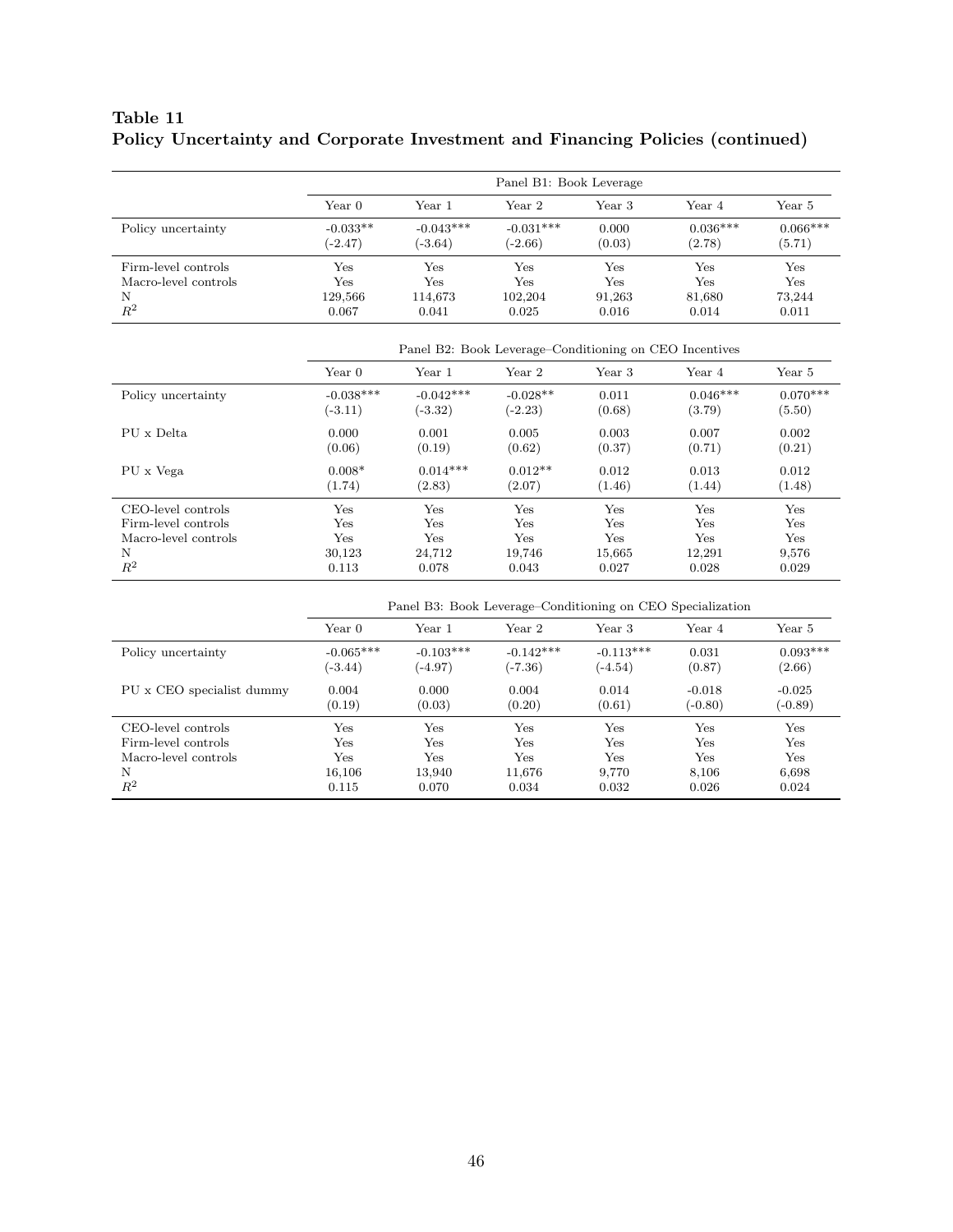### Appendix

#### A. Proxies For Investment Irreversibility

#### Capital intensity ratio

The industry median net PP&E to total asset ratio. The industry is defined as the Fama-French 48 industry.

#### Asset Redeployability

The industry-level asset redeployability ratio is calculated as follows. First, for each of the 180 assets listed on the 1997 capital flows table from the Bureau of Economic Analysis (BEA), we calculate the percentage of the 123 industries that use such asset. Second, for each asset, we calculate its weight in each industry as the percentage of the industry's capital expenditures on this asset. Third, we calculate the weighted average asset redeployability as the weighted average of the asset redeployability scores across the 180 assets, weighted on the percentage of industry's total expenditures on this asset. The 123 industries are based on the North American Industry System (NAICS). We match these industries to Compustat firms using the 5-digit NAICS code. The unmatched industries are then matched at the 4-, 3-, and 2-digit level.

#### Sunk cost

The industry sunk cost is calculated as follows. First, we create three proxies for sunk cost based on rent expense, depreciation, and past sales of PP&E. All of these proxies are adjusted by the total PP&E at the beginning of the period. Second, we calculate the industry-average of these three proxies at the 3-digit SIC level. Finally, following [Farinas and Ruano](#page-30-16) [\(2005\)](#page-30-16), we create sunk cost, which takes a value of  $0,1$ , or 2. 0 for industries with all three proxies above their cross-sectional medians; 2 for industries with all proxies below their medians; and 1 for the remaining industries.

#### Durables indicator

First, we calculate the firm-level correlation between quarterly sales and GNP over the entire sample period. Second, we calculate the industry average correlation at the 3-digit SIC level. Finally, we create an indicator variable that equals one if the industry has an above median correlation, and 0 for the rest of the industries.

#### B. Calculation of Delta and Vega

CEO total delta is calculated as the sum of CEO's option delta and stock delta:

Option Delta =  $e^{-dT} * N(Z) * (price/100)$ 

Stock Delta = Number of restricted stock awards granted in the fiscal year  $*$  (price/100)

Total Delta = Option Delta + Stock Delta

CEO total vega is calculated as:

Option Vega =  $e^{-dT} * N'(Z) * ST^{1/2} * 0.01$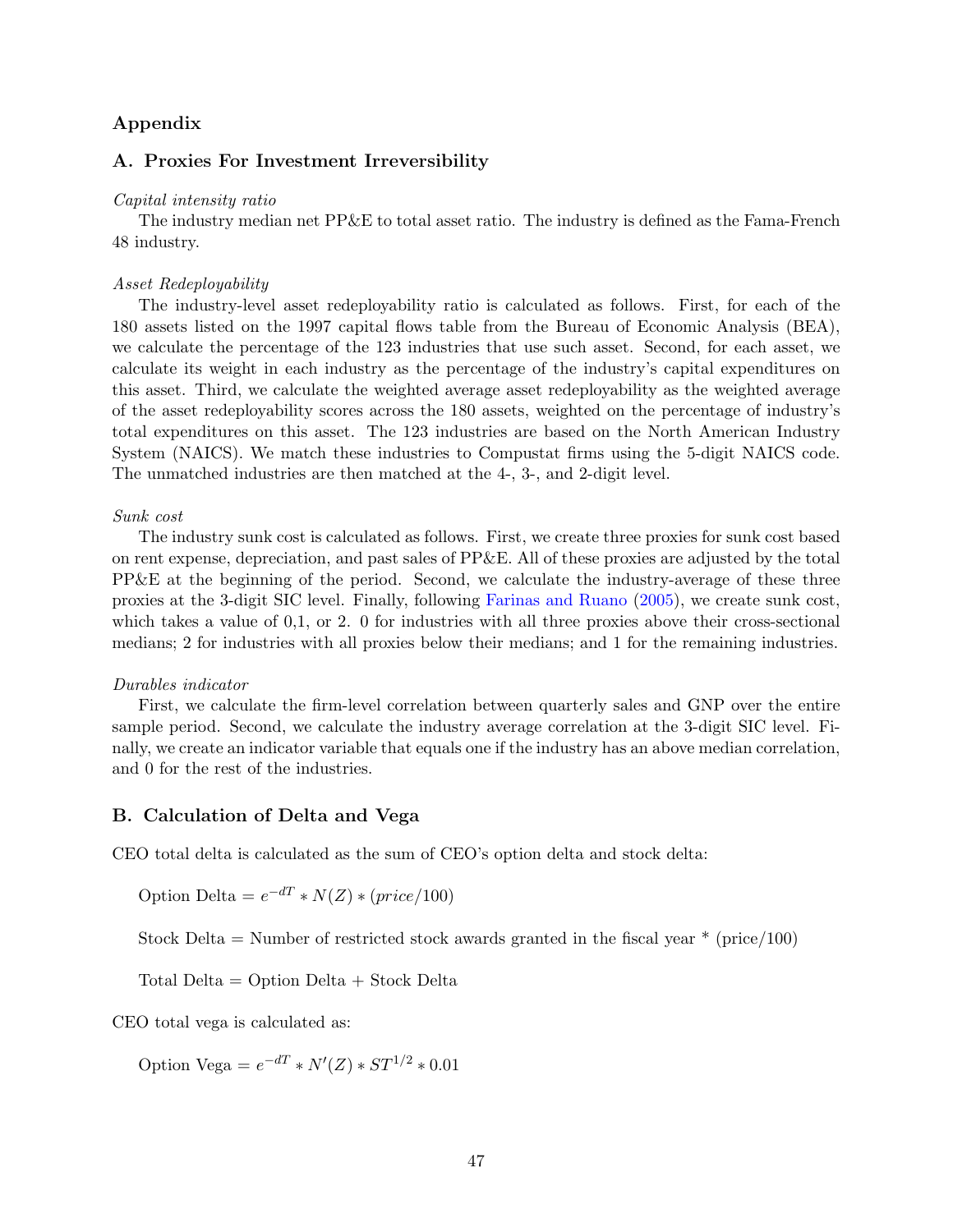Total Vega = sum of Black-Scholes Vega of all option awards granted in the fiscal year

The terms in the formulas above are defined as follows:  $Z = (Ln(S/X) + T(r - d + \sigma^2/2))\sigma * T^{1/2}$ 

 $S =$  price of the underlying stock at the fiscal year end

 $X =$ strike price of the option

 $T =$  time to maturity of the option in years. If option has a maturity that is longer than 10 years, we set it to 10 years

 $N =$  cumulative probability function for the normal distribution

 $N' =$  normal density function

 $r =$  natural logarithm of the risk-free rate. It is obtained from the Federal Reserve website. We download the 1, 2, 3, 5, 7, 10 year treasury securities and interpolate the rates to fill the risk-free rates for the 4, 6, 8, and 9 year rates

 $d =$  natural logarithm of the dividend yield over the past three years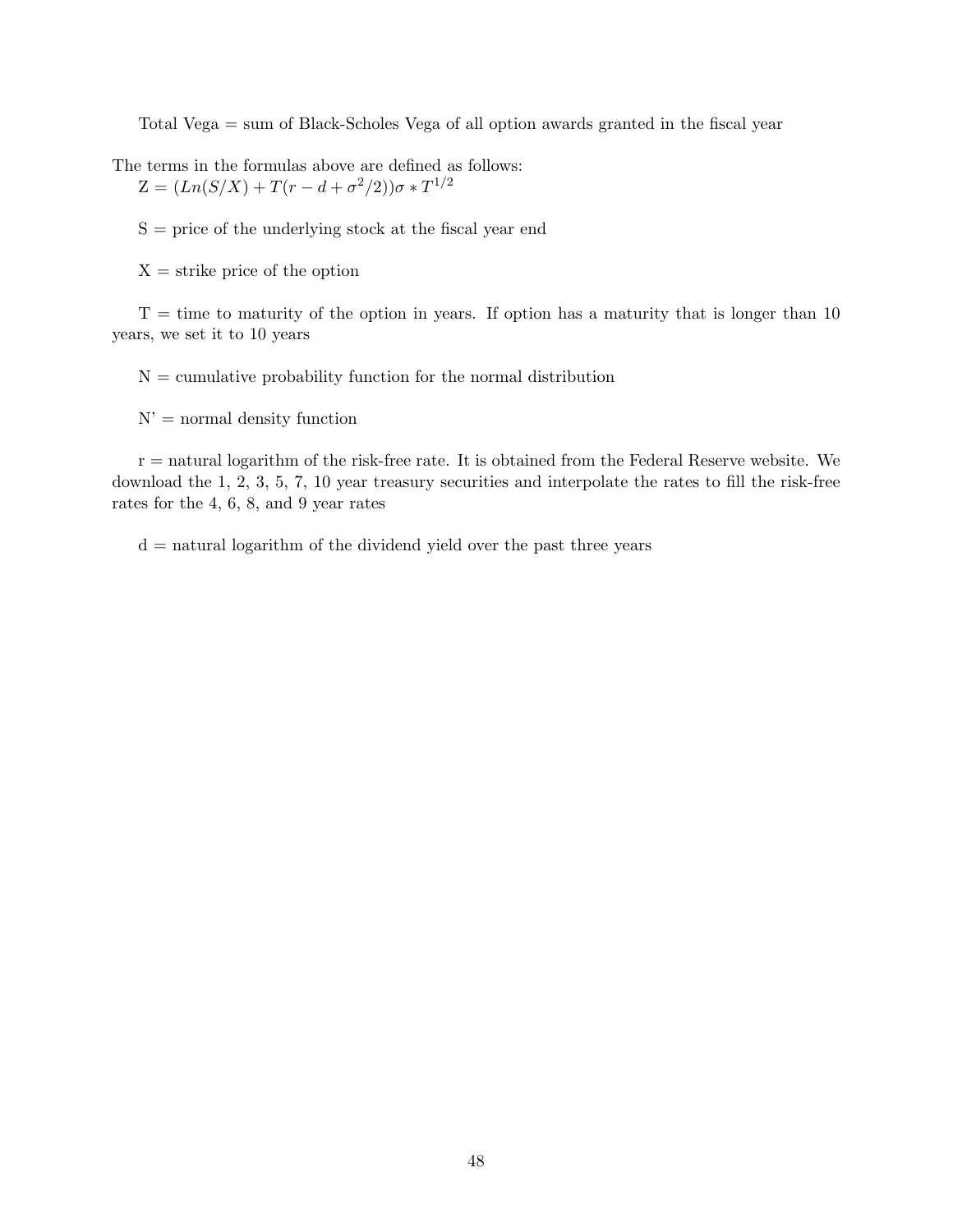### <span id="page-49-0"></span>Table A1 Variable Definitions

| Name                         | Definition                                                                                                                                                                         | Source                                     |
|------------------------------|------------------------------------------------------------------------------------------------------------------------------------------------------------------------------------|--------------------------------------------|
| Delta                        | The change in the dollar value of the CEOs wealth for a one per-<br>centage point change in stock price.                                                                           | Execucomp                                  |
| Vega                         | The change in the dollar value of the CEOs wealth for a one per-<br>centage change in the annualized standard deviation of stock re-<br>turns.                                     | Execucomp                                  |
| Idiosyncratic volatility     | The annualized standard deviation of the residuals from a regres-<br>sion of daily stock returns on market returns.                                                                | <b>CRSP</b>                                |
| Systematic volatility        | The annualized standard deviation of the fitted values from a re-<br>gression of daily stock returns on market returns.                                                            | CRSP                                       |
| Total return volatility      | Systematic volatility plus idiosyncratic volatility.                                                                                                                               | <b>CRSP</b>                                |
| Log assets                   | Natural logarithm of total assets.                                                                                                                                                 | Compustat                                  |
| Sales growth                 | The percentage increase in net sales from year t-1 to year t.                                                                                                                      | Compustat                                  |
| Book leverage                | The book value of long-term debt plus debt in current liabilities<br>divided by book value of assets.                                                                              | Compustat                                  |
| Market-to-book               | (Market value of equity $+$ book value of debt) / book value of total<br>assets.                                                                                                   | Compustat                                  |
| <b>ROA</b>                   | Net income over total assets.                                                                                                                                                      | Compustat                                  |
| CAPX                         | Capital expenditures divided by total assets.                                                                                                                                      | Compustat                                  |
| Consumer confidence          | A monthly index of consumer confidence developed by the Univer-                                                                                                                    | University of                              |
|                              | sity of Michigan.                                                                                                                                                                  | Michigan                                   |
| Leading economic indicator   | A proprietary index that measures future economic activity based<br>on 11 economic indicators that have been found to have significant<br>predictive power over future GDP growth. | Conference<br>Board                        |
| <b>CFNAI</b>                 | The Chicago Fed National Activity index, which measures current<br>economic activity and inflationary pressure using 85 monthly eco-<br>nomic indicators.                          | Chicago<br><b>FED</b>                      |
| Expected GDP growth          | The average one-year-ahead GDP growth forecast from the Living-<br>stone Survey of Professional Forecasters                                                                        | Philadelphia<br>FED                        |
| Investment opportunities     | The first principal component of the consumer confidence, leading<br>economic indicator, CFNAI, and expected GDP growth                                                            |                                            |
| JLN uncertainty index        | A Monthly index of macroeconomic uncertainty.                                                                                                                                      | Jurado, Lud-<br>vigson,<br>and<br>Ng(2015) |
| VXO index                    | A daily index of implied volatility calculated based on trading of<br>S&P 100 options.                                                                                             | Chicago<br>Board<br>Options<br>Exchange    |
| $CS\sigma$ past returns      | The cross-sectional standard deviation of cumulative returns of all<br>CRSP firms over the past three months.                                                                      | CRSP                                       |
| $CS\sigma$ past sales growth | The cross-sectional standard deviation of annual sales growth of all<br>Compustat firms.                                                                                           | Compustat                                  |
| Macroeconomic uncertainty    | The principal component extracted from JLN uncertainty index,<br>VXO index, CS $\sigma$ past returns, and CS $\sigma$ past sales growth.                                           |                                            |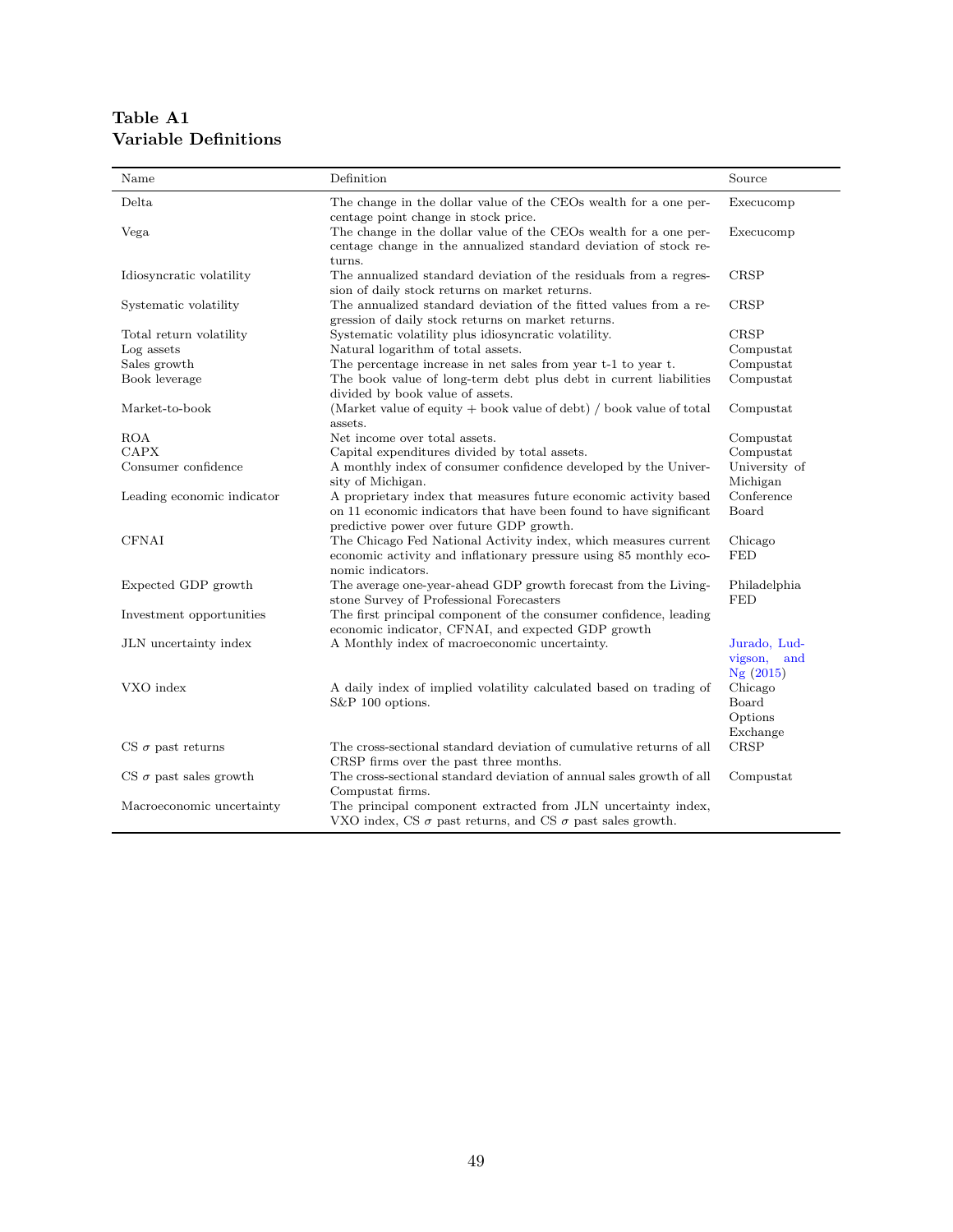### Table A2 Controlling for Investment Irreversibility

This table presents results from OLS regressions of firm total return volatility on the [Baker, Bloom, and Davis](#page-29-6) [\(2016\)](#page-29-6) policy uncertainty index and its interactions with CEO delta and vega (Panels A1 through A4) and with a CEO specialist dummy (Panels B1 through B4). We also include interactions between policy uncertainty and four different proxies for investment irreversibility: (1) the index of asset redeployability of [Kim and Kung](#page-31-9) [\(2016\)](#page-31-9) (Panels A1, B1) (2) the firm's capital intensity ratio (Panels A2, B2) (3) an index of cost sunkness based on asset sales, depreciation and rent expenditures (Panels A3, B3) and (4) an indicator for whether the firm is in a durables industry (Panels A4, B4). Each column corresponds to a different lag between the dependent and independent variables. All regressions include our baseline firm-, macro- and CEO-level controls (see Section [3.4\)](#page-11-0). In all regressions, we include firm fixed effects and we cluster standard errors at the firm and year level. t-statistics are reported in parentheses. \*, \*\* and \*\*\* indicate statistical significance at the 10%, 5% and 1% level, respectively.

|                    | Panel A1: Using asset redeployability as proxy for investment irreversibility |            |             |             |             |           |
|--------------------|-------------------------------------------------------------------------------|------------|-------------|-------------|-------------|-----------|
|                    | Year 0                                                                        | Year 1     | Year 2      | Year 3      | Year 4      | Year 5    |
| Policy uncertainty | 0.003                                                                         | $-0.184**$ | $-0.343***$ | $-0.300***$ | $-0.188***$ | 0.010     |
|                    | (0.08)                                                                        | $(-2.45)$  | $(-4.63)$   | $(-4.05)$   | $(-3.27)$   | (0.16)    |
| PU x Delta         | $-0.011*$                                                                     | $-0.019**$ | $-0.027***$ | $-0.033***$ | $-0.012$    | $-0.005$  |
|                    | $(-1.73)$                                                                     | $(-2.37)$  | $(-4.36)$   | $(-3.86)$   | $(-1.50)$   | $(-0.69)$ |
| PU x Vega          | $-0.016*$                                                                     | $0.019*$   | $0.034***$  | 0.007       | 0.003       | 0.014     |
|                    | $(-1.68)$                                                                     | (1.82)     | (3.09)      | (0.70)      | (0.41)      | (1.34)    |
| N                  | 35,263                                                                        | 28,813     | 23,059      | 18,315      | 14,412      | 11,264    |
| $R^2$              | 0.418                                                                         | 0.214      | 0.214       | 0.207       | 0.196       | 0.150     |

Panel A2: Using capital intensity as proxy for investment irreversibility

|                    | Year $0$  | Year 1     | Year 2      | Year 3      | Year 4      | Year 5    |
|--------------------|-----------|------------|-------------|-------------|-------------|-----------|
| Policy uncertainty | 0.005     | $-0.182**$ | $-0.341***$ | $-0.299***$ | $-0.185***$ | 0.013     |
|                    | (0.15)    | $(-2.43)$  | $(-4.55)$   | $(-4.02)$   | $(-3.22)$   | (0.21)    |
| PU x Delta         | $-0.012*$ | $-0.020**$ | $-0.028***$ | $-0.032***$ | $-0.012$    | $-0.007$  |
|                    | $(-1.91)$ | $(-2.50)$  | $(-4.49)$   | $(-3.95)$   | $(-1.60)$   | $(-1.06)$ |
| PU x Vega          | $-0.015$  | $0.020*$   | $0.035***$  | 0.008       | 0.006       | $0.018*$  |
|                    | $(-1.56)$ | (1.92)     | (3.17)      | (0.75)      | (0.69)      | (1.83)    |
| N                  | 35,263    | 28,813     | 23,059      | 18.315      | 14.412      | 11.264    |
| $R^2$              | 0.423     | 0.216      | 0.214       | 0.208       | 0.198       | 0.154     |

Panel A3: Using cost sunkness as proxy for investment irreversibility

|                    | Year $0$  | Year 1     | Year 2      | Year 3      | Year 4      | Year 5    |
|--------------------|-----------|------------|-------------|-------------|-------------|-----------|
| Policy uncertainty | 0.012     | $-0.185**$ | $-0.353***$ | $-0.332***$ | $-0.234***$ | $-0.020$  |
|                    | (0.30)    | $(-2.32)$  | $(-4.40)$   | $(-4.22)$   | $(-3.62)$   | $(-0.29)$ |
| PU x Delta         | $-0.011*$ | $-0.019**$ | $-0.027***$ | $-0.032***$ | $-0.011$    | $-0.005$  |
|                    | $(-1.75)$ | $(-2.38)$  | $(-4.22)$   | $(-3.84)$   | $(-1.38)$   | $(-0.66)$ |
| PU x Vega          | $-0.015$  | $0.019*$   | $0.033***$  | 0.006       | 0.002       | 0.014     |
|                    | $(-1.64)$ | (1.85)     | (3.14)      | (0.57)      | (0.31)      | (1.29)    |
| N                  | 35,263    | 28,813     | 23,059      | 18,315      | 14,412      | 11.264    |
| $R^2$              | 0.418     | 0.214      | 0.214       | 0.207       | 0.199       | 0.150     |

Panel A4: Using durables indicator as proxy for investment irreversibility

|                    | Year 0    | Year 1     | Year 2      | Year 3      | Year 4     | Year 5    |
|--------------------|-----------|------------|-------------|-------------|------------|-----------|
| Policy uncertainty | 0.015     | $-0.178**$ | $-0.319***$ | $-0.281***$ | $-0.144**$ | 0.057     |
|                    | (0.52)    | $(-2.35)$  | $(-4.18)$   | $(-3.40)$   | $(-2.32)$  | (0.86)    |
| PU x Delta         | $-0.010*$ | $-0.019**$ | $-0.027***$ | $-0.033***$ | $-0.011$   | $-0.004$  |
|                    | $(-1.65)$ | $(-2.39)$  | $(-4.08)$   | $(-3.90)$   | $(-1.46)$  | $(-0.63)$ |
| PU x Vega          | $-0.016*$ | $0.019*$   | $0.032***$  | 0.005       | $-0.000$   | 0.010     |
|                    | $(-1.73)$ | (1.84)     | (2.97)      | (0.57)      | $(-0.02)$  | (0.93)    |
| N                  | 35,263    | 28,813     | 23,059      | 18,315      | 14.412     | 11,264    |
| $R^2$              | 0.418     | 0.216      | 0.216       | 0.207       | 0.198      | 0.152     |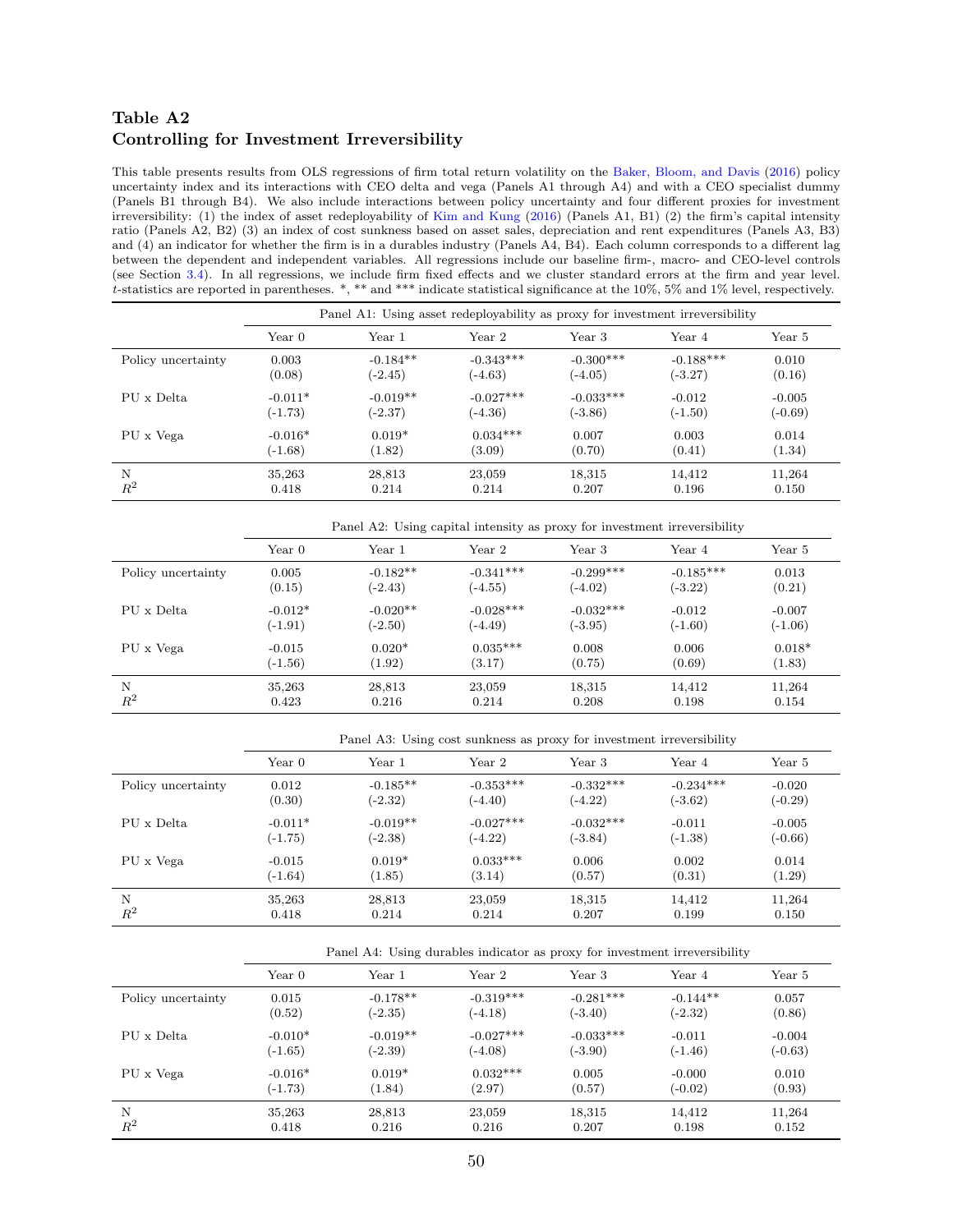### <span id="page-51-0"></span>Table A2 Controlling for Investment Irreversibility (continued)

|                     | Panel B1: Using asset redeployability as proxy for investment irreversibility |             |             |             |           |            |  |
|---------------------|-------------------------------------------------------------------------------|-------------|-------------|-------------|-----------|------------|--|
|                     | Year 0                                                                        | Year 1      | Year 2      | Year 3      | Year 4    | Year 5     |  |
| Policy uncertainty  | $-0.074$                                                                      | $-0.492***$ | $-0.800***$ | $-0.792***$ | $-0.082$  | $0.510***$ |  |
|                     | $(-1.05)$                                                                     | $(-3.40)$   | $(-6.19)$   | $(-5.80)$   | $(-0.47)$ | (2.58)     |  |
| PU x CEO specialist | $-0.052**$                                                                    | $-0.037**$  | $-0.002$    | 0.004       | $-0.027$  | 0.027      |  |
|                     | $(-2.50)$                                                                     | $(-2.15)$   | $(-0.08)$   | (0.14)      | $(-0.85)$ | (0.75)     |  |
| N                   | 18,405                                                                        | 15.917      | 13,370      | 11.196      | 9,335     | 7,752      |  |
| $R^2$               | 0.396                                                                         | 0.259       | 0.252       | 0.286       | 0.212     | 0.241      |  |

Panel B2: Using capital intensity as proxy for investment irreversibility

|                     | Year 0      | Year 1      | Year 2      | Year 3      | Year 4    | Year 5     |
|---------------------|-------------|-------------|-------------|-------------|-----------|------------|
| Policy uncertainty  | $-0.089$    | $-0.510***$ | $-0.805***$ | $-0.790***$ | $-0.072$  | $0.514***$ |
|                     | $(-1.35)$   | $(-3.80)$   | $(-6.56)$   | $(-6.08)$   | $(-0.42)$ | (2.66)     |
| PU x CEO specialist | $-0.057***$ | $-0.043**$  | $-0.007$    | 0.001       | $-0.027$  | 0.032      |
|                     | $(-2.68)$   | $(-2.27)$   | $(-0.27)$   | (0.02)      | $(-0.88)$ | (0.92)     |
| N                   | 18.405      | 15.917      | 13,370      | 11,196      | 9,335     | 7,752      |
| $\mathbb{R}^2$      | 0.408       | 0.268       | 0.252       | 0.285       | 0.214     | 0.241      |

Panel B3: Using cost sunkness as proxy for investment irreversibility

|                     | Year 0      | Year 1      | Year 2      | Year 3      | Year 4    | Year 5     |
|---------------------|-------------|-------------|-------------|-------------|-----------|------------|
| Policy uncertainty  | $-0.029$    | $-0.517***$ | $-0.853***$ | $-0.859***$ | $-0.146$  | $0.510***$ |
|                     | $(-0.35)$   | $(-3.20)$   | $(-6.08)$   | $(-5.73)$   | $(-0.82)$ | (2.69)     |
| PU x CEO specialist | $-0.055***$ | $-0.039**$  | $-0.005$    | 0.002       | $-0.024$  | 0.033      |
|                     | $(-2.64)$   | $(-2.20)$   | $(-0.18)$   | (0.05)      | $(-0.75)$ | (0.97)     |
| N                   | 18.405      | 15.917      | 13,370      | 11.196      | 9,335     | 7,752      |
| $R^2$               | 0.396       | 0.258       | 0.252       | 0.286       | 0.217     | 0.241      |

Panel B4: Using durables indicator as proxy for investment irreversibility Year 0 Year 1 Year 2 Year 3 Year 4 Year 5 Policy uncertainty  $-0.140^{**}$   $-0.480^{***}$   $-0.777^{***}$   $-0.801^{***}$   $-0.030$   $0.538^{**}$ <br>  $(-2.08)$   $(-3.43)$   $(-4.99)$   $(-4.94)$   $(-0.16)$   $(2.38)$  $(-2.08)$   $(-3.43)$   $(-4.99)$   $(-4.94)$   $(-0.16)$   $(2.38)$ PU x CEO specialist  $-0.046**$   $-0.044**$   $-0.014$   $-0.008$   $-0.034$   $-0.033$ <br> $(-2.09)$   $(-2.47)$   $(-0.49)$   $(-0.26)$   $(-0.99)$   $(0.83)$  $(-2.09)$   $(-2.47)$   $(-0.49)$   $(-0.26)$   $(-0.99)$   $(0.83)$ N 18,405 15,917 13,370 11,196 9,335 7,752  $R^2$  0.398 0.260 0.254 0.284 0.213 0.240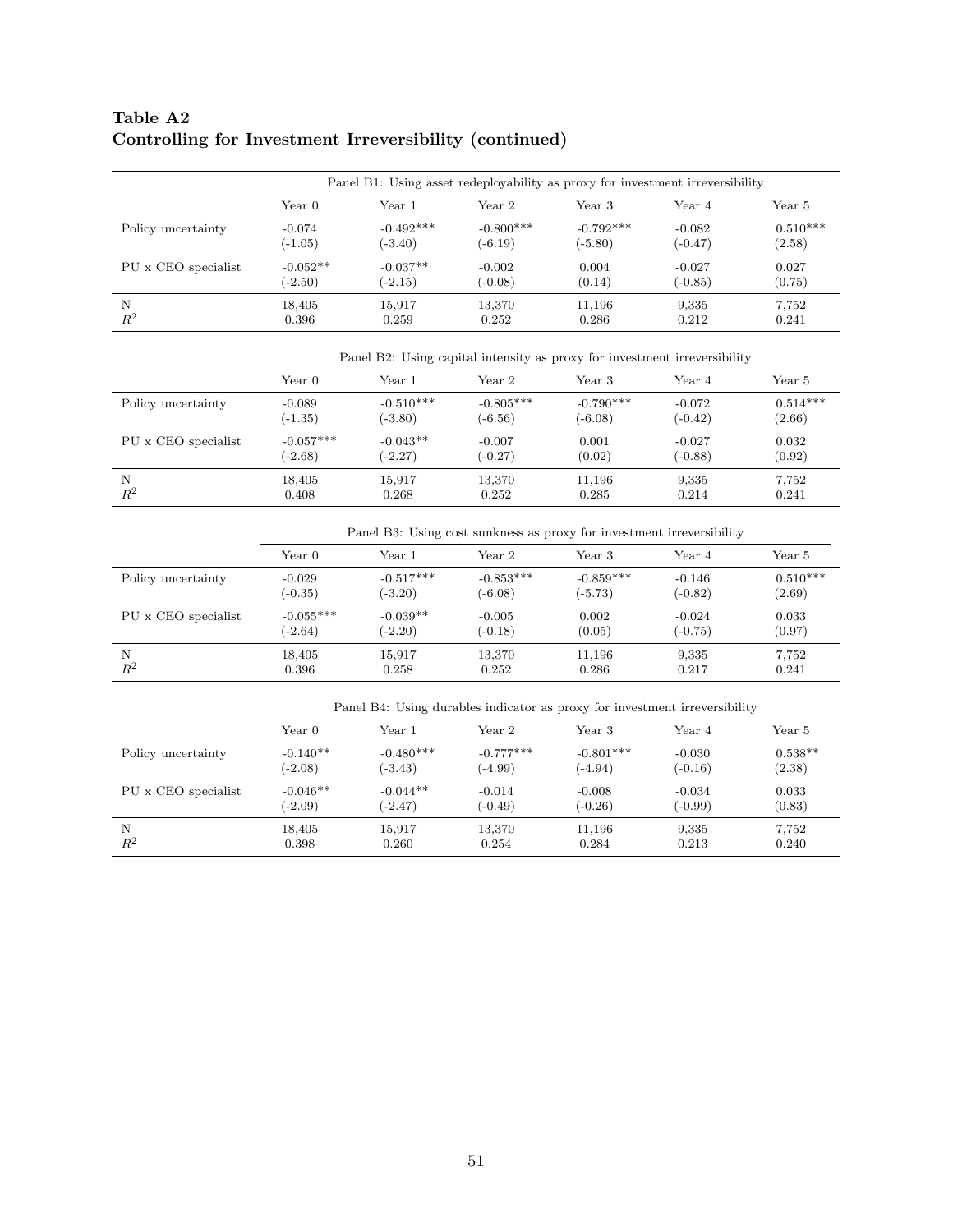### Table A3 Controlling for Industry Competition

This table presents results from OLS regressions of firm total return volatility on the [Baker, Bloom, and Davis](#page-29-6) [\(2016\)](#page-29-6) policy uncertainty index and its interactions with CEO delta and vega (Panels A1 through A3) and with a CEO specialist dummy (Panels B1 through B3). We also include interactions between policy uncertainty and three different proxies for industry competition: (1) the TNIC HHI index of [Hoberg and Phillips](#page-30-13) [\(2016\)](#page-30-13) (Panels A1, B1) (2) the industry concentration ratio from the US Census Bureau (Panels A2, B2) and (3) the Compustat sales HHI (Panels A3, B3). Each column corresponds to a different lag between the dependent and independent variables. All regressions include our baseline firm-, macro- and CEO-level controls (see Section [3.4\)](#page-11-0). In all regressions, we include firm fixed effects and we cluster standard errors at the firm and year level. t-statistics are reported in parentheses. \*, \*\* and \*\*\* indicate statistical significance at the 10%, 5% and 1% level, respectively.

|                    | Panel A1: Using Hoberg & Phillips (2016) TNIC HHI as proxy for competition |            |             |             |             |           |
|--------------------|----------------------------------------------------------------------------|------------|-------------|-------------|-------------|-----------|
|                    | Year 0                                                                     | Year 1     | Year 2      | Year 3      | Year 4      | Year 5    |
| Policy uncertainty | 0.013                                                                      | $-0.172**$ | $-0.331***$ | $-0.288***$ | $-0.174***$ | 0.012     |
|                    | (0.40)                                                                     | $(-2.28)$  | $(-4.46)$   | $(-3.84)$   | $(-2.97)$   | (0.19)    |
| PU x Delta         | $-0.009$                                                                   | $-0.018**$ | $-0.026***$ | $-0.031***$ | $-0.010$    | $-0.007$  |
|                    | $(-1.45)$                                                                  | $(-2.15)$  | $(-4.00)$   | $(-3.56)$   | $(-1.37)$   | $(-1.06)$ |
| PU x Vega          | $-0.015*$                                                                  | $0.023**$  | $0.039***$  | 0.009       | 0.002       | 0.012     |
|                    | $(-1.65)$                                                                  | (2.15)     | (3.57)      | (0.92)      | (0.20)      | (1.15)    |
| N                  | 30,140                                                                     | 25,611     | 20,435      | 16,200      | 12.727      | 9,914     |
| $R^2$              | 0.430                                                                      | 0.219      | 0.222       | 0.218       | 0.203       | 0.136     |

Panel A2: Using census concentration ratio as proxy for competition

|                    | Year 0    | Year 1      | Year 2      | Year 3      | Year 4      | Year 5    |
|--------------------|-----------|-------------|-------------|-------------|-------------|-----------|
| Policy uncertainty | 0.002     | $-0.184***$ | $-0.313***$ | $-0.295***$ | $-0.176***$ | 0.008     |
|                    | (0.09)    | $(-2.73)$   | $(-4.35)$   | $(-4.00)$   | $(-3.02)$   | (0.14)    |
| PU x Delta         | $-0.014*$ | $-0.017**$  | $-0.022***$ | $-0.027***$ | $-0.001$    | $-0.008$  |
|                    | $(-1.94)$ | $(-2.06)$   | $(-3.04)$   | $(-2.72)$   | $(-0.13)$   | $(-1.30)$ |
| PU x Vega          | $-0.007$  | $0.020**$   | $0.021**$   | $-0.008$    | $-0.013$    | 0.011     |
|                    | $(-0.94)$ | (2.29)      | (2.02)      | $(-0.52)$   | $(-1.00)$   | (0.78)    |
| N                  | 20,211    | 15,898      | 12.195      | 9,317       | 6,899       | 5,222     |
| $R^2$              | 0.428     | 0.249       | 0.242       | 0.238       | 0.203       | 0.137     |

Panel A3: Using Compustat HHI as proxy for competition

|                    | Year 0    | Year 1     | Year 2      | Year 3      | Year 4      | Year 5    |
|--------------------|-----------|------------|-------------|-------------|-------------|-----------|
| Policy uncertainty | 0.000     | $-0.186**$ | $-0.345***$ | $-0.300***$ | $-0.188***$ | 0.011     |
|                    | (0.00)    | $(-2.46)$  | $(-4.60)$   | $(-4.02)$   | $(-3.25)$   | (0.17)    |
| PU x Delta         | $-0.011*$ | $-0.019**$ | $-0.027***$ | $-0.033***$ | $-0.013$    | $-0.006$  |
|                    | $(-1.66)$ | $(-2.34)$  | $(-4.27)$   | $(-3.82)$   | $(-1.52)$   | $(-0.82)$ |
| PU x Vega          | $-0.015*$ | $0.019*$   | $0.034***$  | 0.006       | 0.002       | 0.014     |
|                    | $(-1.67)$ | (1.85)     | (3.10)      | (0.60)      | (0.30)      | (1.30)    |
| N                  | 35,263    | 28,813     | 23,059      | 18,315      | 14.412      | 11,264    |
| $R^2$              | 0.418     | 0.214      | 0.214       | 0.206       | 0.194       | 0.148     |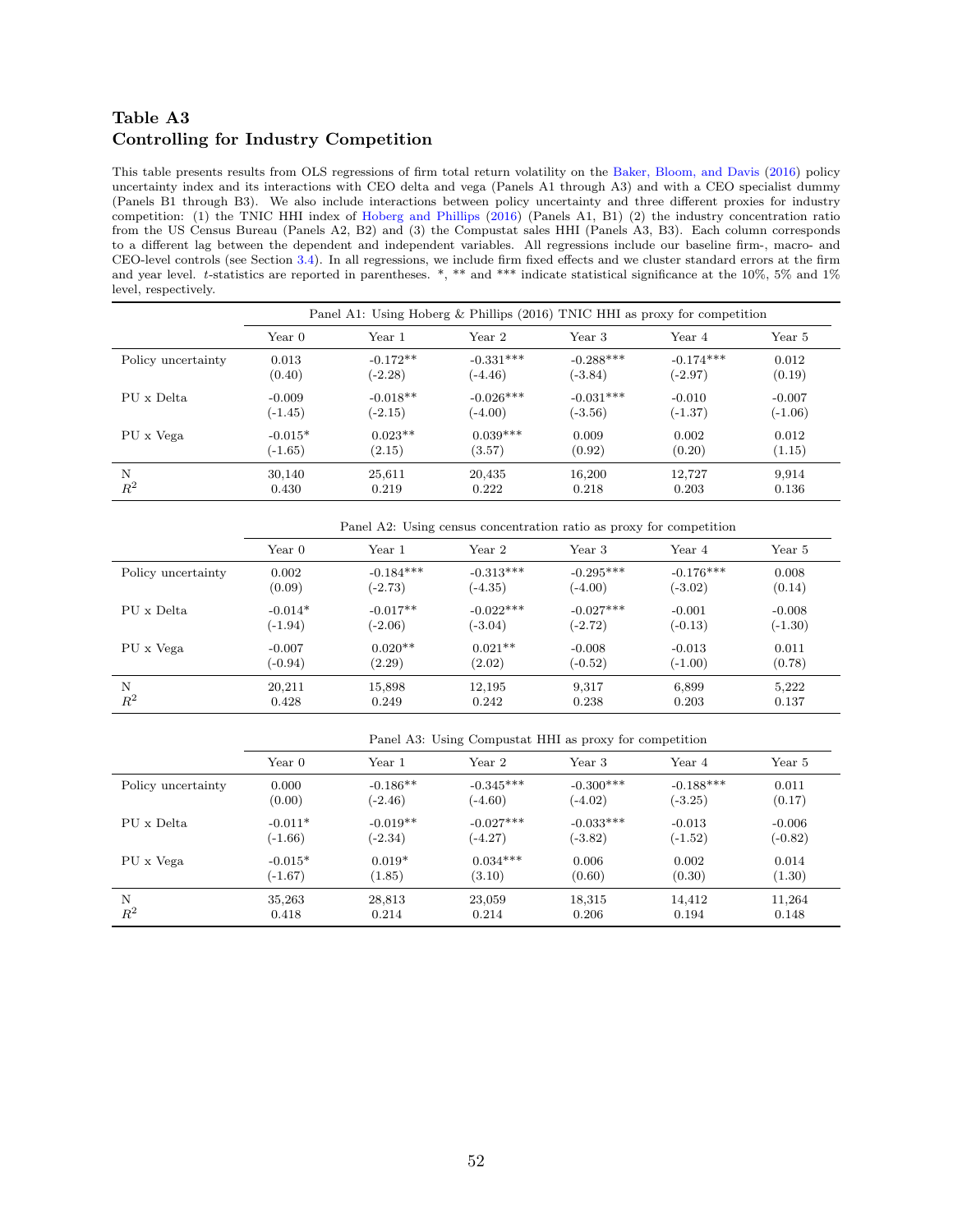### <span id="page-53-0"></span>Table A3 Controlling for Industry Competition (continued)

|                     | Panel B1: Using Hoberg & Phillips (2016) TNIC HHI as proxy for competition |             |             |             |             |            |  |
|---------------------|----------------------------------------------------------------------------|-------------|-------------|-------------|-------------|------------|--|
|                     | Year 0                                                                     | Year 1      | Year 2      | Year 3      | Year 4      | Year 5     |  |
| Policy uncertainty  | $-0.134$                                                                   | $-0.618***$ | $-0.853***$ | $-0.709***$ | $0.303*$    | $0.889***$ |  |
|                     | $(-1.62)$                                                                  | $(-3.70)$   | $(-5.89)$   | $(-4.10)$   | (1.78)      | (6.41)     |  |
| PU x CEO specialist | $-0.060***$                                                                | $-0.049**$  | $-0.015$    | $-0.027$    | $-0.086***$ | $-0.019$   |  |
|                     | $(-2.62)$                                                                  | $(-2.21)$   | $(-0.57)$   | $(-0.85)$   | $(-2.71)$   | $(-0.81)$  |  |
| N                   | 15,708                                                                     | 13,531      | 11.326      | 9.463       | 7.879       | 6,516      |  |
| $R^2$               | 0.408                                                                      | 0.263       | 0.257       | 0.307       | 0.301       | 0.345      |  |

Panel B2: Using census concentration ratio as proxy for competition

|                     | Year 0      | Year 1      | Year 2      | Year 3      | Year 4    | Year 5     |
|---------------------|-------------|-------------|-------------|-------------|-----------|------------|
| Policy uncertainty  | $-0.037$    | $-0.600***$ | $-0.832***$ | $-0.744***$ | $0.336**$ | $0.938***$ |
|                     | $(-0.50)$   | $(-3.40)$   | $(-4.89)$   | $(-4.50)$   | (1.97)    | (6.39)     |
| PU x CEO specialist | $-0.068***$ | $-0.066***$ | $-0.017$    | 0.001       | $-0.078*$ | $-0.046**$ |
|                     | $(-2.83)$   | $(-2.69)$   | $(-0.67)$   | (0.01)      | $(-1.74)$ | $(-2.47)$  |
| N                   | 8,893       | 7.587       | 6.280       | 5.197       | 4.276     | 3,518      |
| $\mathbb{R}^2$      | 0.399       | 0.233       | 0.259       | 0.359       | 0.306     | 0.362      |

|                     | Panel B3: Using Compustat HHI as proxy for competition |             |             |             |           |           |  |
|---------------------|--------------------------------------------------------|-------------|-------------|-------------|-----------|-----------|--|
|                     | Year 0                                                 | Year 1      | Year 2      | Year 3      | Year 4    | Year 5    |  |
| Policy uncertainty  | $-0.075$                                               | $-0.486***$ | $-0.788***$ | $-0.779***$ | $-0.079$  | $0.498**$ |  |
|                     | $(-1.07)$                                              | $(-3.35)$   | $(-6.07)$   | $(-5.85)$   | $(-0.46)$ | (2.51)    |  |
| PU x CEO specialist | $-0.050**$                                             | $-0.043**$  | $-0.014$    | $-0.009$    | $-0.032$  | 0.036     |  |
|                     | $(-2.41)$                                              | $(-2.43)$   | $(-0.49)$   | $(-0.30)$   | $(-0.93)$ | (0.93)    |  |
| N                   | 18.405                                                 | 15.917      | 13.370      | 11.196      | 9,335     | 7,752     |  |
| $R^2$               | 0.396                                                  | 0.258       | 0.251       | 0.285       | 0.212     | 0.240     |  |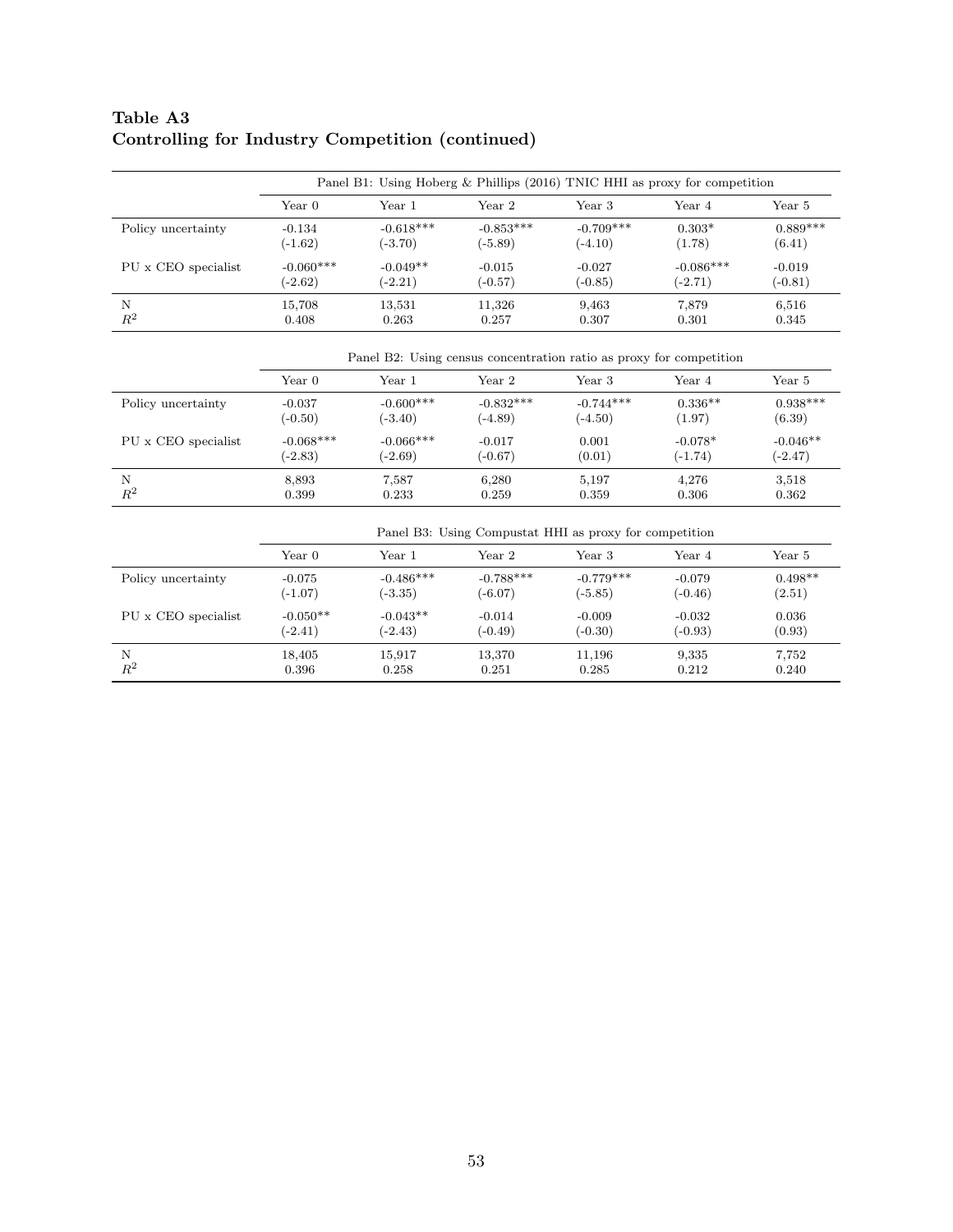### Table A4 Controlling for Default Probability

This table presents results from OLS regressions of firm total return volatility on the [Baker, Bloom, and Davis](#page-29-6) [\(2016\)](#page-29-6) policy uncertainty index and its interactions with CEO delta and vega (Panels A1 through A4) and with a CEO specialist dummy (Panels B1 through B4). We also include interactions between policy uncertainty and three different measures of default probability: (1) the [Bharath and Shumway](#page-29-8) [\(2008\)](#page-29-8) measure (Panels A1, B1) (2) the [Campbell, Hilscher, and Szilagyi](#page-29-9) [\(2008\)](#page-29-9) index (Panels A2, B2) and (3) the [Ohlson](#page-31-10) [\(1980\)](#page-31-10) O score (Panels A3, B3). Each column corresponds to a different lag between the dependent and independent variables. All regressions include our baseline firm-, macro- and CEO-level controls (see Section [3.4\)](#page-11-0). In all regressions, we include firm fixed effects and we cluster standard errors at the firm and year level. t-statistics are reported in parentheses. \*, \*\* and \*\*\* indicate statistical significance at the 10%, 5% and 1% level, respectively.

|                    | Panel A1: Using Bharath & Shumway (2008) index to estimate default probability |            |             |             |             |           |  |  |
|--------------------|--------------------------------------------------------------------------------|------------|-------------|-------------|-------------|-----------|--|--|
|                    | Year 0                                                                         | Year 1     | Year 2      | Year 3      | Year 4      | Year 5    |  |  |
| Policy uncertainty | 0.015                                                                          | $-0.181**$ | $-0.355***$ | $-0.302***$ | $-0.184***$ | 0.008     |  |  |
|                    | (0.55)                                                                         | $(-2.41)$  | $(-4.53)$   | $(-4.01)$   | $(-3.30)$   | (0.12)    |  |  |
| PU x Delta         | $-0.008$                                                                       | $-0.019**$ | $-0.030***$ | $-0.033***$ | $-0.013$    | $-0.004$  |  |  |
|                    | $(-1.29)$                                                                      | $(-2.25)$  | $(-4.27)$   | $(-3.81)$   | $(-1.47)$   | $(-0.62)$ |  |  |
| PU x Vega          | $-0.013*$                                                                      | $0.018*$   | $0.033***$  | 0.004       | 0.001       | 0.012     |  |  |
|                    | $(-1.74)$                                                                      | (1.78)     | (3.05)      | (0.36)      | (0.11)      | (1.01)    |  |  |
| N                  | 30,122                                                                         | 24,746     | 19,781      | 15,700      | 12,322      | 9,601     |  |  |
| $R^2$              | 0.496                                                                          | 0.282      | 0.225       | 0.200       | 0.187       | 0.150     |  |  |

Panel A2: Using Campbell,Hilscher&Szilagyi (2008) index to estimate default probability

|                    | Year 0    | Year 1     | Year 2      | Year 3      | Year 4      | Year 5    |
|--------------------|-----------|------------|-------------|-------------|-------------|-----------|
| Policy uncertainty | 0.012     | $-0.192**$ | $-0.348***$ | $-0.303***$ | $-0.186***$ | 0.008     |
|                    | (0.38)    | $(-2.49)$  | $(-4.55)$   | $(-4.09)$   | $(-3.22)$   | (0.12)    |
| PU x Delta         | $-0.003$  | $-0.020**$ | $-0.031***$ | $-0.035***$ | $-0.013$    | $-0.006$  |
|                    | $(-0.44)$ | $(-2.46)$  | $(-5.08)$   | $(-4.45)$   | $(-1.62)$   | $(-0.76)$ |
| PU x Vega          | $-0.007$  | 0.016      | $0.030***$  | 0.004       | 0.002       | 0.014     |
|                    | $(-1.16)$ | (1.44)     | (3.19)      | (0.34)      | (0.26)      | (1.31)    |
| N                  | 32.296    | 27,600     | 22,930      | 18,215      | 14,331      | 11.197    |
| $\,R^2$            | 0.576     | 0.245      | 0.236       | 0.210       | 0.194       | 0.149     |

Panel A3: Using Ohlson (1980) O score to estimate default probability

|                    | Year 0    | Year 1     | Year 2      | Year 3      | Year 4      | Year 5    |
|--------------------|-----------|------------|-------------|-------------|-------------|-----------|
| Policy uncertainty | $-0.001$  | $-0.180**$ | $-0.328***$ | $-0.282***$ | $-0.178***$ | 0.014     |
|                    | $(-0.04)$ | $(-2.50)$  | $(-4.73)$   | $(-4.06)$   | $(-3.36)$   | (0.23)    |
| PU x Delta         | $-0.004$  | $-0.018**$ | $-0.027***$ | $-0.031***$ | $-0.014*$   | $-0.013$  |
|                    | $(-0.50)$ | $(-2.07)$  | $(-4.21)$   | $(-4.07)$   | $(-1.74)$   | $(-1.58)$ |
| PU x Vega          | $-0.014$  | $0.019*$   | $0.041***$  | 0.015       | $0.014**$   | $0.023**$ |
|                    | $(-1.42)$ | (1.68)     | (3.49)      | (1.51)      | (2.01)      | (2.03)    |
| N                  | 30.812    | 25,127     | 20,068      | 15,883      | 12.445      | 9.697     |
| $R^2$              | 0.401     | 0.213      | 0.213       | 0.202       | 0.195       | 0.156     |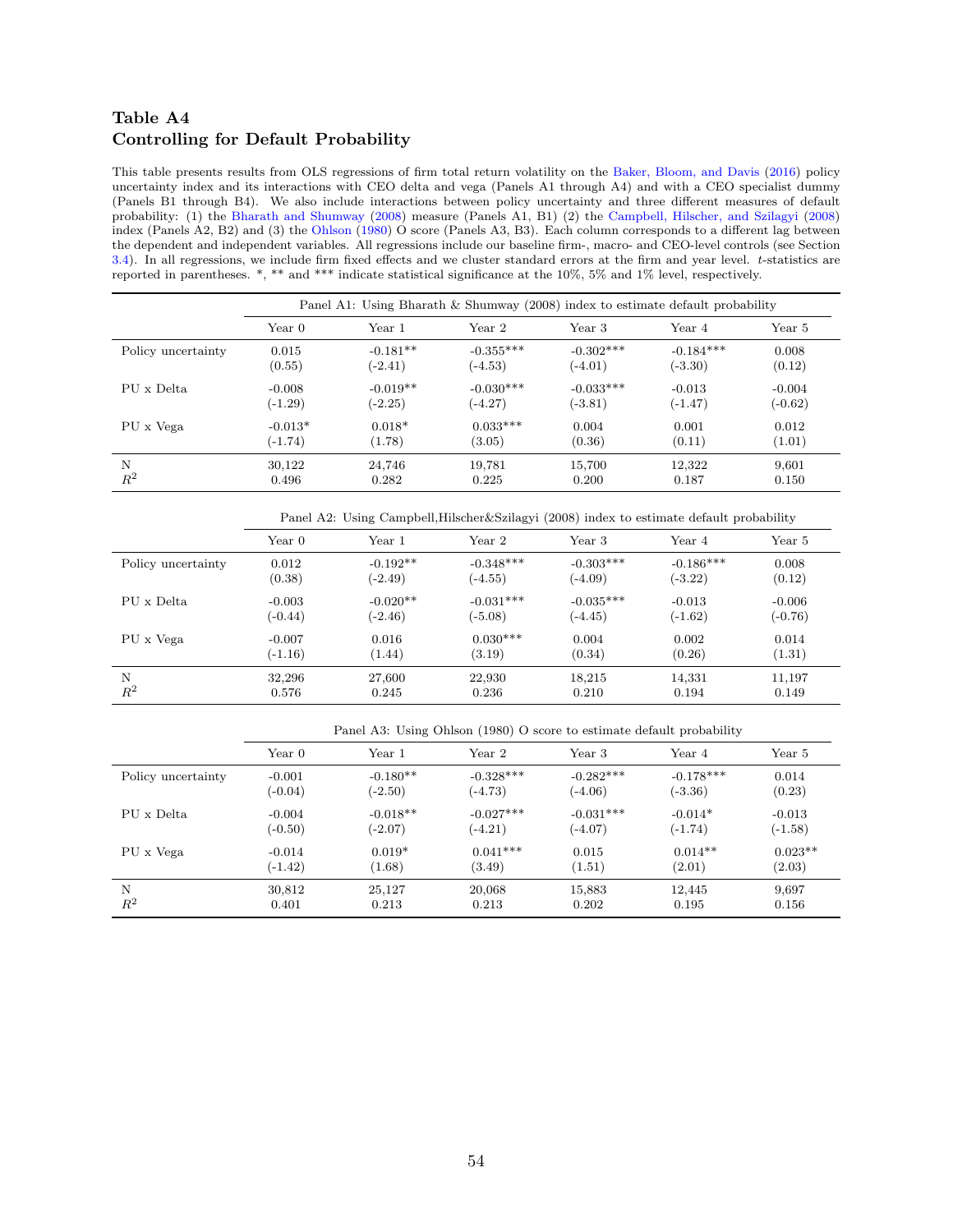### <span id="page-55-0"></span>Table A4 Controlling for Default Probability (continued)

|                     | Panel B1: Using Bharath & Shumway (2008) index to estimate default probability |             |             |             |           |           |  |  |
|---------------------|--------------------------------------------------------------------------------|-------------|-------------|-------------|-----------|-----------|--|--|
|                     | Year 0                                                                         | Year 1      | Year 2      | Year 3      | Year 4    | Year 5    |  |  |
| Policy uncertainty  | $-0.069$                                                                       | $-0.457***$ | $-0.774***$ | $-0.789***$ | $-0.087$  | $0.461**$ |  |  |
|                     | $(-1.32)$                                                                      | $(-3.39)$   | $(-5.86)$   | $(-5.79)$   | $(-0.50)$ | (2.28)    |  |  |
| PU x CEO specialist | $-0.038*$                                                                      | $-0.035**$  | $-0.008$    | $-0.007$    | $-0.032$  | 0.052     |  |  |
|                     | $(-1.89)$                                                                      | $(-2.22)$   | $(-0.30)$   | $(-0.23)$   | $(-0.78)$ | (1.12)    |  |  |
| N                   | 16.107                                                                         | 13.955      | 11.692      | 9.783       | 8.121     | 6,711     |  |  |
| $R^2$               | 0.423                                                                          | 0.282       | 0.259       | 0.285       | 0.203     | 0.238     |  |  |

Panel B2: Using Campbell,Hilscher&Szilagyi (2008) index to estimate default probability

|                     | Year 0    | Year 1      | Year 2      | Year 3      | Year 4    | Year 5    |
|---------------------|-----------|-------------|-------------|-------------|-----------|-----------|
| Policy uncertainty  | $-0.016$  | $-0.454***$ | $-0.762***$ | $-0.773***$ | $-0.090$  | $0.502**$ |
|                     | $(-0.21)$ | $(-3.12)$   | $(-5.92)$   | $(-5.79)$   | $(-0.51)$ | (2.55)    |
| PU x CEO specialist | $-0.023$  | $-0.039***$ | $-0.020$    | $-0.018$    | $-0.035$  | 0.038     |
|                     | $(-1.43)$ | $(-2.60)$   | $(-0.77)$   | $(-0.60)$   | $(-1.02)$ | (0.93)    |
| N                   | 18.293    | 15,833      | 13.310      | 11.144      | 9.290     | 7.707     |
| $\,R^2$             | 0.542     | 0.274       | 0.264       | 0.292       | 0.217     | 0.240     |

|                     | Panel B3: Using Ohlson (1980) O score to estimate default probability |             |             |             |           |           |  |
|---------------------|-----------------------------------------------------------------------|-------------|-------------|-------------|-----------|-----------|--|
|                     | Year 0                                                                | Year 1      | Year 2      | Year 3      | Year 4    | Year 5    |  |
| Policy uncertainty  | $-0.085$                                                              | $-0.480***$ | $-0.774***$ | $-0.765***$ | $-0.096$  | $0.457**$ |  |
|                     | $(-1.22)$                                                             | $(-3.48)$   | $(-6.27)$   | $(-6.11)$   | $(-0.58)$ | (2.45)    |  |
| PU x CEO specialist | $-0.032$                                                              | $-0.039**$  | $-0.008$    | $-0.018$    | $-0.051$  | 0.019     |  |
|                     | $(-1.22)$                                                             | $(-2.08)$   | $(-0.25)$   | $(-0.59)$   | $(-1.49)$ | (0.48)    |  |
| N                   | 16.123                                                                | 13.923      | 11.692      | 9,778       | 8,138     | 6,749     |  |
| $R^2$               | 0.399                                                                 | 0.274       | 0.246       | 0.285       | 0.211     | 0.237     |  |

Panel B3: Using Ohlson (1980) O score to estimate default probability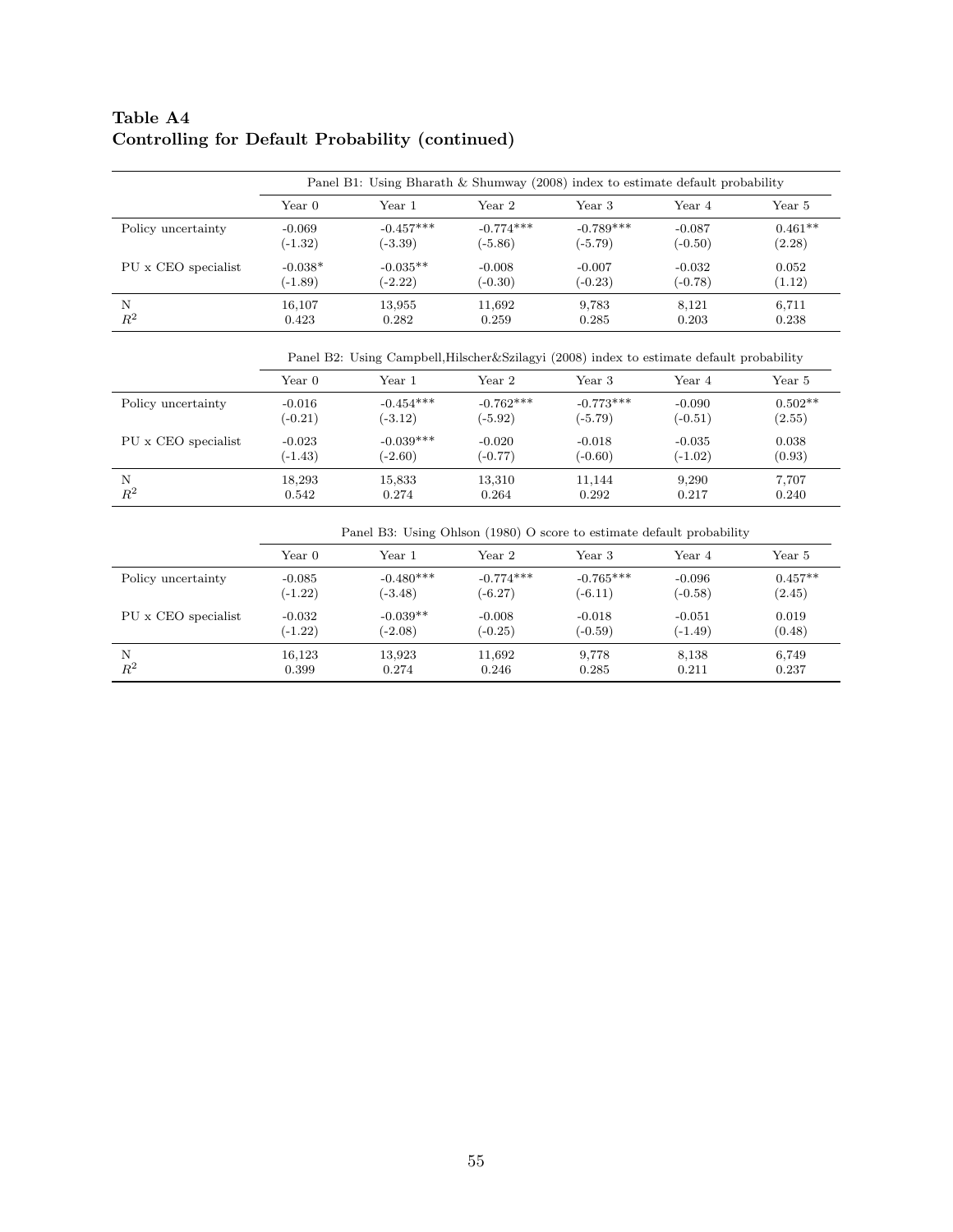### Table A5 Controlling for Financial Constraints

This table presents results from OLS regressions of firm total return volatility on the [Baker, Bloom, and Davis](#page-29-6) [\(2016\)](#page-29-6) policy uncertainty index and its interactions with CEO delta and vega (Panels A1 through A4) and with a CEO specialist dummy (Panels B1 through B4). We also include interactions between policy uncertainty and four different proxies for financial constraints: (1) the [Hadlock and Pierce](#page-30-14) [\(2010\)](#page-30-14) index (Panels A1, B1) (2) the [Hoberg and Maksimovic](#page-30-15) [\(2014\)](#page-30-15) index (Panels A2, B2) (3) the [Whited and Wu](#page-31-11) [\(2006\)](#page-31-11) index (Panels A3, B3) and (4) the [Kaplan and Zingales](#page-31-12) [\(1997\)](#page-31-12) index (Panels A4, B4). Each column corresponds to a different lag between the dependent and independent variables. All regressions include our baseline firm-, macro- and CEO-level controls (see Section [3.4\)](#page-11-0). In all regressions, we include firm fixed effects and we cluster standard errors at the firm and year level. t-statistics are reported in parentheses. \*, \*\* and \*\*\* indicate statistical significance at the 10%, 5% and 1% level, respectively.

|                    | Panel A1: Using Hadlock & Pierce $(2010)$ index as proxy for financial constraints |            |             |             |             |           |  |
|--------------------|------------------------------------------------------------------------------------|------------|-------------|-------------|-------------|-----------|--|
|                    | Year 0                                                                             | Year 1     | Year 2      | Year 3      | Year 4      | Year 5    |  |
| Policy uncertainty | 0.001                                                                              | $-0.186**$ | $-0.345***$ | $-0.301***$ | $-0.190***$ | 0.009     |  |
|                    | (0.02)                                                                             | $(-2.49)$  | $(-4.69)$   | $(-4.09)$   | $(-3.32)$   | (0.15)    |  |
| PU x Delta         | $-0.012*$                                                                          | $-0.020**$ | $-0.028***$ | $-0.033***$ | $-0.014$    | $-0.006$  |  |
|                    | $(-1.78)$                                                                          | $(-2.33)$  | $(-4.29)$   | $(-3.69)$   | $(-1.56)$   | $(-0.87)$ |  |
| PU x Vega          | $-0.022**$                                                                         | 0.013      | $0.030**$   | 0.002       | $-0.006$    | 0.010     |  |
|                    | $(-2.15)$                                                                          | (1.05)     | (2.31)      | (0.16)      | $(-0.88)$   | (0.82)    |  |
| N                  | 35,263                                                                             | 28,813     | 23,059      | 18.315      | 14.412      | 11,264    |  |
| $R^2$              | 0.419                                                                              | 0.215      | 0.216       | 0.208       | 0.197       | 0.148     |  |

Panel A2: Using Hoberg & Maksimovic (2015) index as proxy for financial constraints

|                    | Year $0$  | Year 1     | Year 2      | Year 3      | Year 4      | Year 5    |
|--------------------|-----------|------------|-------------|-------------|-------------|-----------|
| Policy uncertainty | 0.012     | $-0.166**$ | $-0.324***$ | $-0.279***$ | $-0.164***$ | 0.021     |
|                    | (0.35)    | $(-2.20)$  | $(-4.75)$   | $(-4.05)$   | $(-2.86)$   | (0.35)    |
| PU x Delta         | $-0.005$  | $-0.025**$ | $-0.034***$ | $-0.032***$ | $-0.008$    | $-0.007$  |
|                    | $(-0.49)$ | $(-2.15)$  | $(-3.81)$   | $(-3.17)$   | $(-1.00)$   | $(-0.90)$ |
| PU x Vega          | $-0.019$  | $0.034***$ | $0.057***$  | 0.013       | 0.006       | 0.012     |
|                    | $(-1.56)$ | (2.58)     | (4.59)      | (1.21)      | (0.73)      | (1.08)    |
| N                  | 19.587    | 16,596     | 13,366      | 10,694      | 8,489       | 6,645     |
| $\mathbb{R}^2$     | 0.406     | 0.223      | 0.230       | 0.216       | 0.186       | 0.132     |

Panel A3: Using Whited  $&$  Wu (2006) index as proxy for financial constraints

|                    | Year $0$  | Year 1     | Year 2      | Year 3      | Year 4      | Year 5    |  |
|--------------------|-----------|------------|-------------|-------------|-------------|-----------|--|
| Policy uncertainty | 0.005     | $-0.177**$ | $-0.336***$ | $-0.296***$ | $-0.184***$ | 0.007     |  |
|                    | (0.15)    | $(-2.43)$  | $(-4.62)$   | $(-4.05)$   | $(-3.27)$   | (0.12)    |  |
| PU x Delta         | $-0.013*$ | $-0.020**$ | $-0.028***$ | $-0.035***$ | $-0.013$    | $-0.006$  |  |
|                    | $(-1.86)$ | $(-2.30)$  | $(-4.24)$   | $(-3.67)$   | $(-1.47)$   | $(-0.77)$ |  |
| PU x Vega          | $-0.016*$ | $0.023**$  | $0.037***$  | 0.010       | 0.005       | 0.015     |  |
|                    | $(-1.76)$ | (2.11)     | (3.33)      | (0.93)      | (0.66)      | (1.43)    |  |
| N                  | 32.632    | 26,653     | 21.316      | 16,875      | 13.265      | 10.326    |  |
| $R^2$              | 0.421     | 0.213      | 0.213       | 0.205       | 0.193       | 0.147     |  |

Panel A4: Using Kaplan & Zingales (1997) index as proxy for financial constraints

|                    | Year 0    | Year 1     | Year 2      | Year 3      | Year 4      | Year 5    |
|--------------------|-----------|------------|-------------|-------------|-------------|-----------|
| Policy uncertainty | 0.004     | $-0.182**$ | $-0.342***$ | $-0.299***$ | $-0.188***$ | 0.008     |
|                    | (0.14)    | $(-2.44)$  | $(-4.60)$   | $(-4.07)$   | $(-3.29)$   | (0.13)    |
| PU x Delta         | $-0.010$  | $-0.019**$ | $-0.027***$ | $-0.033***$ | $-0.012$    | $-0.005$  |
|                    | $(-1.48)$ | $(-2.31)$  | $(-4.26)$   | $(-3.88)$   | $(-1.46)$   | $(-0.72)$ |
| PU x Vega          | $-0.016*$ | $0.019*$   | $0.034***$  | 0.008       | 0.003       | 0.013     |
|                    | $(-1.68)$ | (1.80)     | (3.03)      | (0.84)      | (0.37)      | (1.21)    |
| N                  | 34.724    | 28,382     | 22,720      | 18.041      | 14,199      | 11.099    |
| $R^2$              | 0.421     | 0.215      | 0.215       | 0.210       | 0.197       | 0.152     |